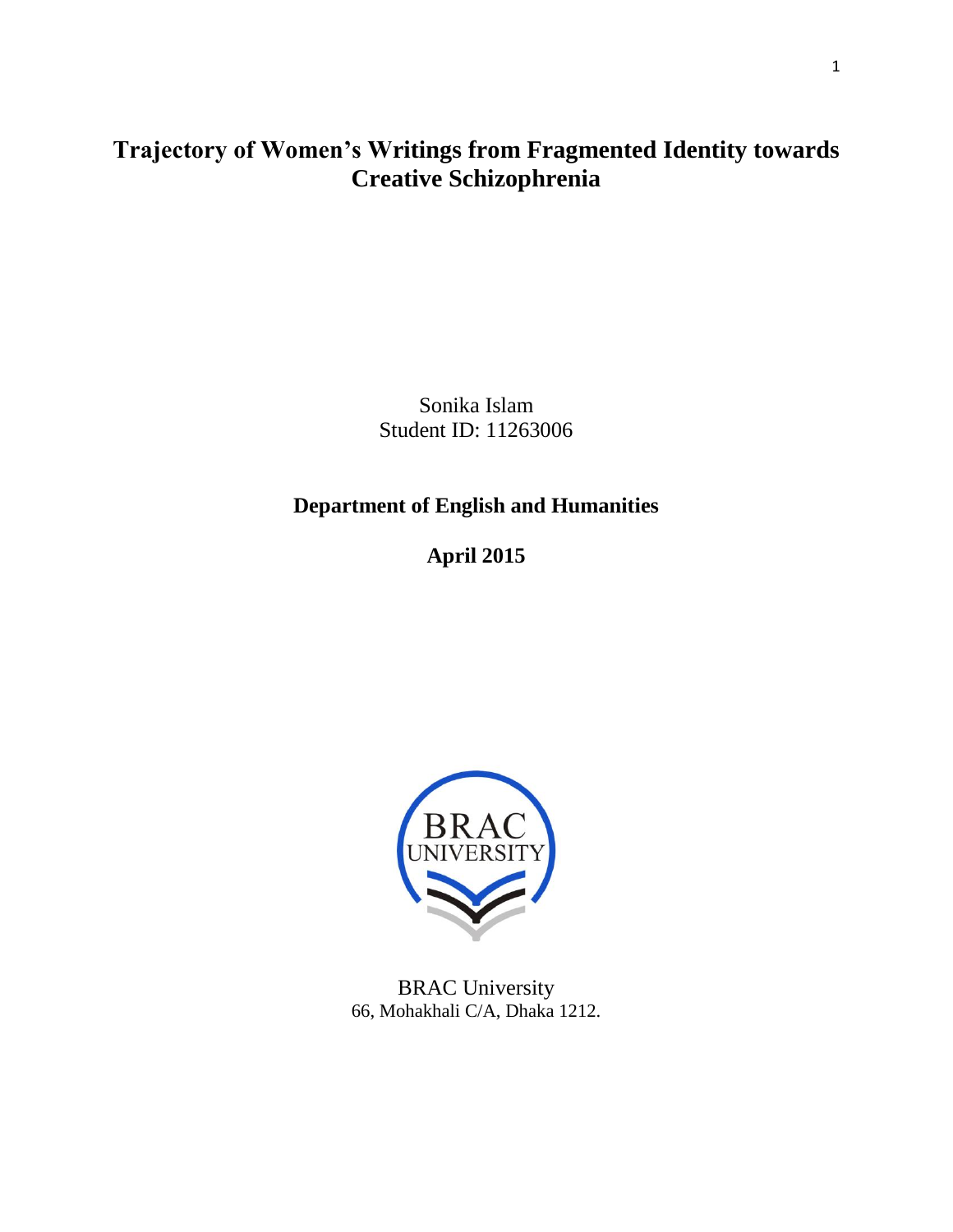# Trajectory of Women"s Writings from Fragmented Identity towards Creative Schizophrenia

A Thesis Submitted to

## The Department of English and Humanities

# of BRAC University

by

Sonika Islam ID: 11263006

In Partial Fulfillment of the Requirements

for The Degree of

Master of Arts in English

April 2015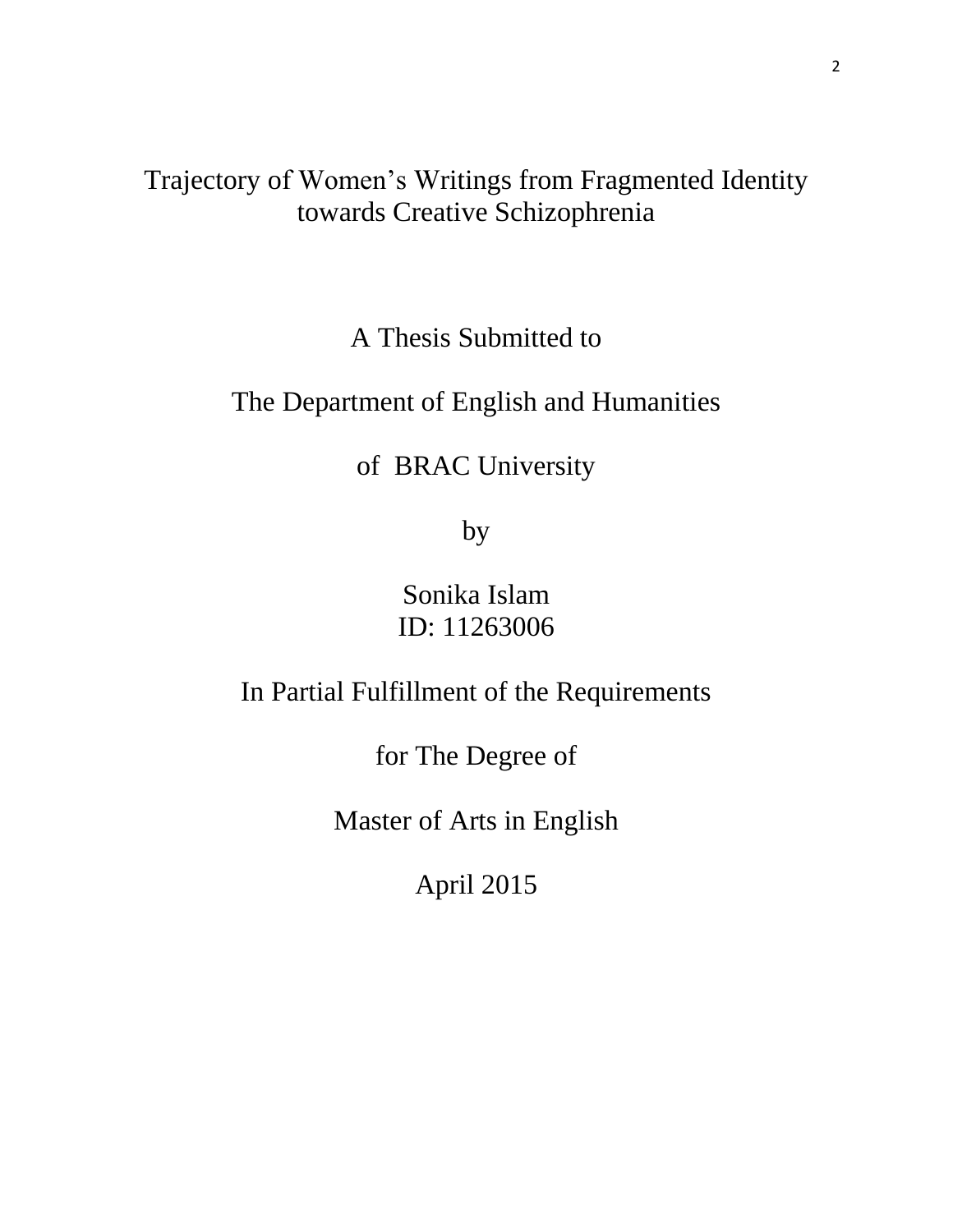### *Dedication*

*To my mother,*

*Whom I find anew in the texts written by women*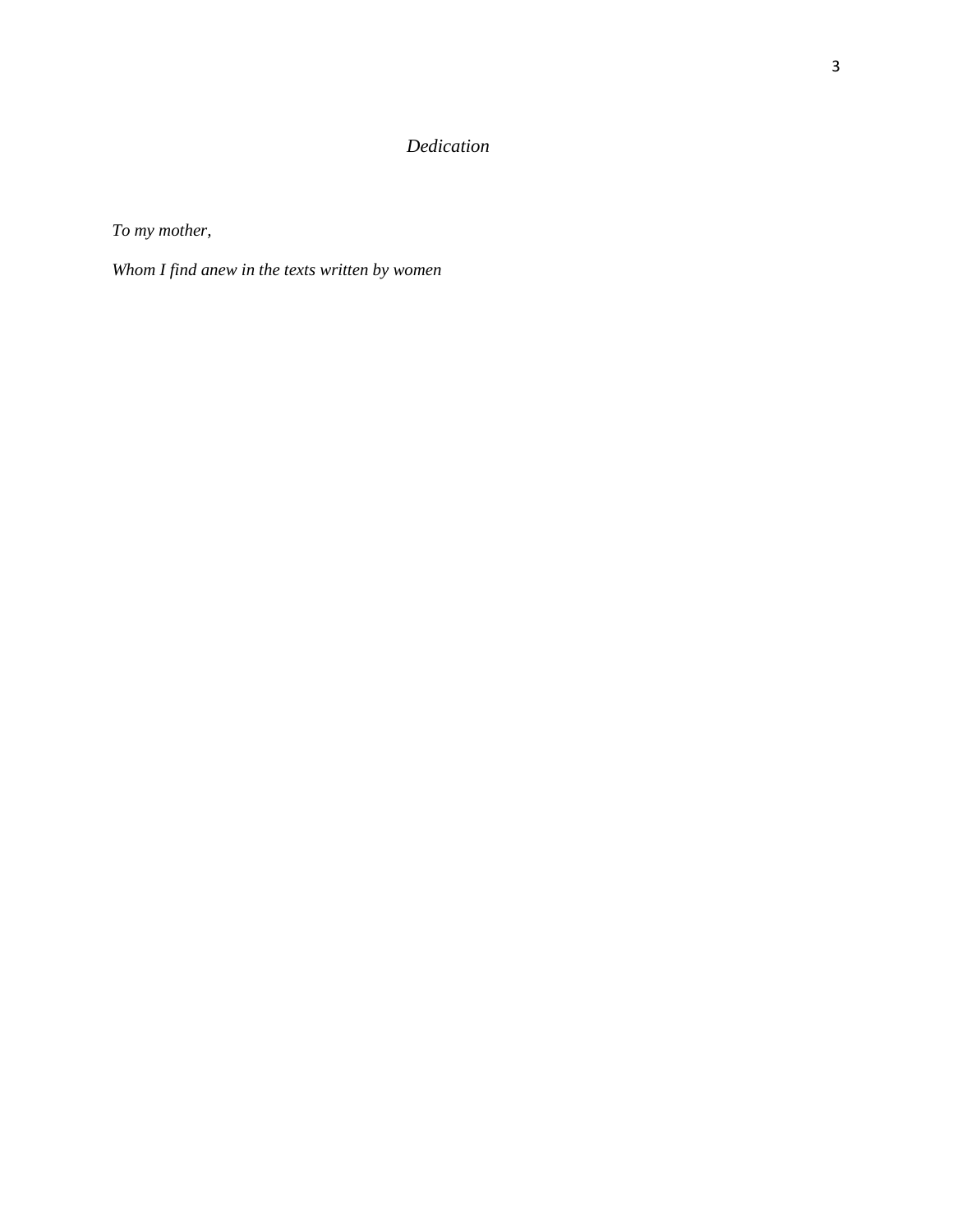#### Acknowledgement

First of all, I am grateful to Professor Firdous Azim, my intellectual inspiration, for all her concern about me and the knowledge that she imparted to me about the feminist theories. And also for guiding me to do the thesis under Dr. Shuchi Karim

Working under Dr. Shuchi Karim was always a great opportunity for me because she is one of the independent strong women that my theories talk about. The way I felt awe towards her actually drove me to work hard. And then I also felt I am actually trying to follow a trajectory of women intellectuals by trying to meet her expectation. Her flexible way of working gave me the independence to research on my own which I really enjoyed.

My immense gratitude to the Librarian Ms Hasina Afroz for allowing me to use Ayesha Abed Library in my most convenient way and also during the closing hours.

My mentors Nausheen Eusufs and Sohana Manzoor for always supporting me emotionally.

My sister, without her I would never be able to write a line. My sister took care of the home while I was completely drowned under my books. My brother, who believes in my dreams.

My father, who respected my wish to continue my studies.

Nirzhar Noishabdyo, my trustee friend, who gave me all the rare books without which I would not be able to complete my thesis. Not only that he was also there to bear with my moods, frustration and kept on saying "no, you can. I know you will write a good thesis.'

Poet Bidhan Saha, who silently listened to all my woes.

Sajeda, who cooked and cleaned the home for me while I was busy with my job and thesis writing.

My best friends Zarin and Robina. The intellectual conversation that I had with them helped me to come up with ideas while writing this thesis.

Kona Akand, who made me in debt with her forever, for her patience like a mountain.

Untara Raeesa for providing me some rare books by Judith Butler

Maksud, my virtual friend, whose one sticker of good luck everyday made my day all right and prevented devil to possess me. Komol, who allowed me to put his mother's serene photo on the altar of study table. Artist Razib Datta, my company to share all the new findings on Gender theories.

My heartfelt thanks Belal bhai, Ilan bhai and Rafiq bhai for all there technical support.

Special thanks to Chandon, George, Shoeb to uplift my mood while I was working tensely in library; my young friends Pinki, Pithi, Nibir for just being there for me.

Ras, s/he who was always there inside me as my Shadow Beast, whom I've made up inside my head.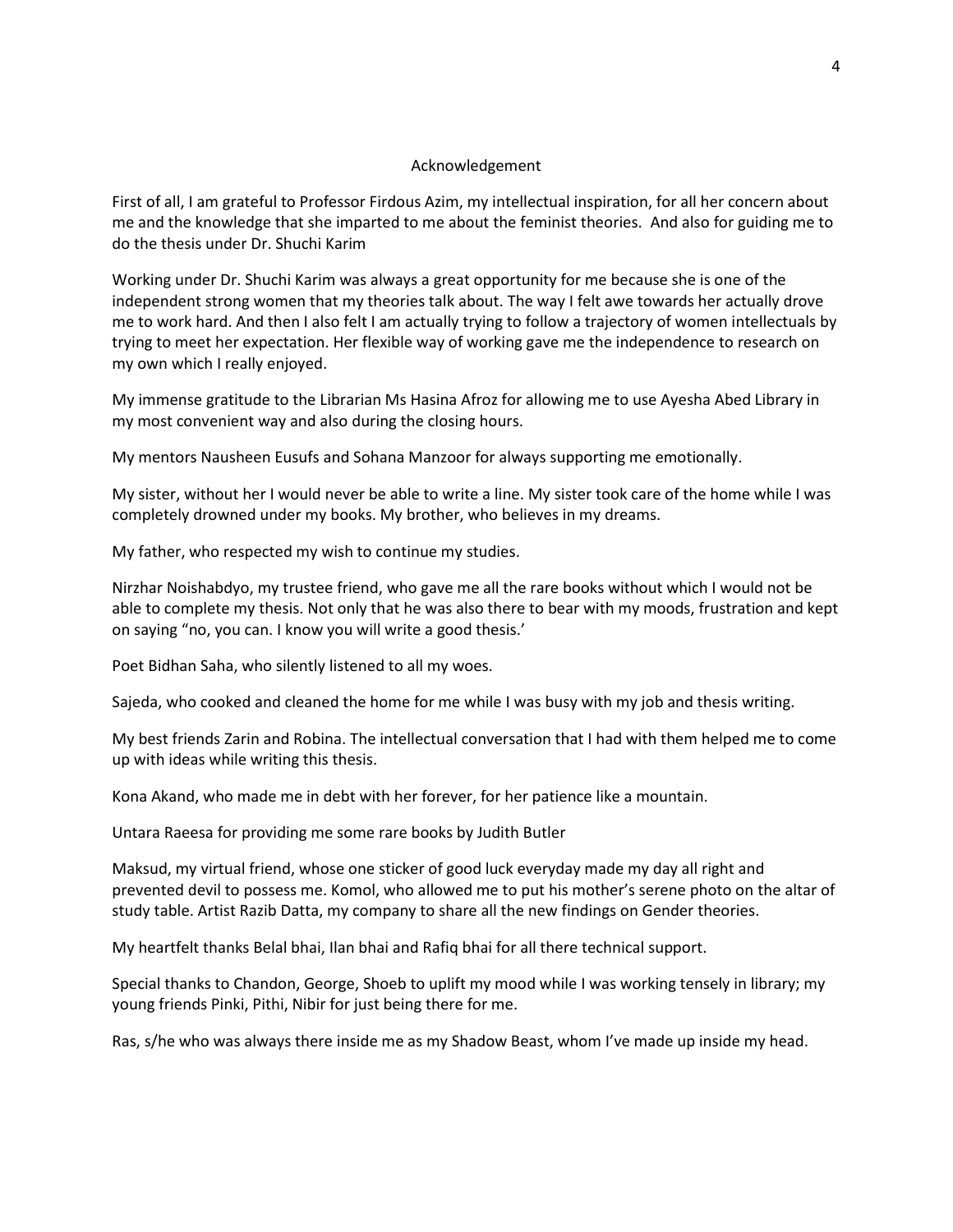### Content

| 4. Constructed Sexual Identity as an Intersection of class, sex, race and religion28 |  |
|--------------------------------------------------------------------------------------|--|
| 5. Women's creative craft of Sexual Identity through genre and language55            |  |
|                                                                                      |  |
|                                                                                      |  |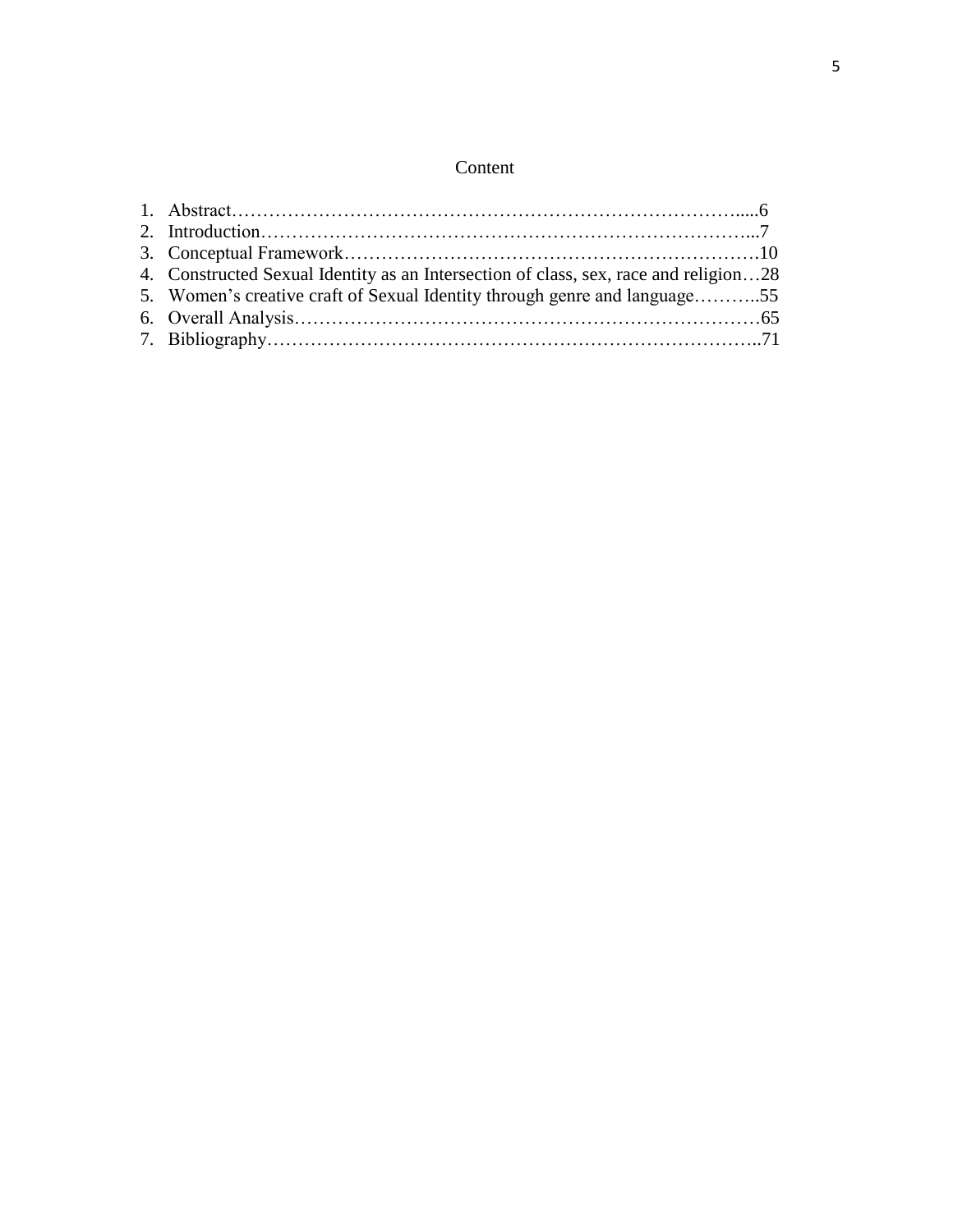#### Abstract

*Trajectory of Women's Writing from Fragmented Identity towards Creative Schizophrenia is the study of* articulation of sexual identity through language and genre of women authors. Through the literature review of theories by psychoanalysts, poststructuralist feminist linguists and postcolonial philosophers, the fragmentedof sexual identity has been analyzed. Then by close reading of Alice Walker's *The Colour Purple* (1983), Jeanette Winterson's *Oranges Are Not Only Fruit* (1985) and Gloria Anzaldua's *Borderlands/ La Frontera* (1987); a trajectory of representation of women's sexual identity from fragmented structure towards creative schizophrenia is traced out. It has also been shown how women's fragmented sexual identity befits the genre and language and styles the women authors choose as art crafts.

Key words: sexual identity, unconscious, fragmented identity, language, genre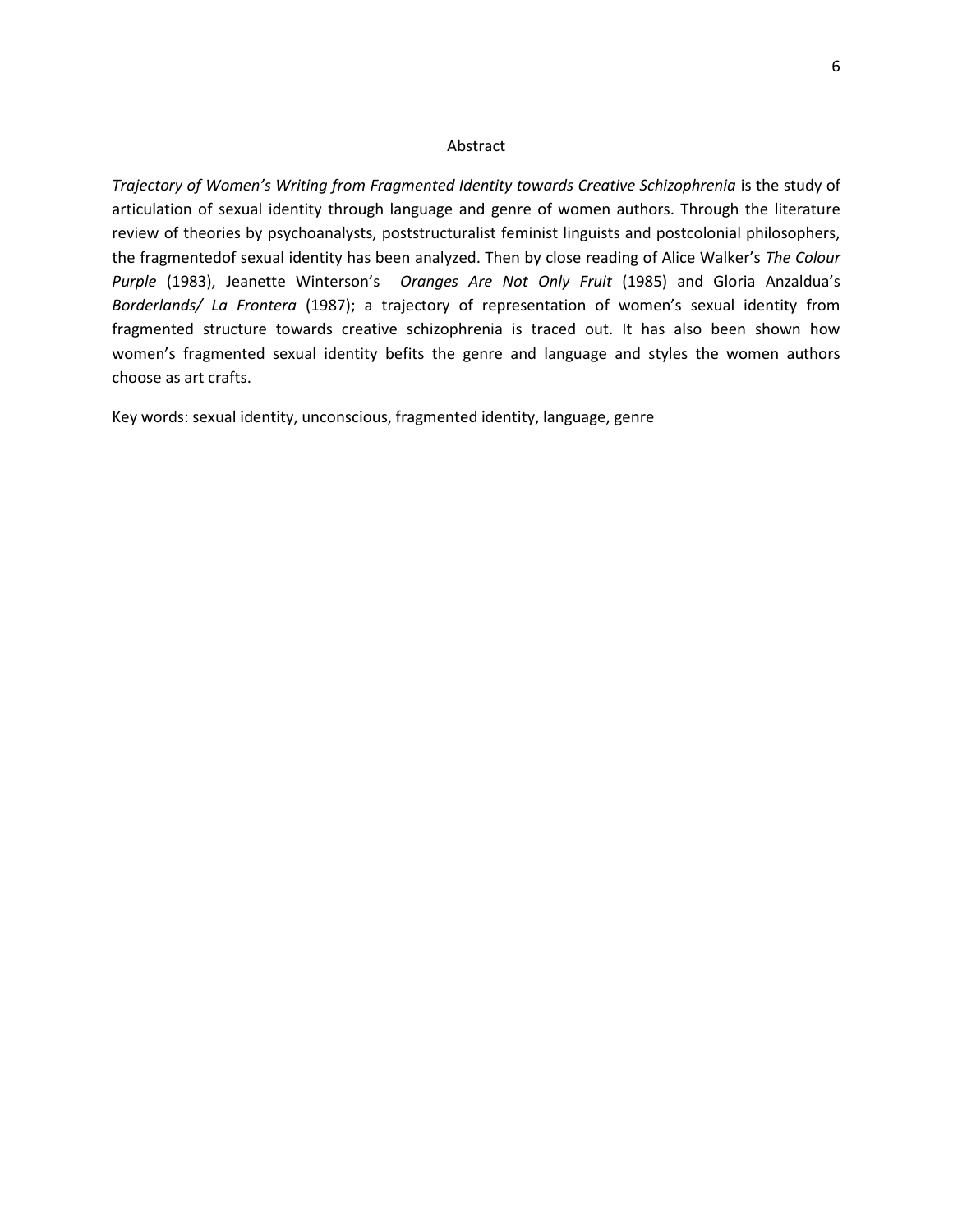### **Introduction**

"This course is designed in such a way that would intrigue the students to know more about English prose and would grow a keen interest in them for fiction."

This is what our course instructor of *Introduction to Prose* said in the first class of my Fresher Year. After long seven years this still ring in my years and I can gladly say that while doing that course many of us already knew that we would do our major in English Literature. We fell in love with literature, the poetic language and how the authors are narrating the reality through language.

I grew a personal interest in the writings by women authors especially after reading Woolf"s *A Room of One's Own* and Susan and Gubar"s *Madwoman in the Attic.* While my Undergraduate thesis was on madness and women in women"s writing, I started to see women writers more as feminist agents while doing my Postgraduate courses. Especially reading the French feminist"s works along with postcolonial women writers" works opened up a new horizon for me to look at women's writings. This was enhanced by the postmodern courses I was taking. I was amazed how these theories were showing me a possibility to go beyond the binary opposition of any kind of identity.

Elaine Showalter's fear that "[b]y the end of her freshman year, a woman student would have learned something about intellectual neutrality; she would be learning, in fact, how to think like a man" (Showalter 1971: p855) was proved wrong by ENH department as we were taught to resist and critique a text from gender neutral perspective; especially the readings of theories on masculinity during Postgraduate literature courses has helped me to see both women and men as the victim of constructed patriarchy.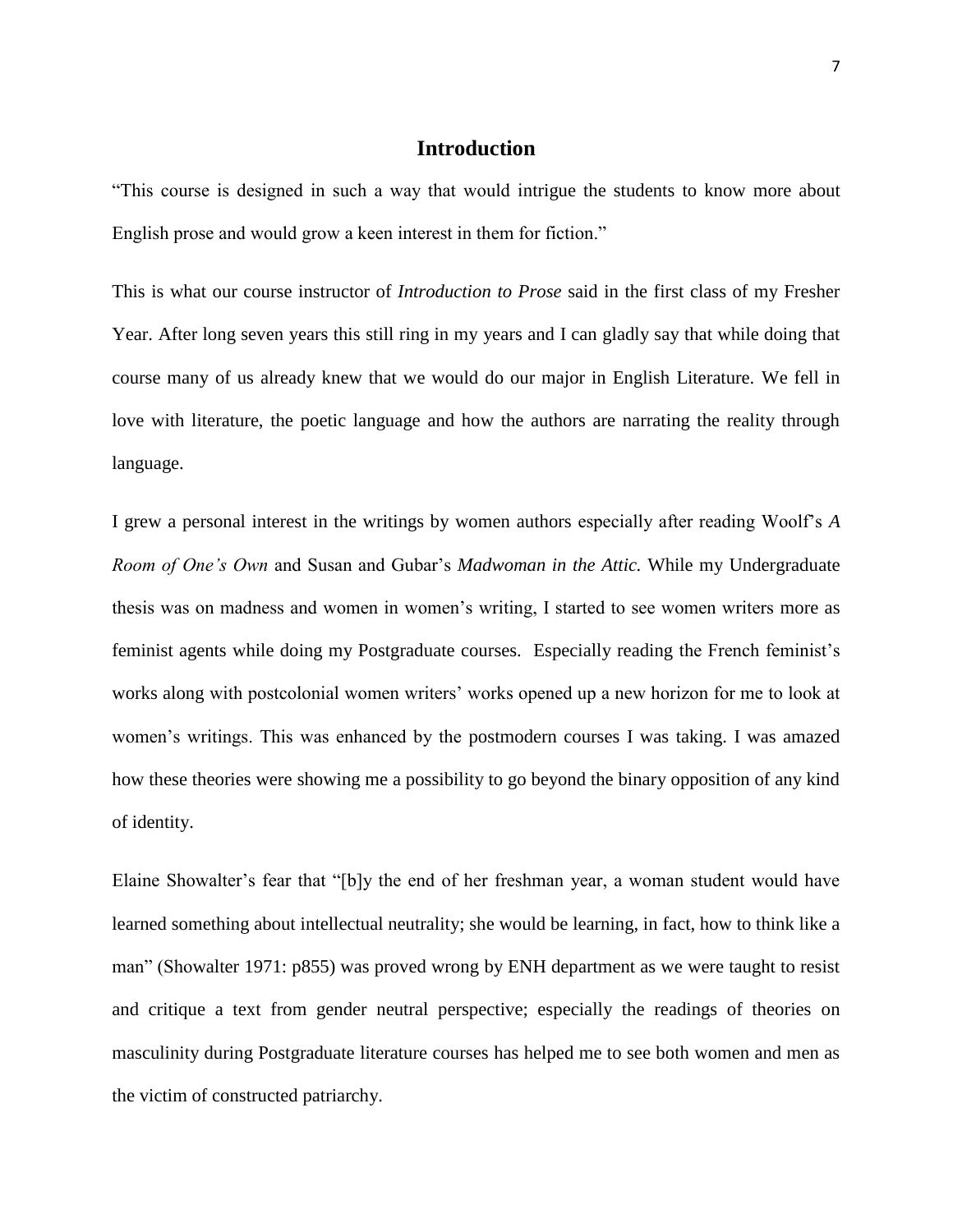Personally the trajectory of my interest on literature took direction from English fiction to English fiction by women and then especially towards friction in English by women with working-class background who were writing not as a means of art but also to earn money and recognition.

The first chapter would give a detailed description of my knowledge that prompted me to choose working on this topic. I would try to explain how identity is always multi-faceted and never a monolithic characteristic. I would bring in views of Lacan, Freud, Said and Bhaba to explain identity and its fragmentation.

This multifaceted view of identity is reflected in literary theories as well. Poststructuralism talks about the many versions of a meaning and the postmodern theories say that there is no fixed identity or ideology. The third wave feminists apply these theories in their writing. Since women have more fragmented identity they feel more at home while writing with broken, fragmented sentence structure. I will also discuss the trajectory of women writings from broken consciousness towards the schizophrenic writing style. How women writings journeyed from feminine to female writings will also be shown here. So I would give a detail description of the poststructuralist feminist"s works that I would be using to defend my arguments in this paper.

I would also talk briefly about the trajectory of women writers from the earliest women writers of English to the roughly contemporary women writers of fiction in English. And also what has made me particularly interested in selecting Alice Walker"s *The Colour Purple* (1983), Jeanette Winterson"s *Oranges are not the Only Fruits* (1985)*,* and Gloria Anzaldua"s *Borderlands/ La Frontera* (1987)*.*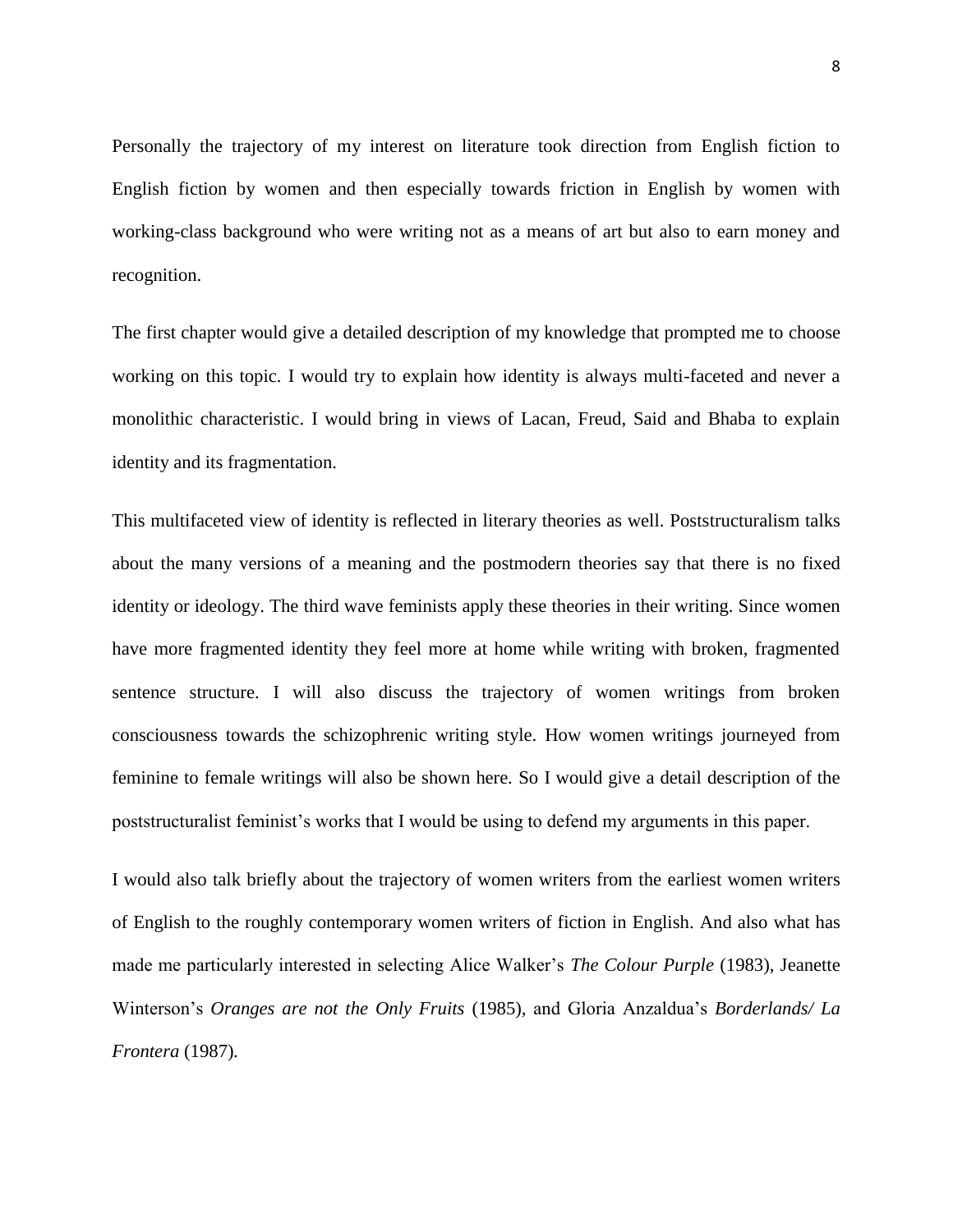In the second chapter I would talk about the portrayal of the construction of fragmented identity of women protagonists in the three novels. And in the third chapter I would talk about how these women writers are dealing with identity in their style of writing. I would see how the genre, literary tools, they are choosing reflect the very fragmented nature women's sexual identity.

Then there would be an overall analysis of women writers around the world especially in South East Asia and how there can be the extension of my thesis. In the end, I would conclude my thesis by wrapping up my thesis with a final word about my findings of the thesis.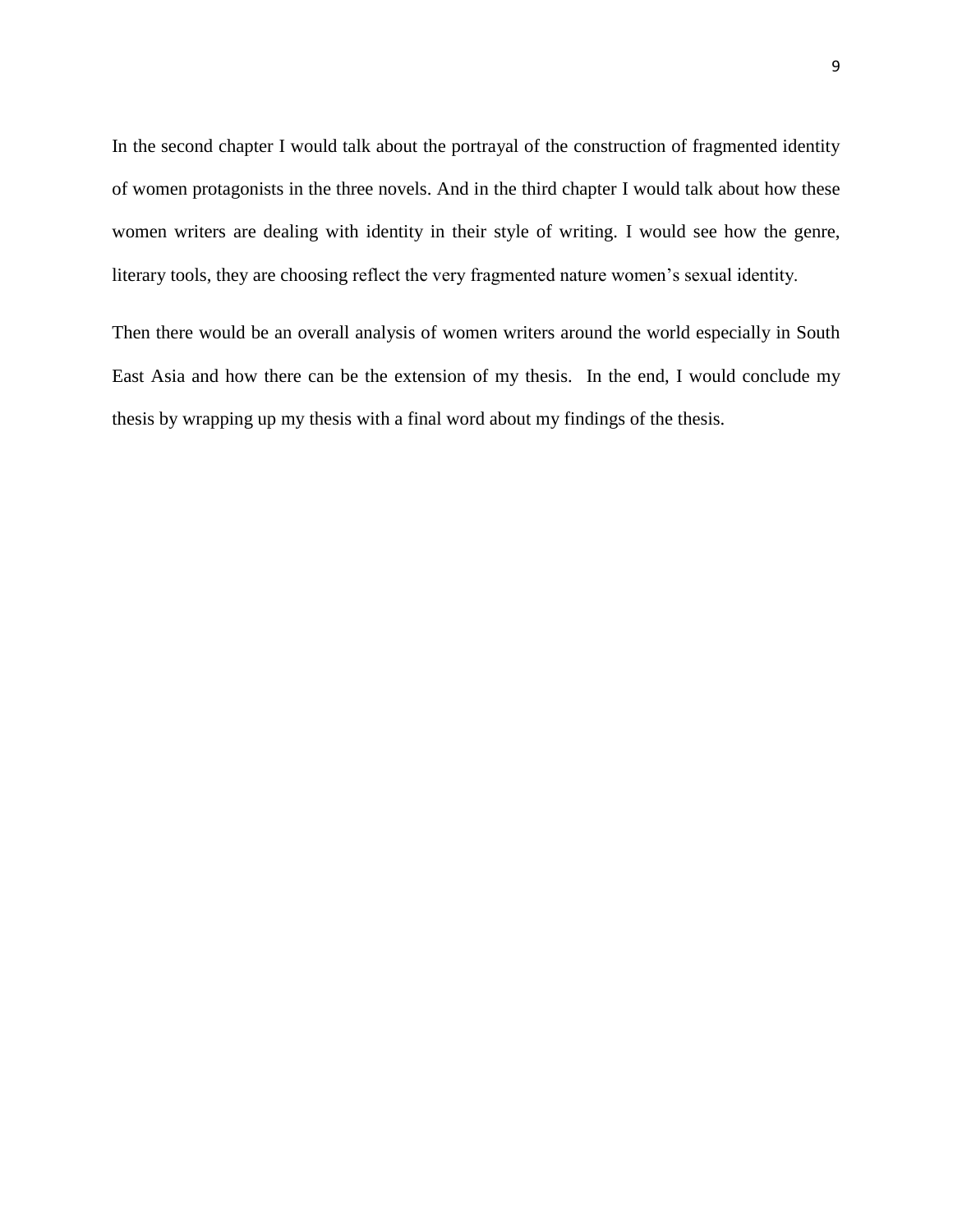#### **Conceptual Framework**

#### **Trajectory of language of depiction of sexual identity of women**

One has several identities. The whole concept of a human being is not essential but a contingent form of various identities. Here in my thesis I will focus mainly on sexual identity of women in the writings of women writers. Sexual identity is important because Freud said all human beings are sexual beings (Freud 1905). Especially for women sexual identity is important because this has always been used against women to keep low in the social ladder. Most often her own sexual identity becomes her enemy. Multi-faceted identity makes a human being. I have narrowed my focus to sexual identity because this is one identity that has created the patriarchal society and being used politically against a certain class of beings called women and also confining the men in a stagnant social construction of gender role. In this thesis I have narrowed down my focus to the social construction of sexual identity and its articulation. Now what is a woman?

The identity of women is constructed and contingent to many facts such as race, class, phallogocentric epistemology and many other factors. Sexual identity is also not fixed. It is a practice that creates a sex and not the ontological differences that create a male or a female (Butler 1990).

In many cases, that the 'female' or 'woman' is rather constructed through the dominating patriarchal culture. The dress, shoes stylized for women are often designed in such a way that would make her something less than a human being. The sexual identity has also used against women to keep them away from being educated. By the patriarchs the power of female deities was overturned and a continuation of patriarchal society started (Beauvoir 1949). In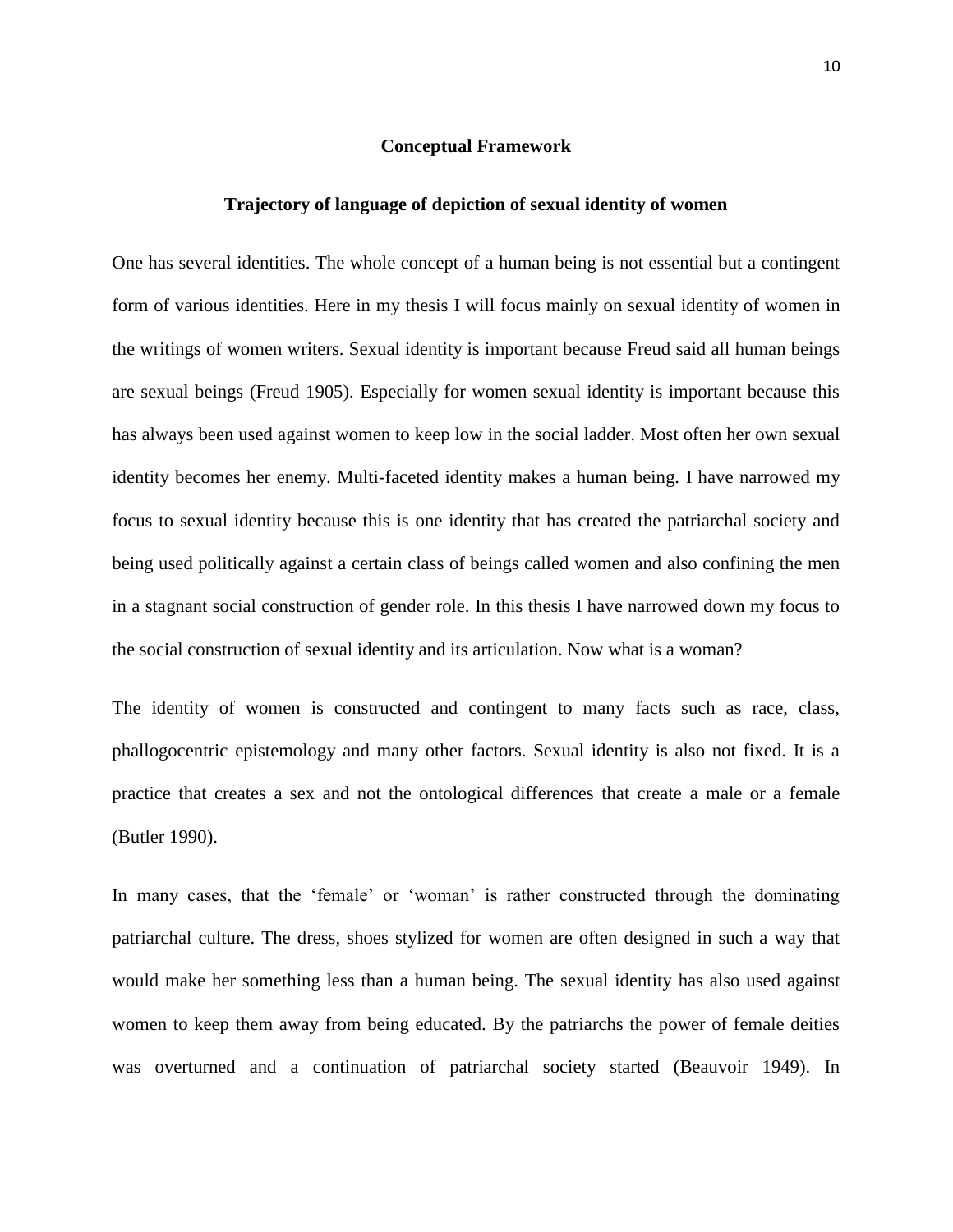phallogocentric epistemology, like religious scriptures Bible, Quran and seminal philosophical texts such as that of Freud"s theories on sexual identity all sees "male" as norm and "female" as something less than or different than males. (Mitchell: 1982. p 8). So here I would give a detail review of the theories and texts that has created the base of this thesis I am going to establish.

#### **Freud's view on identity**

If we want to understand identity, Freud"s theories are a seminal text to get a view of how sexual identity is constructed in a child. Freud says in his essay "The Dissolution of Oedipal Complex (1924) about the rite of oedipal complex. His oedipal complex theory defines how a child acquires his/her gender identity. Both the boy and the girl give up the mother while the boy identifies with the father figure and the girl identifies herself with the mother. The boy replaces his first love object with other women when he grows up but the girl has to go through two task as Lacan says in her book *Feminine Sexuality* (Lacan trns 1982). First the girl gives up her love object and then she gives up her homosexual desire.

The suppression of the desire for the mother creates an unconscious which reveals in dream or in literature according to Freud. In his book *Art and Literature* (1985), Freud mentions that authors try to regain the pleasure that he or she once received in his/her childhood play by recreating the repressed desire in texts. Further, in the essay "The Uncanny" (Freud 1919), Freud says that literature displaces the repressed anxiety in a way that might not be the direct representation of the original anxiety or desire but still literature becomes the means of the expression of that what was hidden under the ego.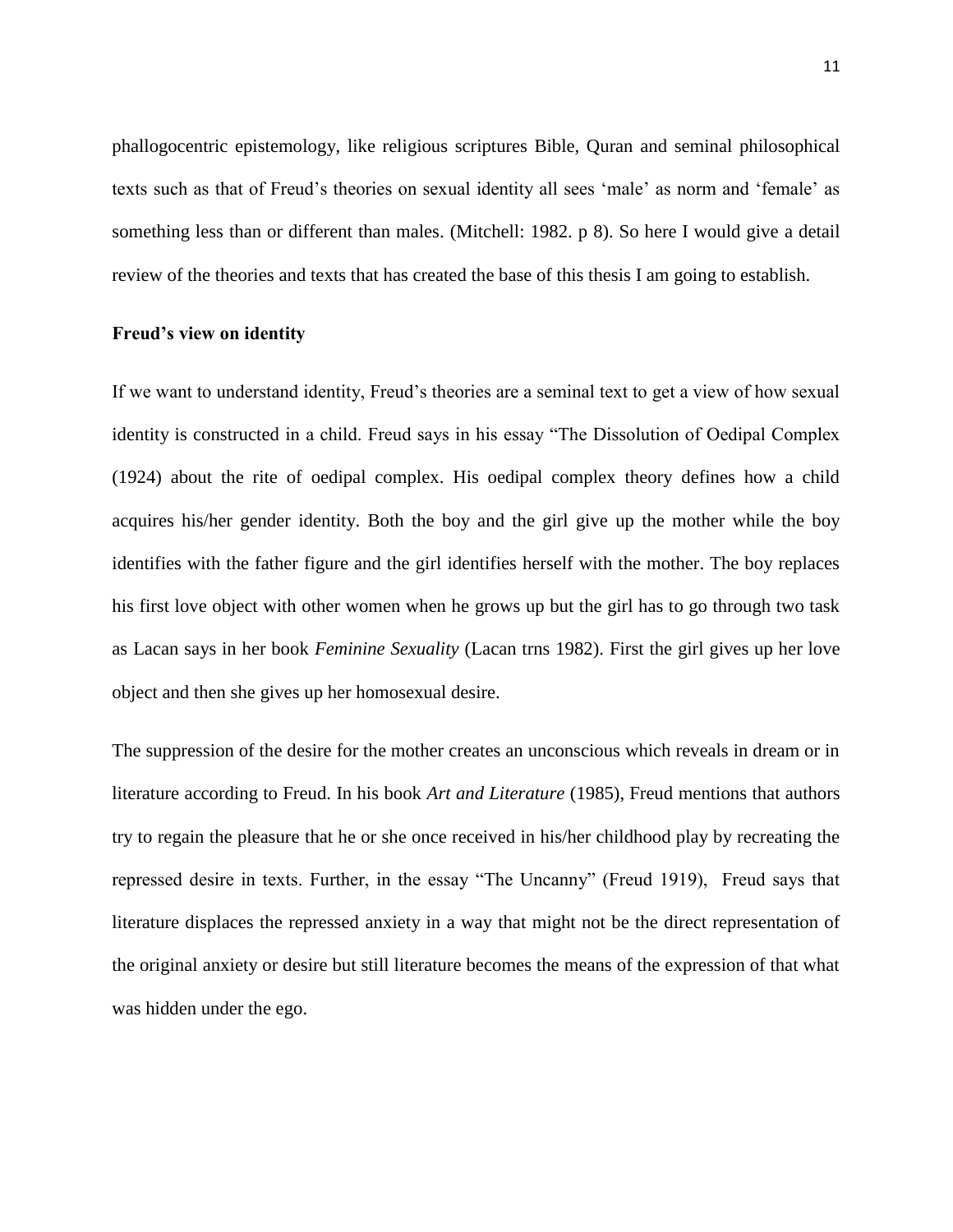So reading of Freud's theories says us that while oedipal complex is the rite through which a girl or a boy comes to accept the sexual identity, this oedipal complex is also the first repression that creates the unconscious in a child. The repressed desire, emotions as an unconscious, then direct themselves towards either in psychotic problems or through the channel of dream, writing, etc.

#### **Lacan's view on identity**

Lacan stretches the psychoanalytical theories further to find out how one identifies oneself for the first time as "I". In his essay "The Instance of the Letter" (Lacan 1957. Norton 1977) he says that in the mirror stage a child sees itself from the point of view of its mother. But when it sees its reflection in the mirror, its former idea of self-identity crushes and it enters the Symbolic Order of language. Now Lacan"s notion of phallus is not anything real but a myth created by the language the child faces. He says "'the phallus is a signifier...not a phantasy...[and] even less the organ, penis or clitoris, that it symbolizes," (Lacan trns 1982). It gets the identity of "I" by the language, though this same language takes its pre-given identity that was formed according to its Symbiotic relationship with the mother. (Lacan 1957)

In his essay "The Instance of the Letter" Lacan points out that an Unconscious is like a letter (Lacan 1957). He brings out Freud"s books *The Psychopathology of Everyday Life, Jokes and their relations in the Unsconscious and The Interpretation of Dreams saying that Freud deals* unconscious as if it is language. Then he says "the indestructibility of unconscious desire' lies in memory that insists on reproducing itself in the transference" (Lacan 1957). Lacan also talks about how "dream–work follows the laws of the signifier" (Lacan 1957). He also elaborates that before the mirror stage a child identifies itself from the perspective of its mother and this notion of mother itself is very fragmented like just a hand or a breast or a face. So the child"s identity is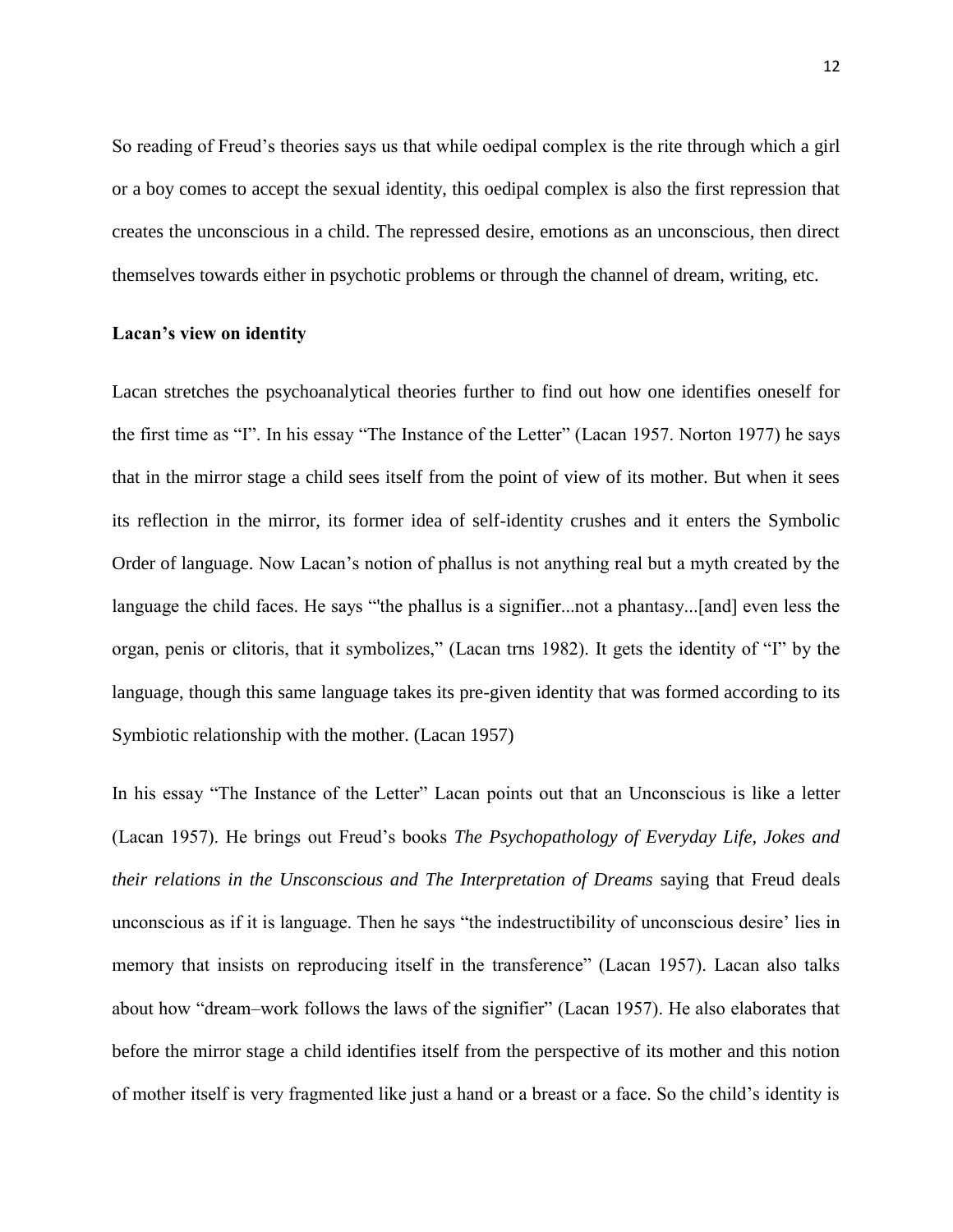always very fragmented, displaced with imaginary perceptions along narcissistic phantasy. (Mitchell 8) Unlike R D Laing"s stand on human beings being the divided self (Mitchell 5) Lacan states that we all are always so constituted in a split and the idea of whole is just another illusion. He draws out from the works of Freud that unconscious is built like a language. It is not a split from conscious or linguistic ego but rather as sophistically built as consciousness. Therefore, Lacan"s reading of the psychoanalytical passage of the formation of sexual identity is determined by the language that a child gets exposed to.

French Philosophers and feminists lean widely on Lacan"s psychoanalytical theories. They broadens the connection between the fragmented identity and the delineation of this fragmentation in the language. This fragmented identity is reflected in the literary theories as well. Derrida was the first person to mention the word deconstruction. He suggested a new way of reading text where one should deconstruct the binary oppositions of the novel. He also suggests that each word can create a new meaning and thus the reading of a text should be subjective as each reader has a unique background while reading the same text (Derrida 2001).

Deconstruction also merges with postmodernism and postcolonialism. Both postmodernism and postcolonialism detonate a space for the accommodation multi-narration, binary oppositions and dichotomies and the mixture of genres to express the fragmentation of the world. The poststructuralist feminist theorists further breaks the binary line between sex and gender and are trying to show that how both body and sex are constructed along with one"s gender. It"s through poststructural reading of the texts I would try to show how the women writers are writing their sexual identity. The poststructural feminist linguists analyze how women"s fragmented sexual identity is articulated through the language. The French feminist linguists, also known as the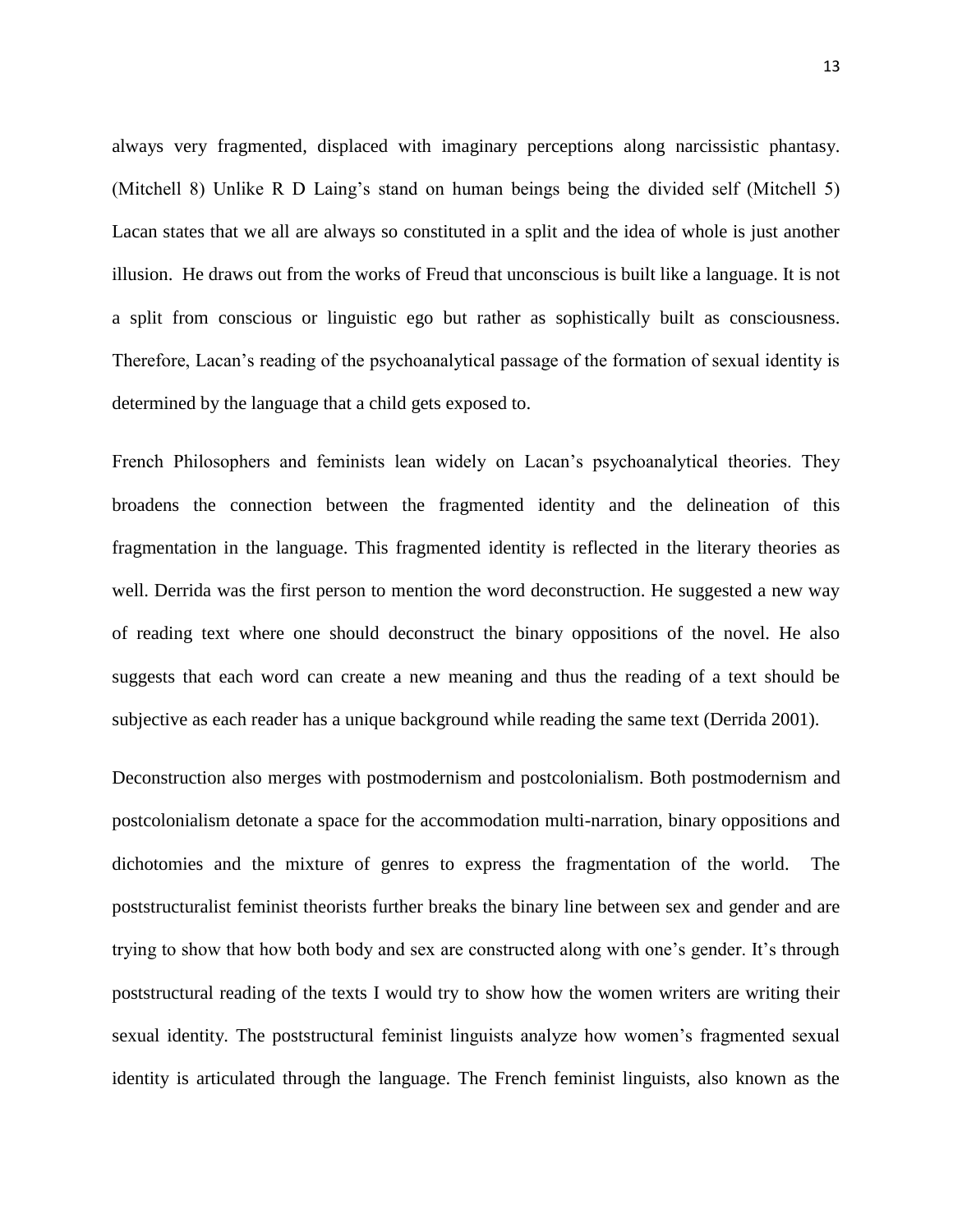third generation of feminist, whom I would discuss in this thesis, are Lucy Irigaray, Helen Cixous, Julia Kristeva, and Monique Wittig. I would link their theories with the gender theories of Judith Butler to understand better how for women language and sexual identity is interconnected.

Women"s multi-erotogenic organs give her a multi-faceted sexual identity (Irigaray 1977). Lucy Irigaray tends to see literature from the perspective of women"s multi-erotogenic organs. She says that since a woman is not a sex but many she uses the multi-narration, multi-layered narration to write her body and while dealing with women sexuality.

[W]oman does not have a sex. She has at least two of them, but they cannot be identified as ones. Indeed she has many more of them than that. Her sexuality, always at least double, is in fact *plural.* Plural as culture now wishes to be plural? Plural as the manner in which current texts are written, with very little knowledge of the censorship from which they arise? They remain rather unfamiliar pleasures in the sexual differences as it is currently imagined, or rather as it is currently ignored the other sex being only the indispensable complement of the only sex. (Irigaray 1977)

The "masculine specularization" of women's desire as concentrated only on vaginal pleasure certainly excludes women from their own sexual pleasure and thereby leaves a rather fragmentary life, Lucy Irigaray further adds. Her other sexual pleasure can only be responded silently, hiding from others the same way women had to use her creativity hiding her own identity and name to craft her creative pieces (Irigaray 1977).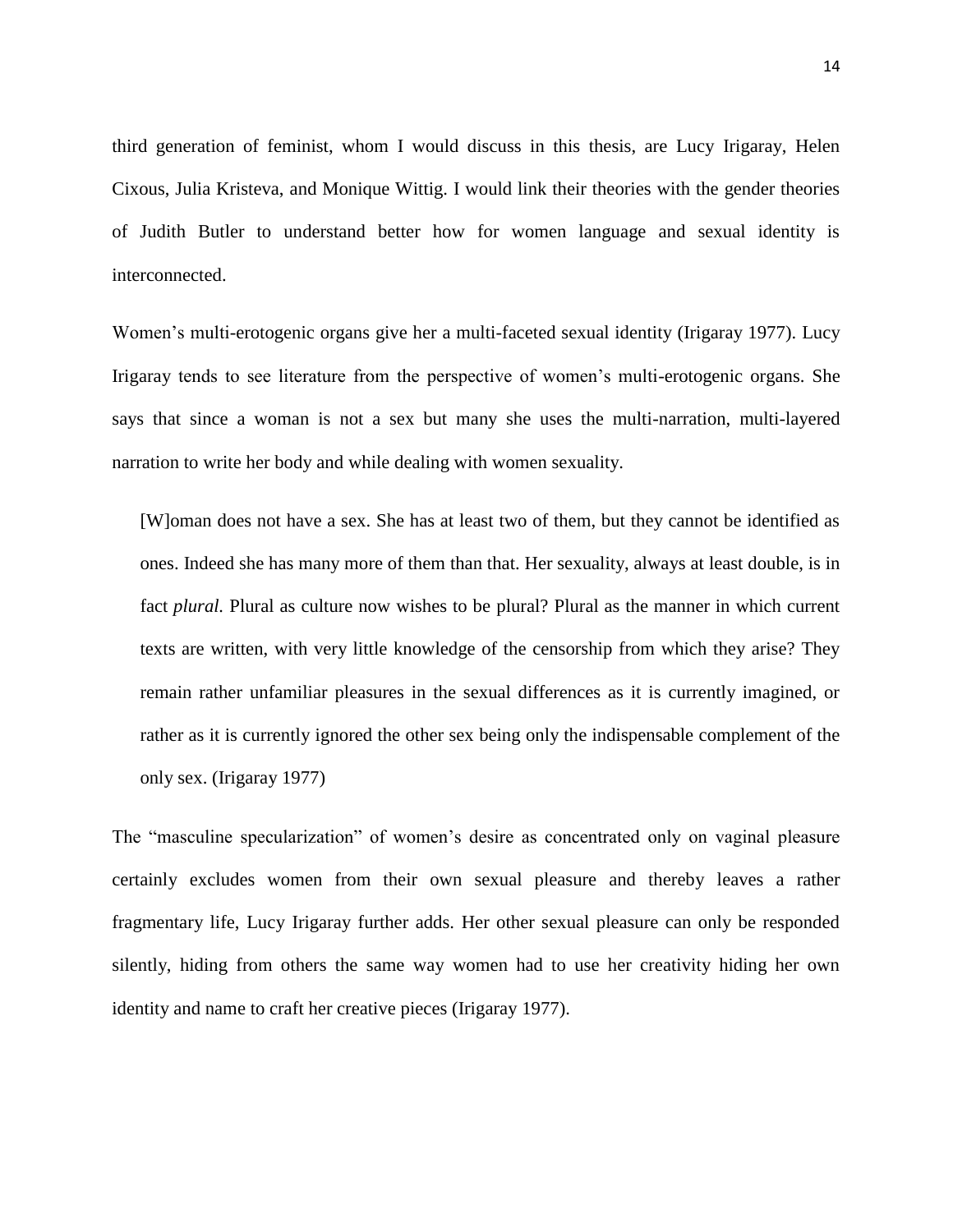Now we can bring Freud here saying if the repressed is expressed through literature then the repressed many sexuality of women reflect in the style of their writing. Since women"s sexual identity is not monolithic, her expression or narration is also not monolithic. When the first text *Purple* uses multi-narrative to tell the stories of women, the second text *Oranges* uses multilayered narration and the third text *Borderlands* uses both multi-layered and multi-narration.

Helen Cixous criticizes the phallocentric language and phallogocentric epistemology that plays an important role in crafting women"s sexual identity. She criticises the bible pointing out that it starts with the name of the Father and The son. She puts a question forward saying that then where does the mothers belong. In her essay "Sorties" Cixous says explains more how women write many "tongues":

Her libido is cosmic, as her unconsciousness is universal. Her writing also cannot help but go into the future, without ever inscribing or recognizing contours, during those vertiginous heights crossed by the others, and the ephemeral and passionate dwelling places that lie within him, with her, within them, which she inhabits just long enough to watch them as possible to the unconsciousness from which they arise….She allows herself to speak the tongue of a thousand tongues, sound without obstruction or death (Cixous: 1989.p 334)

Helen Cixous focuses a lot on the poetic language and believes that only poetic language is feminine and reflects the language that human beings develop during the symbiotic relation within his/her mother. She says in her essay "The Laugh of Medusa."

But only the poets not the novelists, allies of representationalism. Because poetry involves gaining strength through the unconscious and because the unconscious, that other limitless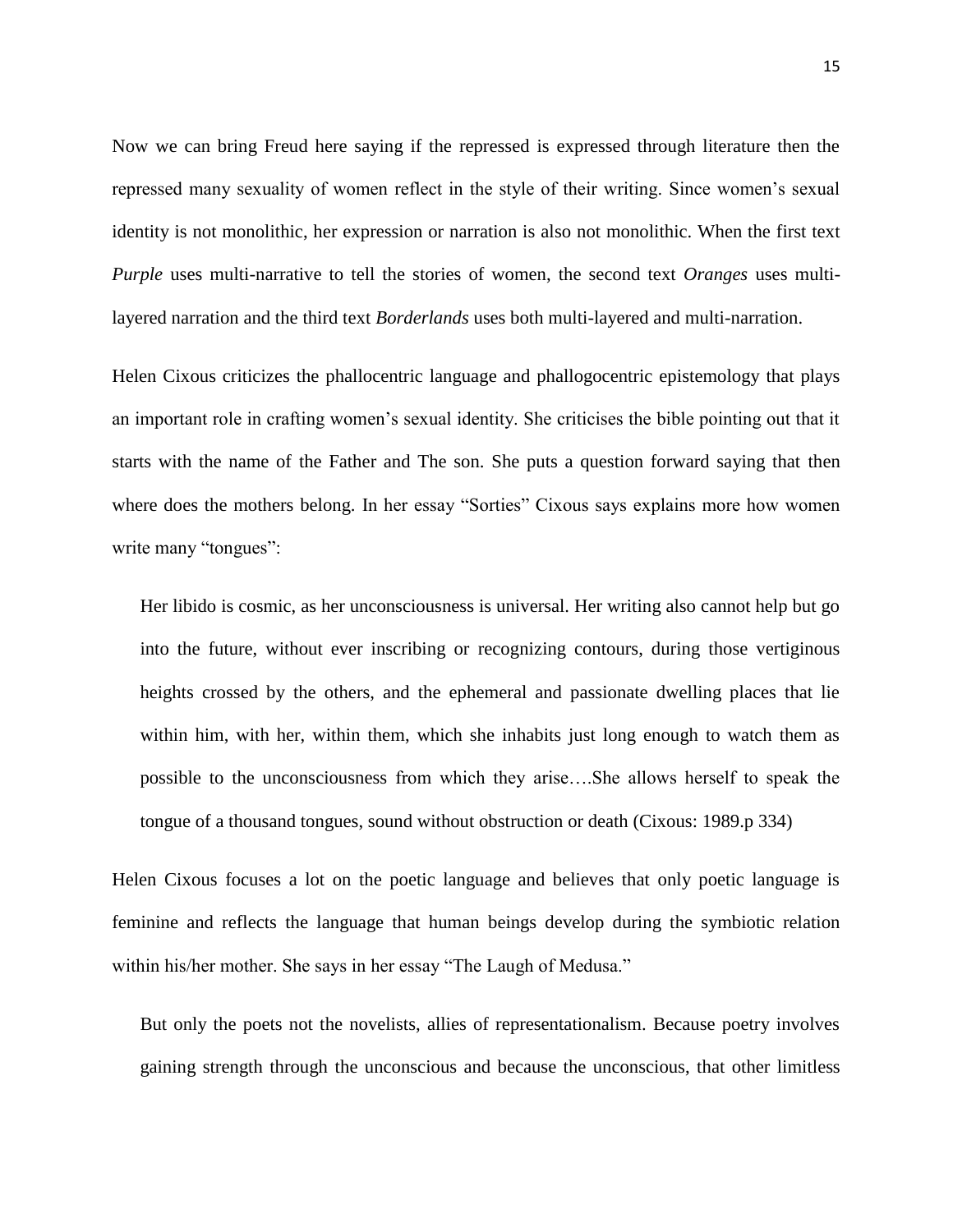country, is the place where the repressed manage to survive: women, or as Hoffman would say. Fairies. (Cixous. Medusa 295)

Cixous then talks about how women should write. She believes that women should write their body. The way a women's body is confined, her soul and imaginary are also confined. She says that "by writing herself, women will return to the body which has been more than confiscated from her, which has been turned into the uncanny stranger on display […] Censor the body and you censor breath and speech at the same time" (Cixous 295).

In all the three texts that I have chosen for close reading, we see that women writers are breaking the silence of their confined body through writing. In the first novel we see that the whole novel is an exchange of letter between two women, the two sisters. In the second novel we see the protagonist herself is a revision of the genesis by her mother. Then the protagonist of *Oranges* re-writes the bible form a woman"s perspective. In the third fiction we find the protagonist going beyond the dichotomy of man and woman and deleting the binary line crafting a new method of narrating history, which she terms as "autohistoria." This reflects what Cixous says:

It is by writing, from and toward woman, and by taking up the challenge of speech which has been governed by the phallus, that women will confirm women in a place other than that which is reserved in and by the symbolic, that is, in a place other than silence. Women should break out of the snare of silence. They shouldn"t be conned into accepting a domain which is the margin or the harem. (Cixous 296)

The rewriting of the history seen in the three novels, shows that women "unthinking" the history and rewriting not only the history of subalterns but also the grand history. In all the three novels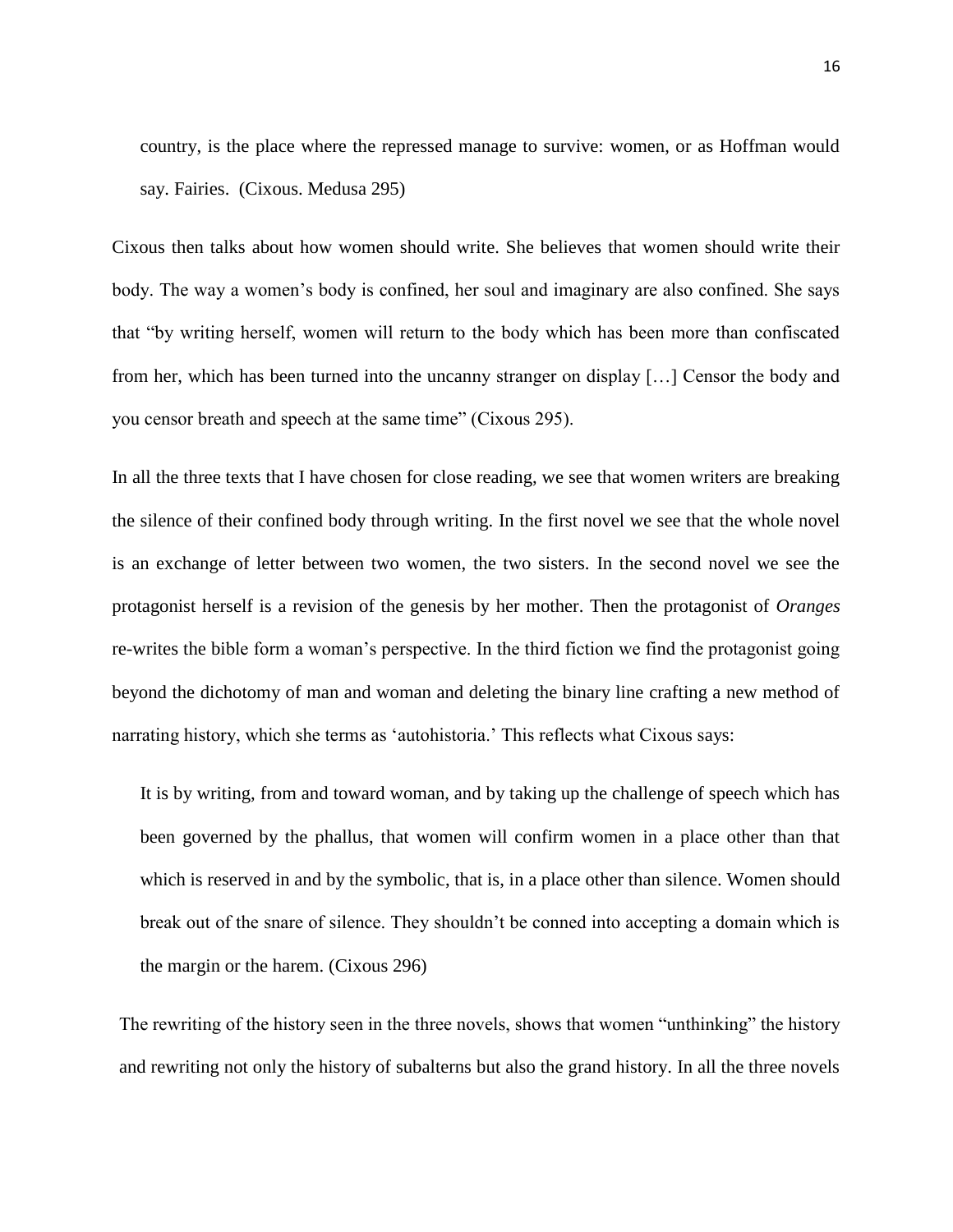we find that the personal history of women blend with grand history of their culture and nation as Cixous reflects that "women unthinks the unifying, regulating history that homogenizes and channels forces, herding contradictions into a single battlefield. In woman, personal history blends together with the history of all women as well as national and world history" (Cixous 298).

Then Julia Kristeva picks up the theory of Lacan's theory of a child's self-identification through the point of view of a mother. She believes a poetic language is feminine be it written by a man or a woman. She points out in her book *Poetic Language* that every literary text consists of phenotext and genotext. Phenotext is the physical text that we read and the genotext is the emotions, drives, desire, repressions that created the text. The phenotext tries to create an order of the genotext but the chora, the repression occurred in mirror stage, pre-linguistic stage comes up and creates a schizophrenic nature in the texts. Kristeva claims that is why all the experimental texts are a deliberate fragmentation of the order (Kristeva 1984).

Now talking about capitalist representation of psychoanalytical theories by Freud and Lacan, we should also understand that if 'women' is seen as a class then there won't be any class if we dissolve the class of men. Monique Wittig talks a lot about writing the female body by deconstructing the phallocentric language. She says in her essay that "once the class "men" disappears, "women" as a class will disappear as well, for there are no slaves without masters. (Wittig 548)" She further explains that "there is no possible fight for someone deprived of an identity, no internal motivation for fighting, since although I can fight only with others, first I fight for myself" ( Wittig 549)"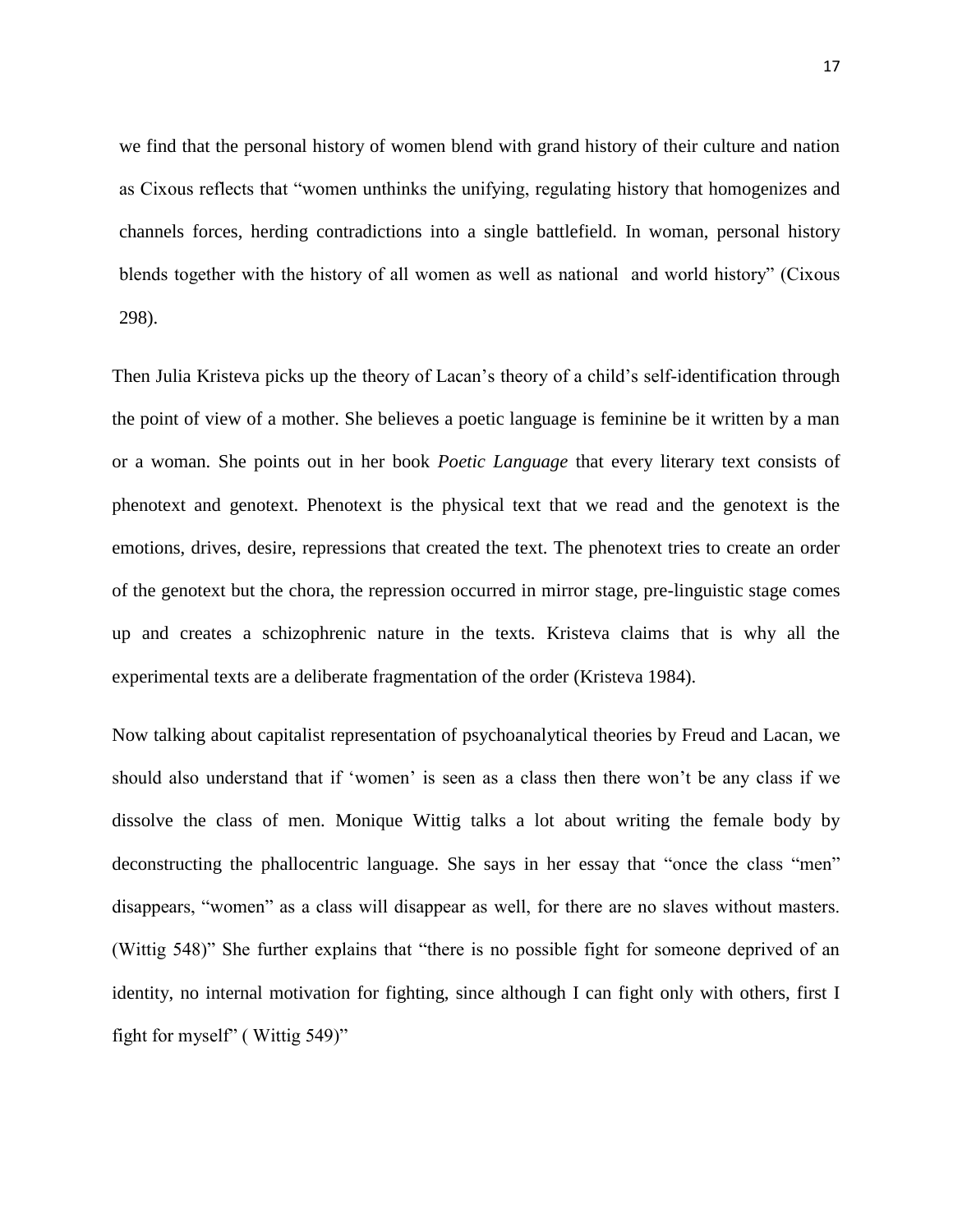So if women writers are writing about the individual history along with the history of the nation and the world; they are reflecting what Monique Wittig says "This real necessity for everyone to exist as an individual, as well as a member of a class, is perhaps the first condition for the accomplishment of a revolution, without which there can be no real fight or transformation. (One is not Born a Woman 550)" For Monique Wittig this can only possible in a lesbian relation. So according to her perspective it is through writing a lesbian body one can break the phallocentric narration of a body.

However writing the body does not mean only the sexual body but also the "location of the body as Adrienne Rich says "to locate myself in my body means more than understanding what it has meant to me to have a vulva and clitoris and uteras and breasts. It means recognizing this white skin, the places it has taken me, the places it has not let me go (Rich 640). So when the three author I have chosen to for close writing are writing the body, they are also writing the many factor that locate and create the body.

As Lacan believed that in the Symbolic Order, a child gradually gives in to the phallogocentric language and adopts the social norm of the language, the poststructural feminist stretch the theory further and says that how the repetition of act performed on a bod create the sexual identity of a child. Gayle Rubin in her book *The Traffic in Women* (Rubin year) says that if the social norm was that both father and mother takes care of the baby equally, there would have chances that the baby would grow up as a bisexual with equal attraction and desire for both sexes (Rubin 1986).

Judith Butler draws her groundbreaking theory that the "body" is constructed by stretching the theories of Rubin and adds that there is no gender identity behind the expressions of gender; that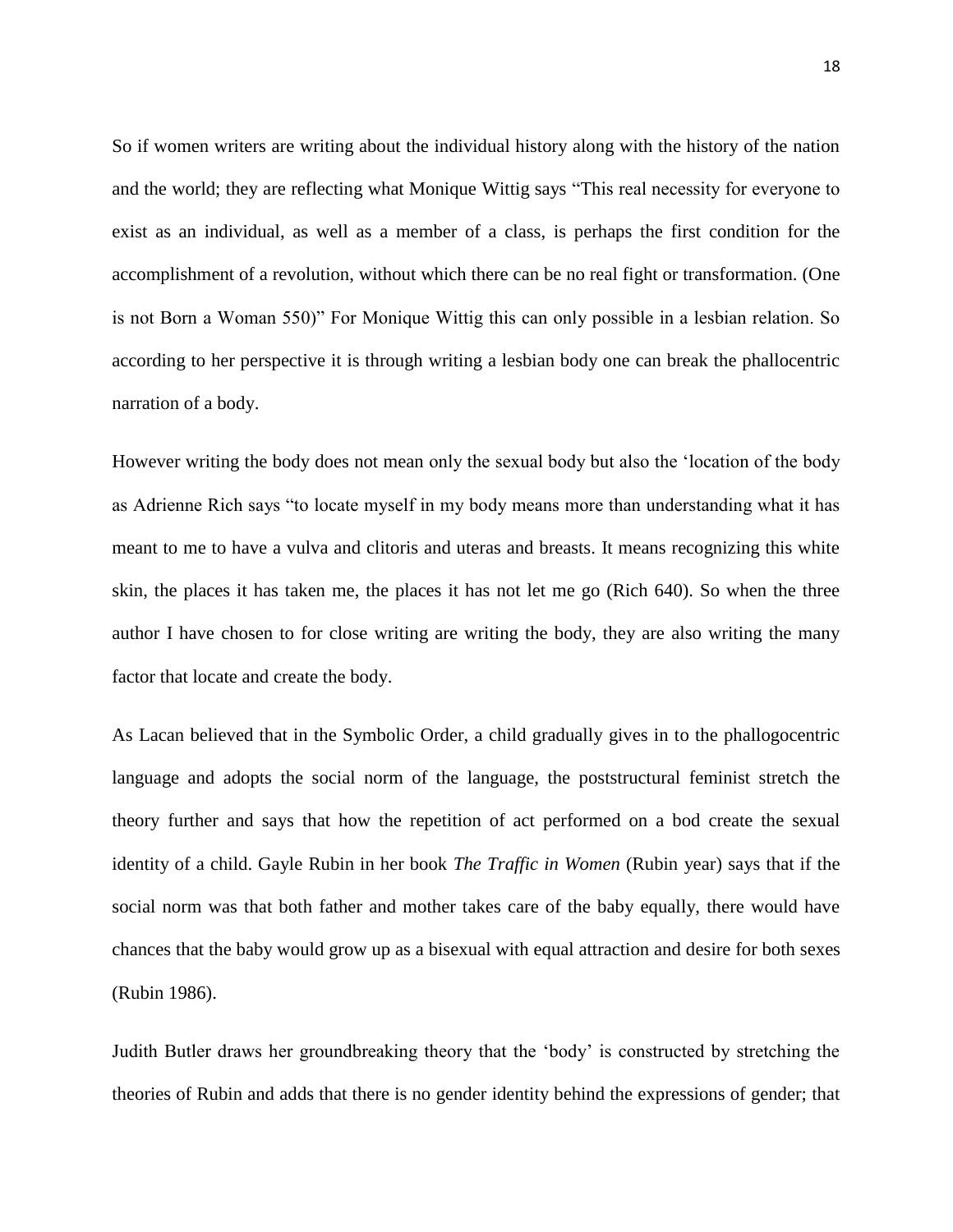identity is performatively constituted by the very "expressions" that are said to be the "results". She says:

"the very categories of sexual identity of gender are produced or maintained in the effects of this compulsory performance, effects which are disingenuously renamed as causes, origins, disingenuously lined up within a causal or expressive sequence that the heterosexual norm produces to legitimate itself as the origin of all sex" (Butler 729)

Moreover, feminist writers deconstruct the female subjectivities by offering a new possibility for a new woman with a mish-mashed identity. Three such feminist writers are Donna Haraway, Gloria Anzaldua and Monique Wittig. Donna Haraway creates a "cyborg," who is a blend between human and robot, Analdua brings the option of "mestizo," who has no fixed culture, nation or language and Monique Wittig writes the "lesbian" who is neither a man nor a woman. They talk about the language in border. They emphasize on a new language that transcendences beyond any border.

#### Haraway says:

If we are imprisoned by language, then escape from that prison-house requires languagepoets, a kind of cultural restriction enzyme to cut the code. […] Moraga"s language is not "whole"; it is self-consciously spliced, a chimera of English and Spanish, both conquerer's languages. But it is the chimeric monster, without claim to an original language before violation, which crafts the erotic, competent, potent identities of women of color. (Haraway year)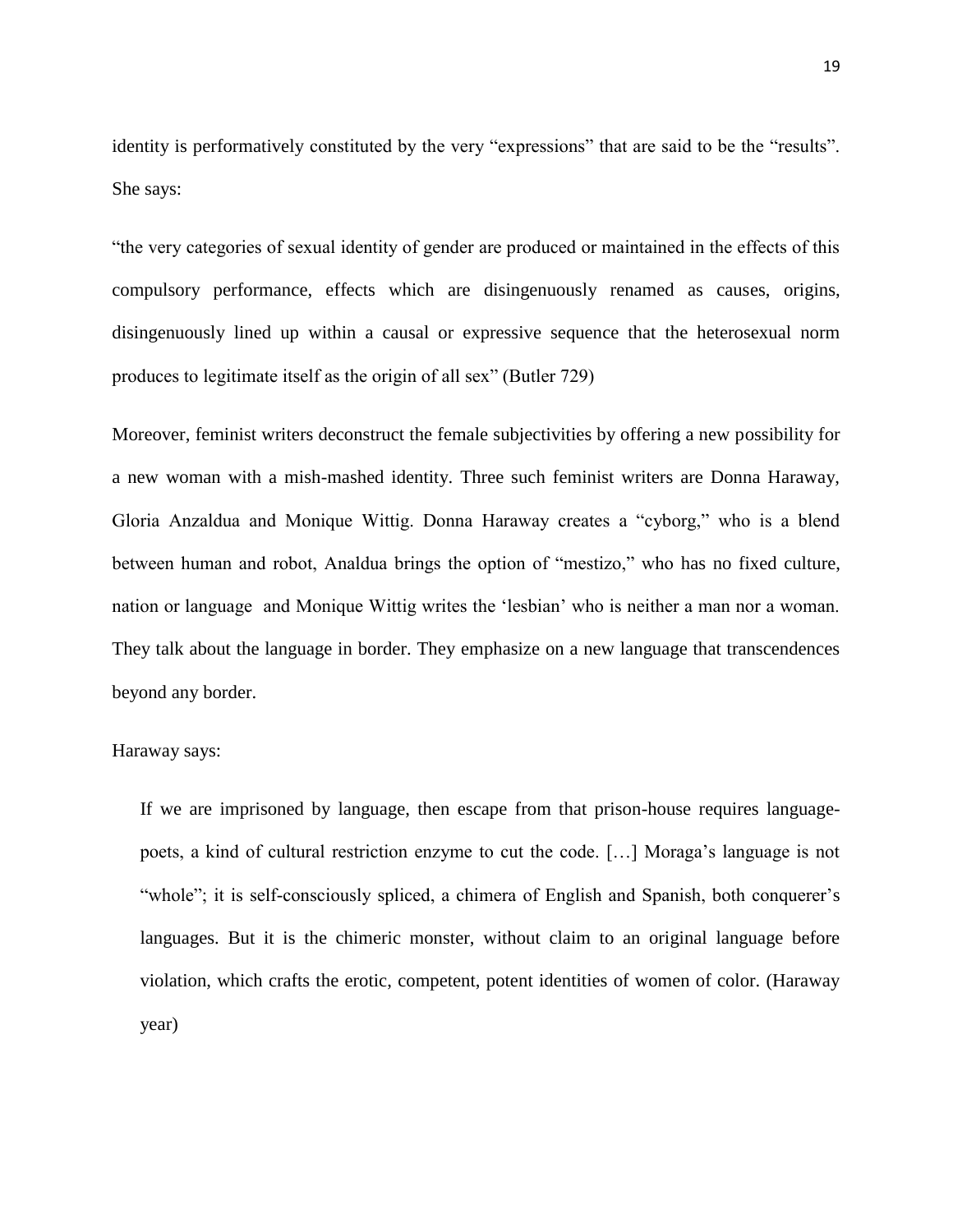Now when we talk about women of colour we also need to keep in the mind between the oppression by the colonisers as Cora Kaplan cautions us in her essay "Pandora"s Box." As Said talks about the construction of Self/Other dichotomy in his book *Orientalism* (Said year) and *Culture and Imperialism* (Said year) we also understand how the West has created a myth of ideal identity. The colonized community try to conform to that identity in vain. What they can do is just mimicking.

So Homi Bhaba"s stand on identity is that it is culturally based and that culture is also not specific but a mixture of many other identities. Most often identity becomes the representation of the mimicry.

In mimicry, the representation of identity and meaning is rearticulated along the axis of metonymy. As Lacan reminds us, mimicry is like camouflage, not a harmonization of repression of difference, but a form of resemblance, that differs from or defends presence by displaying it in part, metonymically. Its threat, I would add, comes from the prodigious and strategic production of conflictual, fantastic, discriminatory 'identity effects' in the play of a power that is elusive because it hides no essence, no "itself" (Bhaba 90).

Both Walker's and Anzaldua's texts concern a lot about racial mimicry while Winterson's text also shows a mimicry if not of colonisers but that of heterosexual norms. And I would show how mimicry only splits the identity more unless as Anzaldua suggests it is blended internally with pre-colonial or symbiotic identity.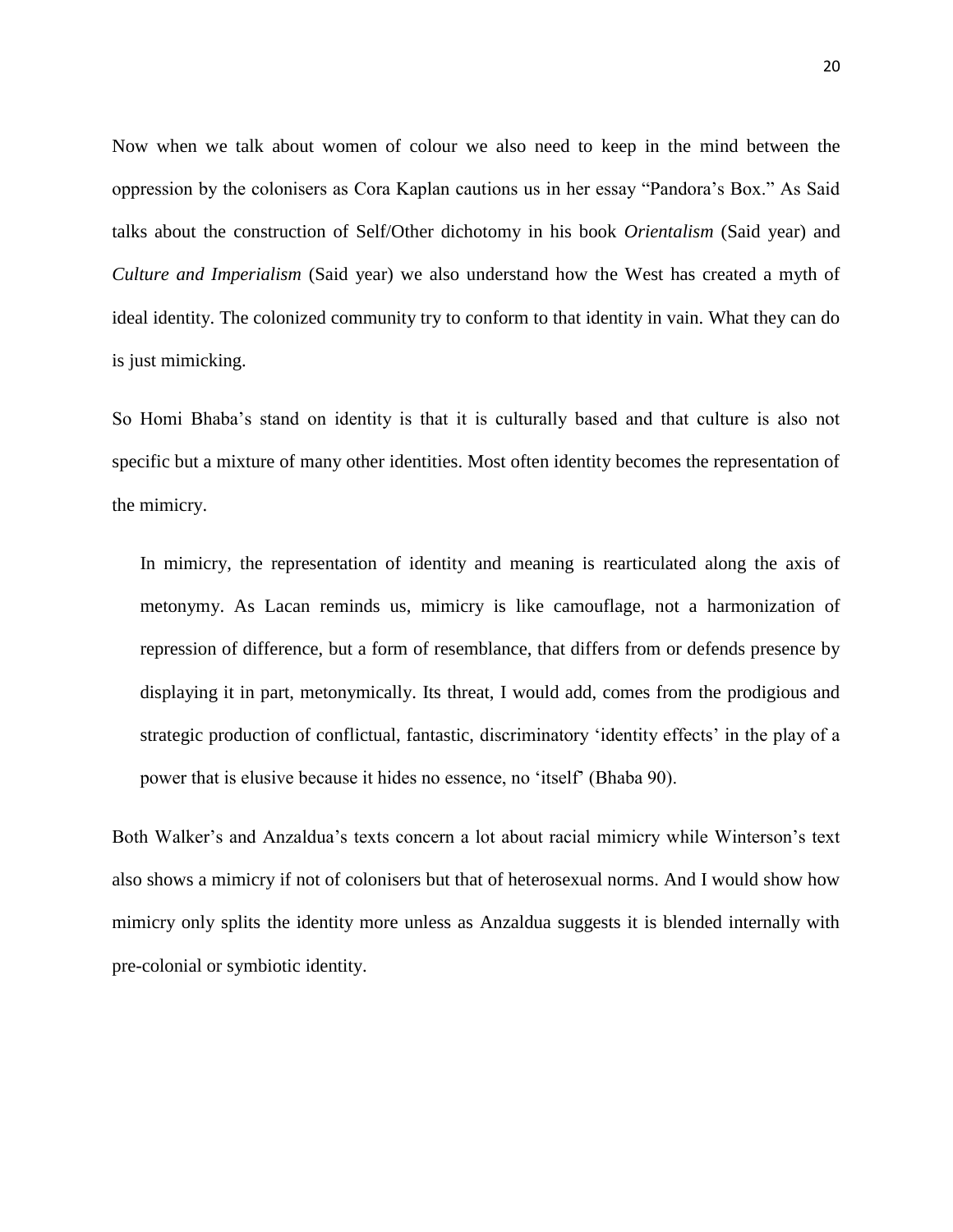With the background of understanding how sexual identity is constructed from the point of view of psychoanalytic theories and how that identity can be articulated into the language as the French feminist linguist offer, I would now proceed to explore the genealogy of women writers.

#### **Genealogy of Women Writers:**

Now I would talk about the genealogies of women writers. Like M. Jacqui Alexander and Chandra Talpade Mohanty in *Feminist Genealogies, Colonial Legacies, Democratic Futures*  (1999) I too want to say that:

Our use of words like "genealogies" or "legacies" is not meant to suggest a frozen or embodied inheritance of domination and resistance, but an interested, conscious thinking and rethinking of history and historicity, a rethinking which has women"s autonomy and selfdetermination at its core. (Alexander and Mohanty 1999)

Studying genealogies help us to compare how women's writers are winding their trajectory making a place in the canon of literature that is ruled mainly by male writers. Besides genealogies also show us specific experiences, identity, culture and history of women authors which helped them to craft the fiction they have created.

The earliest novelist of English fiction is a woman, Aphra Behn. She wrote from her experiences in the African colonies where she travelled with her husband. Her *Oroonoko* (year) is still now a very prominent novella if one wants to study postcoloniality and the gaze of woman. Then in 18<sup>th</sup> Century Ann Radcliff"s gothic novel *Mystries of Udolpho* (year) also was popular text among women. Professor Azim says in her essay "The Development of English Fiction" that [W]omen novelists dominate the nineteenth century, both as writers of domestic fiction (Jane Austen),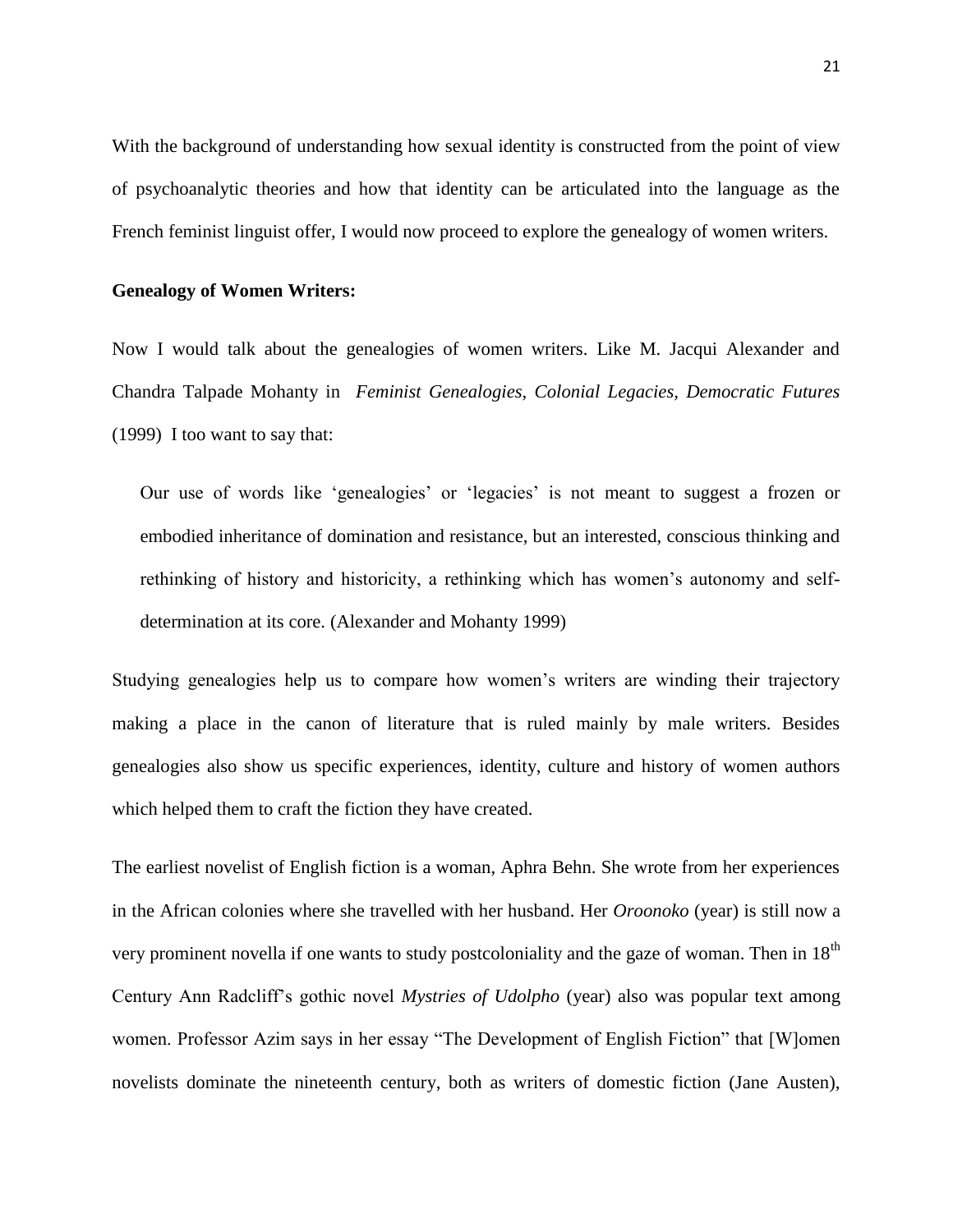Gothic fiction (Charlotte and Emile) as well as of social realist fiction (George Eliot) (Azim 153).

Though Jane Austen"s domestic fictions were praised by Virginia Woolf, who herself was a great novel writer of twentieth century, she condemns both Charlotte Bronte and George Eliot for writing in a pseudonym. She rages:

How Eliot"s novels was ground-breaking and yet she wrote n a male pseudonym ( It was the relic of chastity that dictated anonymity to women even so late in the nineteenth century. Currer Bell, George Eliot, George Sandall the victims of inner strife as their writings proves ought ineffectively to veil themselves by using the name of a man. (Woolf 57)

The question arises if they had written in their own name would they have got any acknowledgment in the patriarchal literary space. Emily Dickinson who created her own style of writing poems was not even considered by her male publisher Higginson while Christina Rossetti while writing about love and sexual desire between women in the most subtle way had to imitate the male tradition of writing poems and had to take a another name to publish in a journal.

However, as if to satisfy the rage of a foremother, the contemporary women writer are not only boldly writing on their name but also courageously breaking the old male tradition of writings.

Woolf also criticizes the fragmented consciousness in Charlotte Bronte's eponymous heroine in *Jane Eyre*, "that is an awkward break. [...] her books will be deformed and twisted. [...] She will write of herself where she should write of her characters. She is at war with her lot" (Woolf Room 76).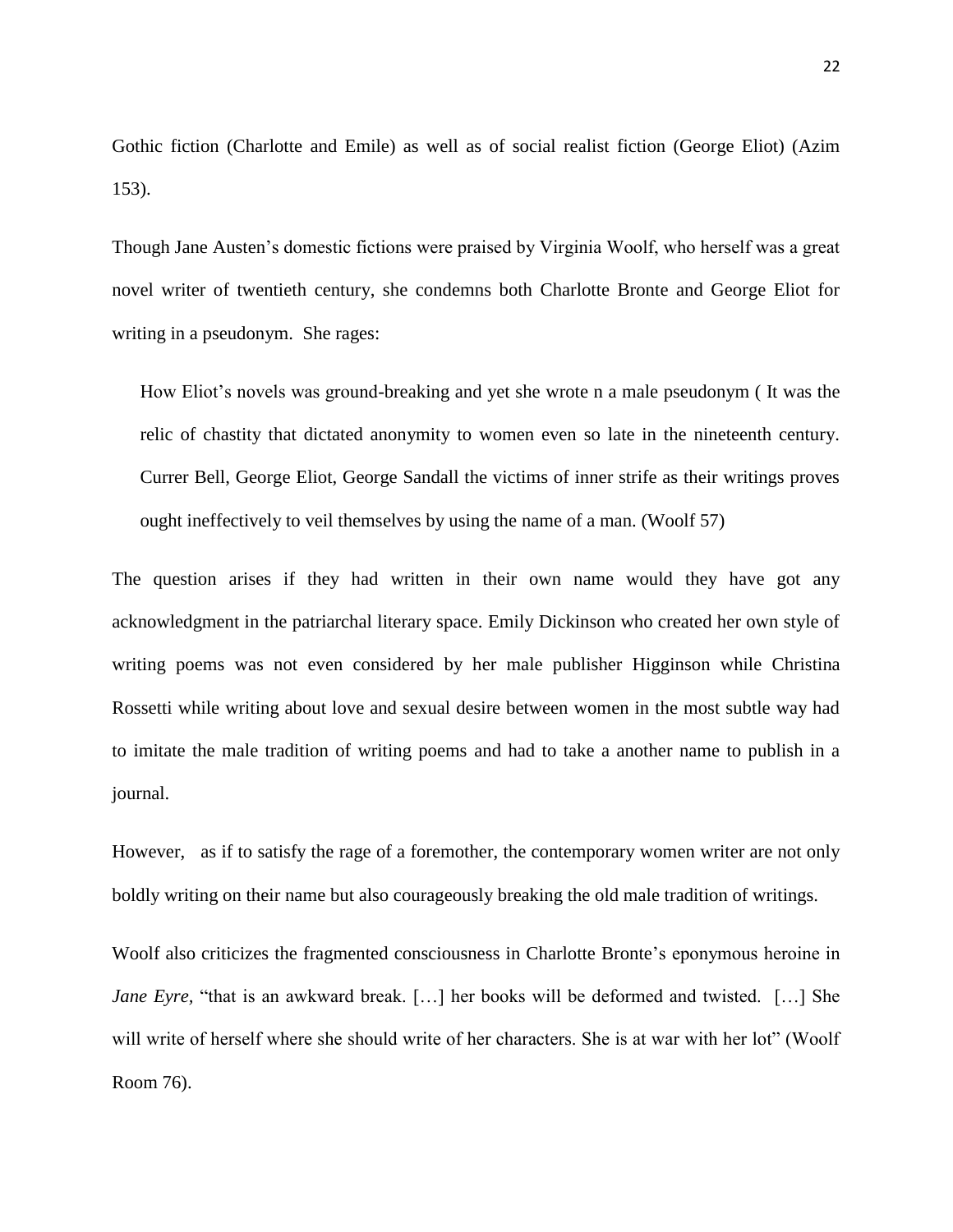Though Woolf thinks the sudden jerk or writing of one"s own self, I have mentioned above how French feminists are advocating the women"s writing of her subjectivity. Cora Kaplan too believes that

Bronte insists that even the confined and restless state could produce "many and glowing" visions. Art, the passage maintains, can be produced through the endless narration of the self, through the mixed incoherence of subjectivity spoken from subordinate and rebellious positions within culture. It was this aesthetic that Woolf as critic explicitly rejected. (Kaplan page number)

As Cora Kaplan says this "many and glowing" consciousness of women have always been suppressed in the novel. Bronte's Bertha is a mad woman and had to die to give the docile woman Jane to get what she desires from life (Kaplan page number), Eliot"s strong masculine girl …. Has to drown. Susan and Gubar question if patriarchal canon has left women of only the choice of angel and monster what will women author do? [quote]. While the new women writers are writing the body they are celebrating the many and fragmented psyche of women. The madness, schizophrenic nature of women is reflected in the broken, fragmented style of women"s writing. One good example of this kind of writing can be Lessing"s *The Golden Notebook* (1962) using a writing style called "creative schizophrenia" a term that I have borrowed from Simon Gikandi.

The writer who operates in the space between cultural traditions draws inventive energies from "creative schizophrenia": speaking in an androgynous idiom, this writer does not have to choose between self and community, between private discourse and a national language, or even between the subjective experience and historical traditions. (Simon Gikandi 11)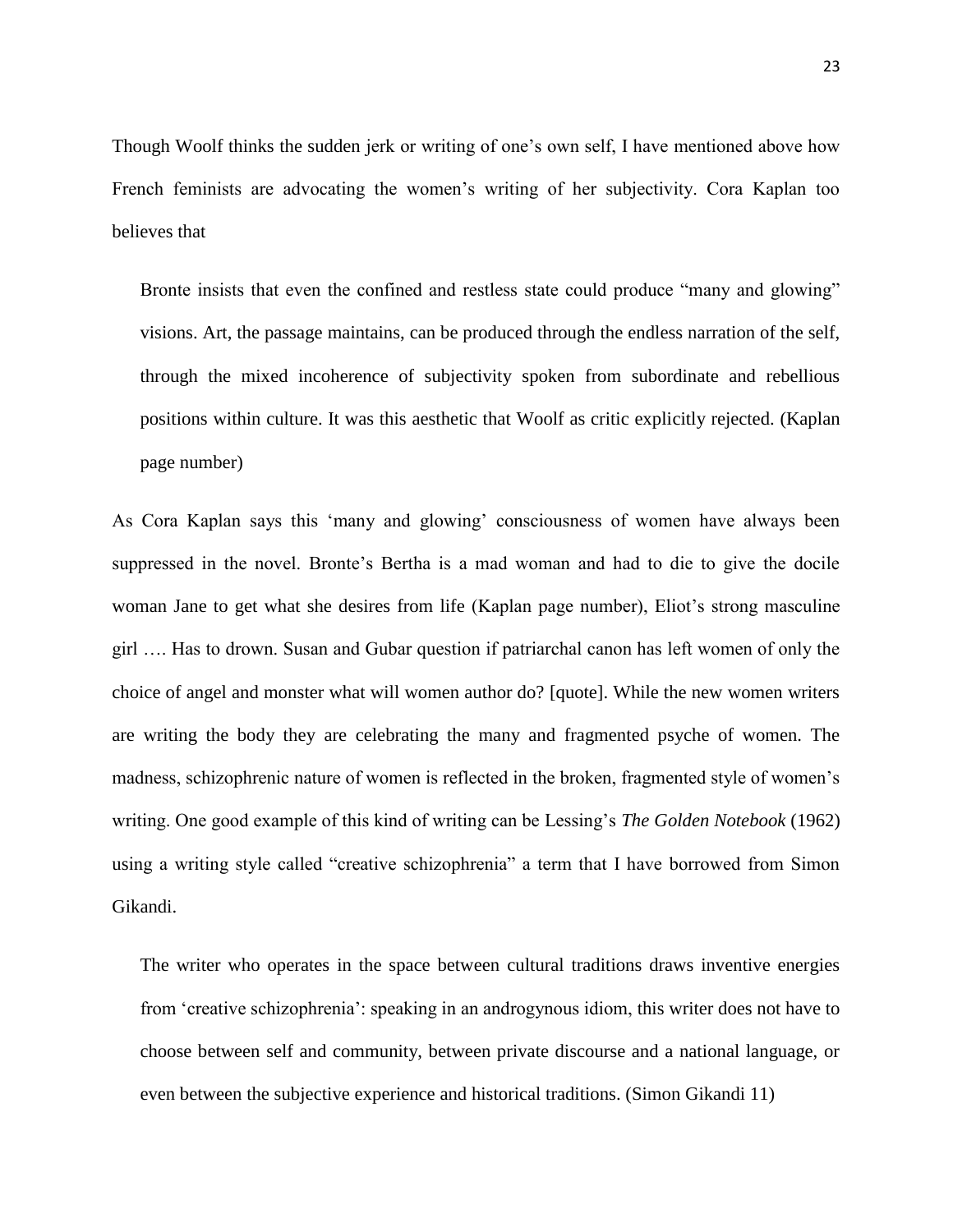I would link Gikandi"s term "creative schizophrenia" with Lacan"s unconscious stage of fragmented desire, identity, drives and Kristeva"s symbiotic stage of chora. I would try to see if the first identity formed is very fragmented and chaotic (Lacan 1957) and poetic language reflects the splitting identity of chora stage (Kristeva 1982) then how women authors are using the "creative schizophrenia" to delineate the sexual identity of women which is also very fragmented.

Going back to Bronte"s *Jane Eyre* (1847) we know how Bertha Mason was silenced and locked up in an attic. Susan and Gubar in their book *Madwoman in the Attic* (1979) says that male authors have created this myth of angel/monster dichotomy for women in such a way that many women falls in the trap and kills either the monster or the angle in their writings. Bronte"s Bertha can be read a schizophrenic character in a medical who at times feel love towards her husband Rochester and on other occasions feels murderous towards him, she always stays calm seeing her brother Mr. Mason but one day inconsistently stabs him. Bertha cannot be seen and accepted with her dual nature whereas Jane, the angel, gets all the attention by the author. In my reading of the three texts in this paper I would try to find out how the contemporary writers are dealing with the fragmentary schizophrenic nature of women whom the patriarchy has shunned away.

It should also be noted that though Virginia Woolf succeeded in writing an androgynous novel *Orlando* (1928) she had to adopt a satirical, humorous and a mythical fairytale mode to craft the story of Orlando. Unlike her towards the end of twentieth century when Alice Walker, Jeanette Winter and Anzaldua are talking about the androgynous man and woman, they are placing them in realist context.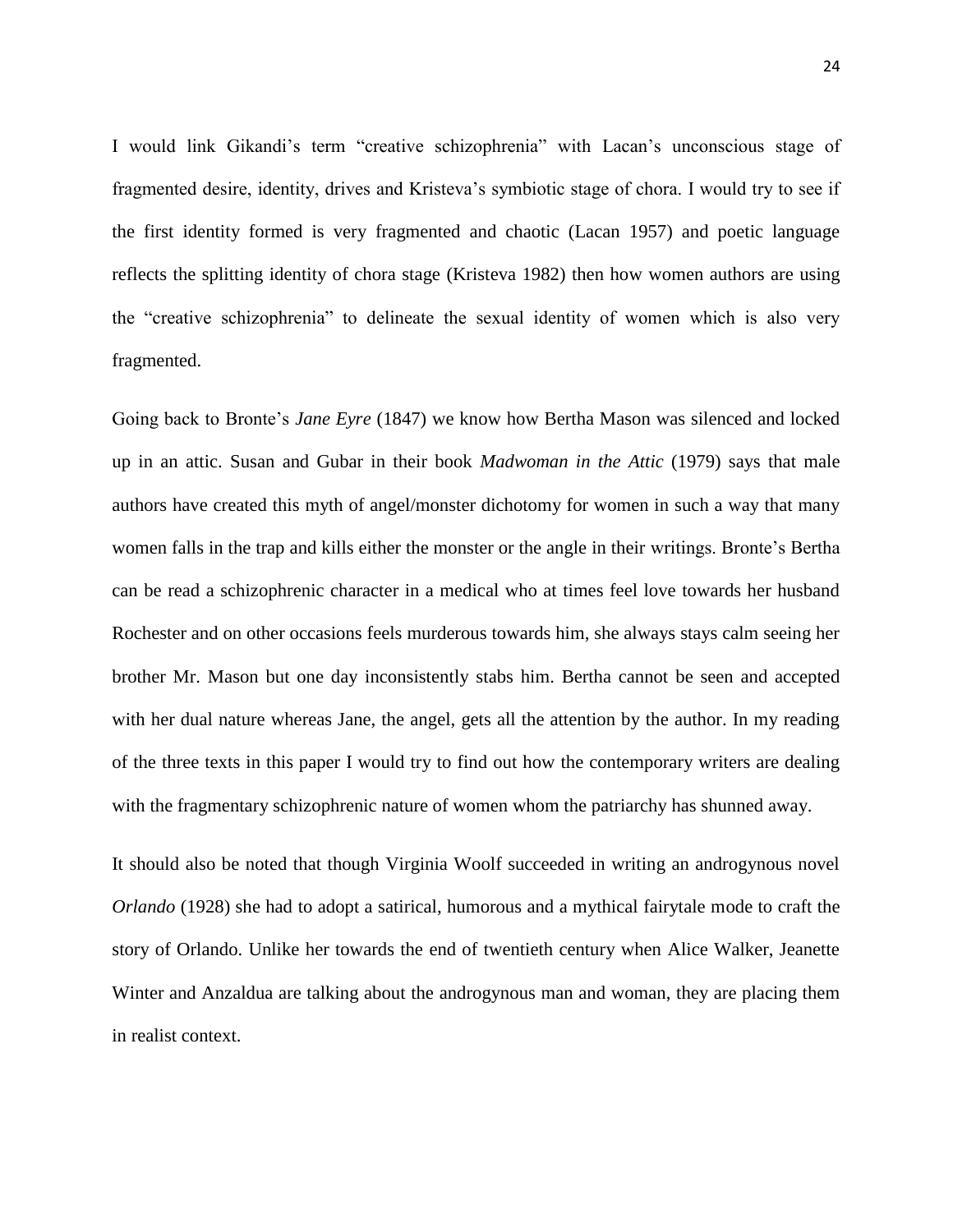Elaine Showalter's essay "Female Tradition" talk about how the narrative style, content are changing. Like her I too have noticed that there is an "imaginative continuum" (Showalter 1982) in women"s writing and this is what made me interested in writing my thesis on works by women authors. Then, Showalter talks about three phases of women"s writing: Female, feminine and feminist (Showalter 1982). In this thesis I think Walker"s novel can be categorized as feminine, Winterson"s novel as feminist and Anzaldua"s text as female. However, Showalter"s accusation that "puberty, menstruation, sexual initiation, pregnancy, childbirth, and menopause- the entire female sexual life cycle- constituted a habit of living that had to be concealed" (Showalter 1982) are over come in the writings of women that I am going to analyse in this thesis paper.

While writing the taboo, the women writers are being innovative and creating new neology, words to write the body The use of English becomes more creative with the emergence of authors writing in English, such as postcolonial countries or African American women writers. Patricia Wauch says in her essay "Postmodernism and Feminism" that

Rather than searching for scientific proof or metaphysical certainty, or a structural analysis of economic or social inequality, we should now recognize that the way to understand and to change our world is through the artificial mutation and manipulation of vocabularies. There is no truth awaiting our discovery, only "truths" to be invented through the creative uses of language. (Patricia Waugh 345)

Virginia Woolf in her book *A Room of One's Own* criticizes women"s preference for writing journals and novels. The first two books that I have chosen are fictions, one is epistolary noel and another is semi-autobiographical novel. Only the third text that I have chosen is a mixture of two genres: personal essay and poems.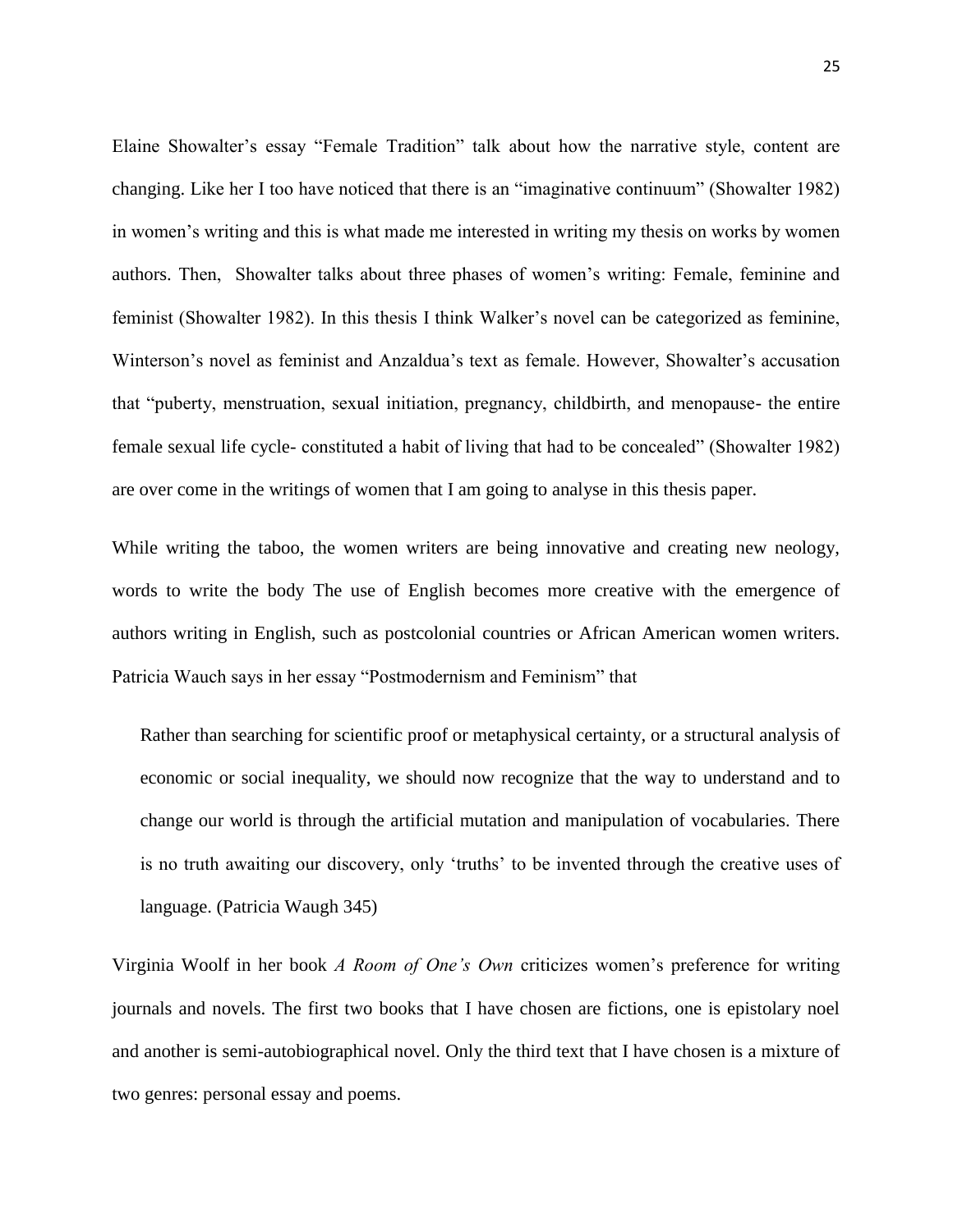I have taken these three different genres to show how the situation the women are living in befits the genre and style they use, who seem to deal with roughly the same ideas sexual identity yet chose three different genre, writing style. All of them are from working class background and as Woolf wanted, they were writing not just to craft art but also to earn money.

Also the protagonist of these novels are somewhat struggling for similar goals, that is establishing one's identity. They are lesbians but here I have seen in my thesis the 'lesbian as a space rather than as an essence" (Farewell 102). When the narration of love and intimate friendship between has been delineated "slantly" in earlier literature by as those of Emile Dickinson, Christina Rosetti and George Eliot, the contemporary women writers are more vocal about the sexual relationship between women. They use this homosexuality as a space to explore women"s sexual identity further. Stenson says in her essay:

"When the disease model of homosexuality gave way to more current theories of sexuality, so did fiction by lesbians. [...] As the authors' self-identity has strengthened and become more positive, so too has fictional identity. Lesbian authors and characters have moved from an isolated existence to one that celebrates the plurality of their identities and their intersections with many diverse communities. (Stenson 224)

A lesbian women"s sexual identity is more fragmented and tabooed about the writings of Rossetti and Dickinson. Analyzing all these psychoanalytic theories and poststructural feminist theories along with the readings about the genealogies of women writings have made me inquisitive to look for literature written by women and to see whether the theories I have explained above reflect on their writings, whether women while centralizing their focus on sexual identity they are actually going back to the stage of chora. So I have taken the novel of three women all of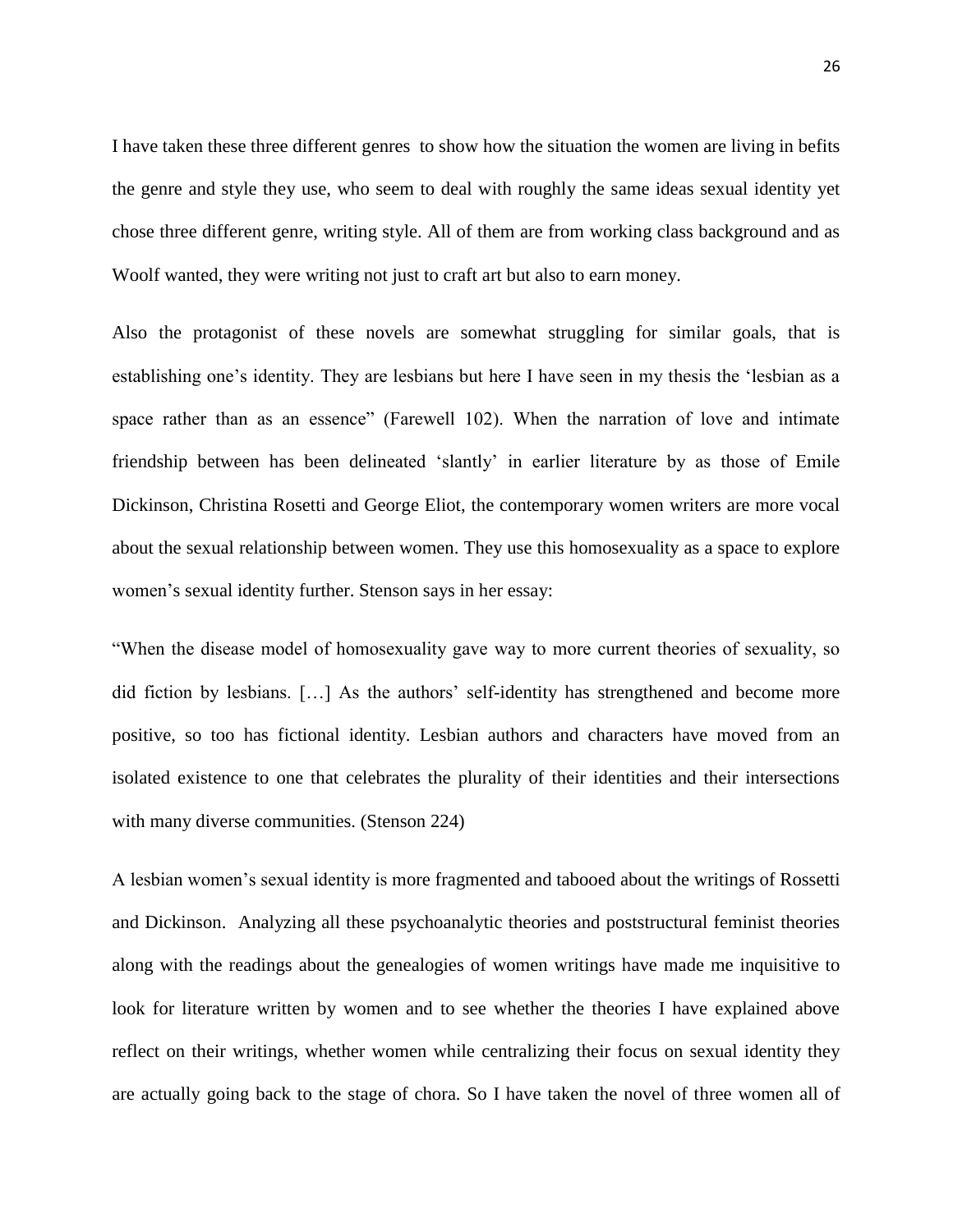whom are from working-class background and all of them are searching for a validation of their sexual identity. They are also not writing just for art's sake but also with a political agenda and also for earning money, the way Aphra Behn did many years back and Woolf wanted women writers to follow Behn as well (Woolf 1928).

Objective: I want to trace the intersection of patriarchal religion, class, sex and gender to understand how women"s sexual identity is rather constructed than an essential facet.

Thesis Statement: Women"s fragmented sexual identity constructed through the intersection of religion, class, sex and gender becomes befitting in the fragmented, pastiche style that they use to narrate the depiction of women's sexual identity.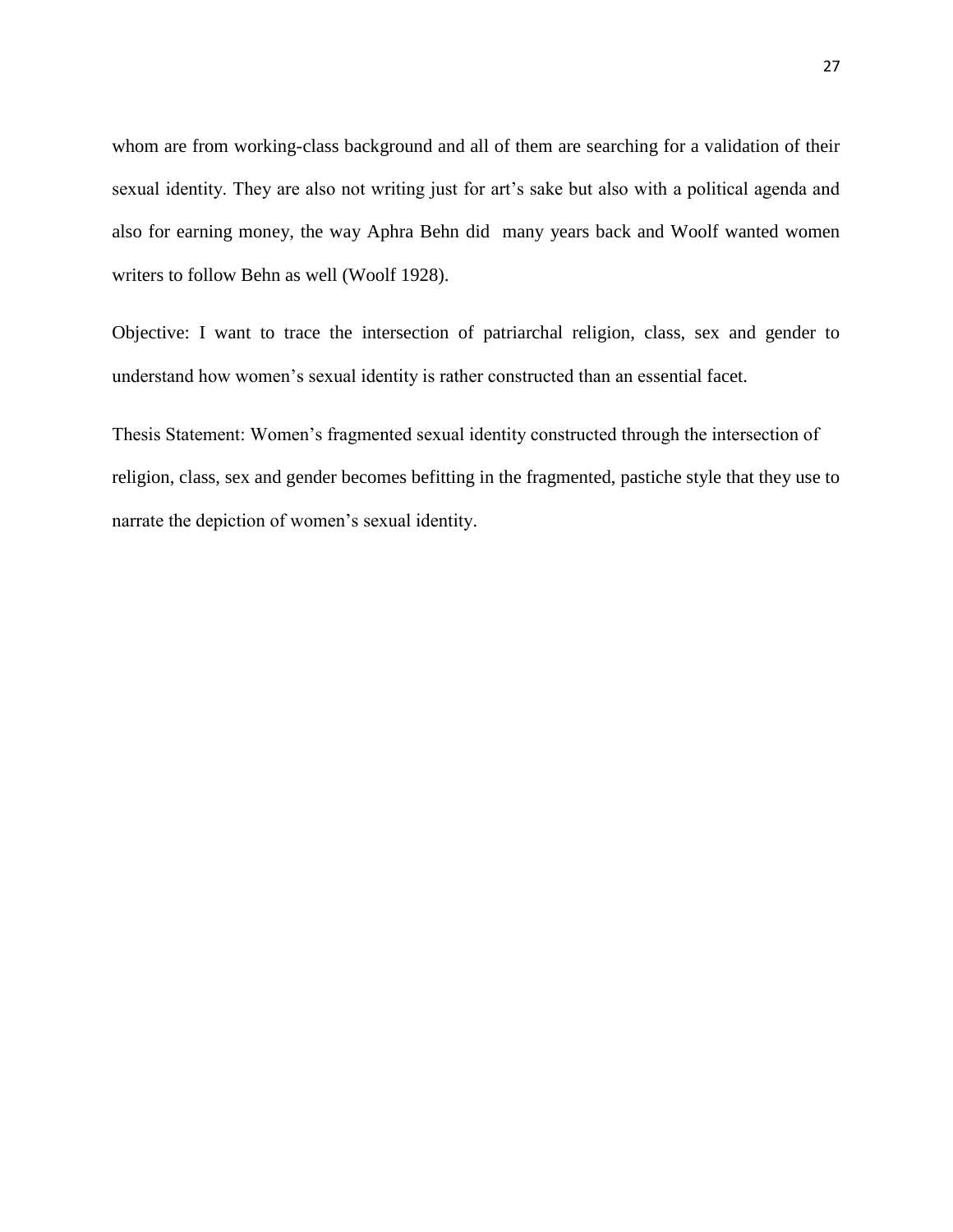## **Constructed Sexual identity of Women as an Intersection of Religion, Sex, Gender and Class**

Feminism will able to break free of its belief in Woman, Her power, Her writing, so as to channel this demand for difference into each and every element of the female whole, and, finally, to bring out the singularity of each woman, and beyond this, her multiplicities, her plural languages, beyond the horizon, beyond sight, beyond faith itself…

Julia Kristeva in "Women"s Time": 1981

"The body" appears as a passive medium on which an appropriative and interpretive will determines a cultural meaning for itself. In either case, the body is figured as a mere instrument or medium for which a set of cultural meanings are only externally related. But "the body" is itself a construction, as are the myriad "bodies" that constitute the domain of gendered subjects. Bodies cannot be said to be have a signifiable existence prior to the mark of their gender

#### Judith Butler, *Gender Butler*: 1990

Our identities are still constructed through social hierarchy and cultural differentiation, as well as through those processes of division and fragmentation described in psychoanalytical theory. The identities arrived at through these structures will always be precarious and unstable.

#### Cora Kaplan *Pandora's Box*: 1985

Women novelists today [...] see themselves as trying to unify the fragments of female experience through artistic vision, and they are connected with the definition of the autonomy for the women writers.

#### Elaine Showalter *A Literature of Their Own*: 1982

The third generation of feminists believes more in individual identity than positing a collective identity from the point of view of religion, class, sex, or gender. So in this chapter I would try to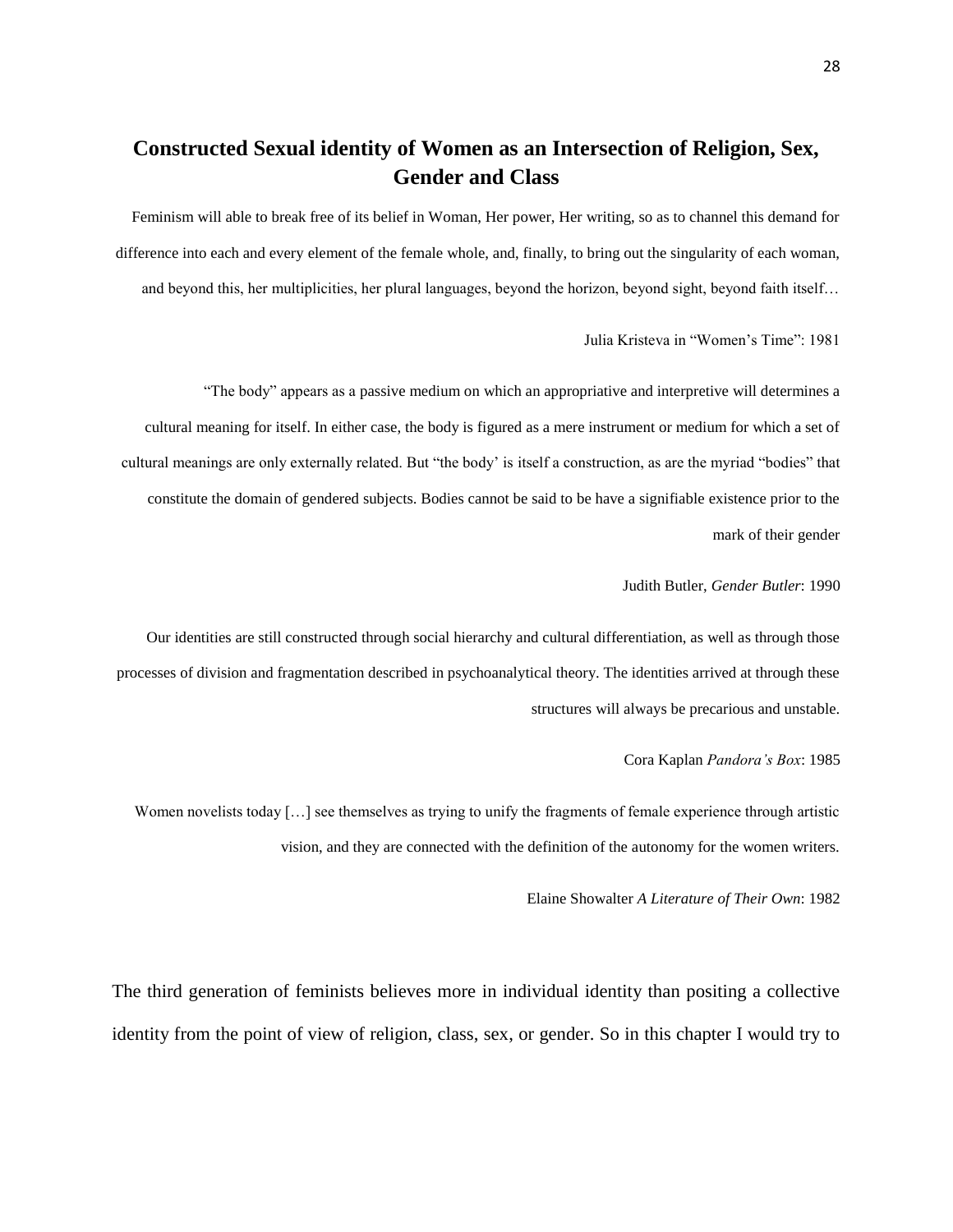focus on how women subjectivity is created through the intersection of religion, class, sex and gender and yet how this sexual identity is subjective in each woman"s case.

Religion is the most totalitarian ideology that imposes the first sexual identity to a body. This is why all the three writers have spent a good amount of pages talking about the influence of religion in the construction of the sexual identity of their women. Showalter correctly analysed that feminist writers started to "attack the patriarchal religion" (Showalter 1982).

Moreover all these women writers have chosen to deal with the multiplicities both of an individual woman and women by narrating the psychosexuality of many women in the same text. Since all the three writers are depicting a strong loving bonding between women, we do not see much rivalry between women as a means of class distinction. Still we see how class factor affects the women"s identity. Most importantly the heteronormative inscriptions of sex and gender on body construct the sexual identity (Butler 1990).

However while Walker"s *Purple* questions the formation of heteronormative identity and Winterson deconstructs the patriarchal impositions, Anzaldua reconstructs the sexual identity that is beyond the binary oppositions of male and female.

The first book that is Alice Walker"s *The Colour Purple* starts with reminding the phallogocentrism in a religion by showing that how religion and patriarchy merges with one another. The patriarchal threat to remain quiet about the rape by her father also suggests that she can talk to God if she wants to but not to anyone else. The threat "You better not never tell nobody but God. It"d kill your mammy" (Walker 1983: 1) depicts the silenced voice that Virginia Woolf and other feminist writers are encouraging the women to express. This threat also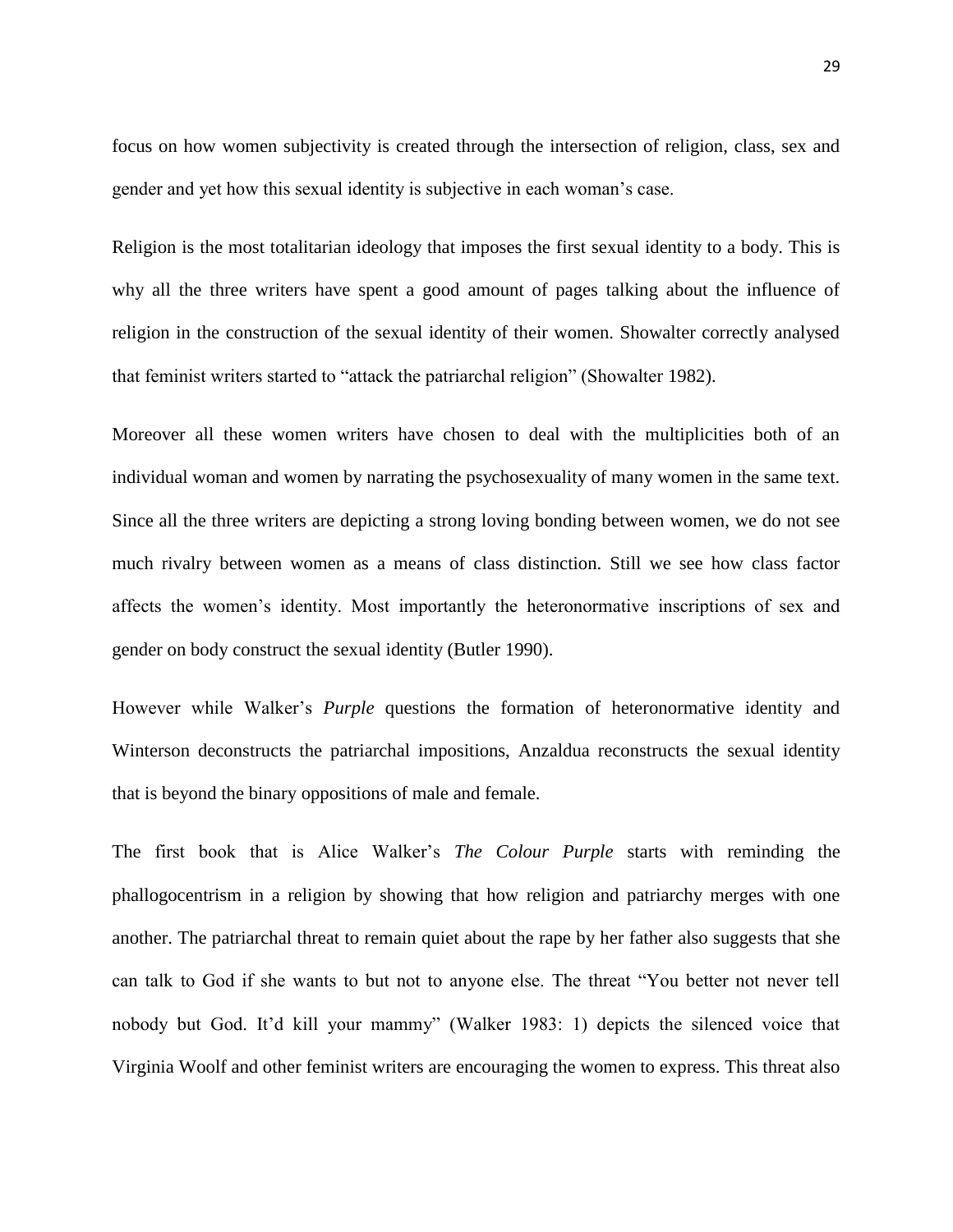shows that she can talk to God because even God is "patriarchal male supremacist, (Walker: 1983 ix)" as Walker writes in the preface for her tenth anniversary edition of the novel *The Colour Purple.* The initiation of religious spirituality in the protagonist's life comes at the same time of her sexual initiation. The very first page of the book describes the rape of Celie by her step father whom she knew as her biological father. In the naïve and confused state of mind, being a "spiritual captive" (Walker ix) Celie answers her mother"s interrogation saying the child is "God's" as she "[don't] know no other man or what else to say" (Walker: 1983 4). Celie becomes the symbol of Virgin Mary giving birth to God"s child. The feminist reading of Virgin Mary says that virgin mother is celebrated to suppress the woman sexuality.

Imperially written Bible and history create another effect on coloured women"s identity. Both Celie and Shug believed God was a white man. This reminds me of Tony Morrison"s novel *The Bluest Eye* (year) where Pecola too think that God has blue eyes and thus she longs for blue eyes. Celie"s notion of God is that "he big and old and tall and grey bearded and white" with "bluishgrey" (Walker 175) eyes. Shug laughs and says "cause that"s the one that"s in the white folks" white bible" (Walker 175). Celie and admits and says that the God she is writing to is a man and thus like all other men He too is "trifling, forgetful, and lowdown. (Walker 173) Both Shug and Celie felt down by the image of their God. Shug confesses knowing her God is a white man, she first loses interest. Celie further says that "if [God] ever listened to poor colored women the world would be a different place. (Walker 173)" So, though we see that Celie serves the church whole-heartedly, deep inside her heart she is not happy with her God. The spiritual initiation of Celie silences her identity in the same way the psychoanalytical theory of oedipal complex represses a girl child"s homosexual desire.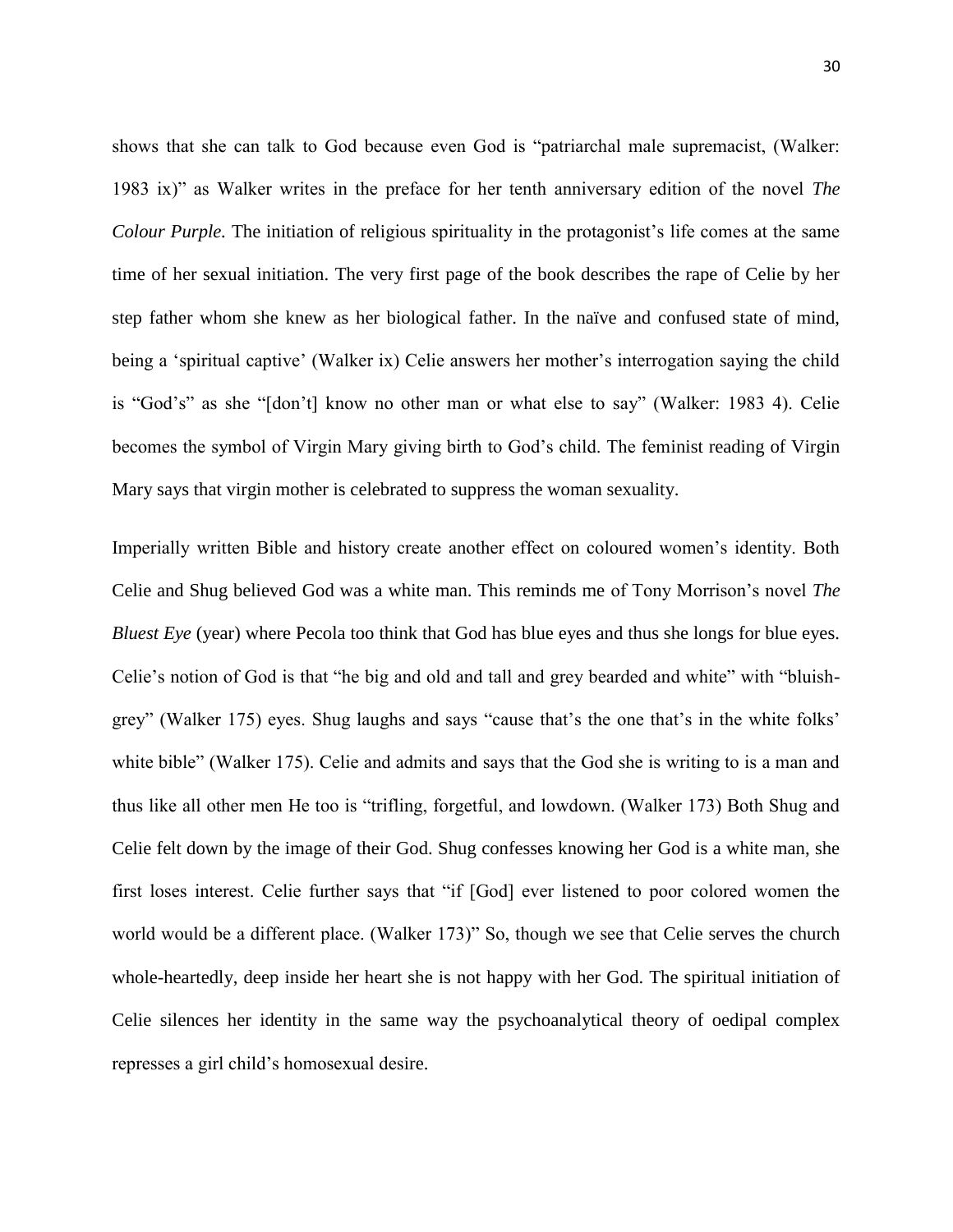#### **Rewriting the Ontological and Gender Identity**

Alice Walker questions the essential identity of sex and gender. But she crafts the inquisitiveness under the heterosexual normative in such way that shows that she has not deconstructed the identity but rather shows a possibility of other facets. The central character of the novel is a lesbian but as we have seen in Judith Butler"s *Gender Trouble* (1990), Halequin Babin was not considered as a perfect woman. The then anatomy specialist asserted that she was a grown man and that is why she feels desire for women. So Celie too becomes deformed body. By the age of twenty she stops menstruating. Menstruation makes a woman remember every month about her body that is different than a male body as Beauvoir says in her book *The Second Sex* (1949) that "menstrual blood is peculiar, it represents the essence of femininity" (de Beauvoir 181). Now when Judith Butler is saying that she is trying to deconstruct the constructed sex, she is not saying that she is trying to dissolve the binary male and female. What she is saying how the formulation of a sexed body further oppressed the women. Butler says in her essay "Contingent Foundations: Feminism and the Question of "Postmodernism" that [t]o deconstruct is not to negate or to dismiss, but to call into question and, perhaps most importantly, to open up a term, like the subject, to a reusage or redeployment that previously has not been authorized" (Butler 397: Cahoone 2003)

Here we see that the deformity of her body makes her more valuable for marriage as her husband can have sexual pleasure as much as he wants without the fear of bringing more children to whom he would have to feed and clothe. Stopping the very menstruation, that makes a woman capable to marry as marital sex is always considered as reproductive sex, becomes the very strength as her bribe. I think Alice Walker, by telling the readers that Celie does not bleed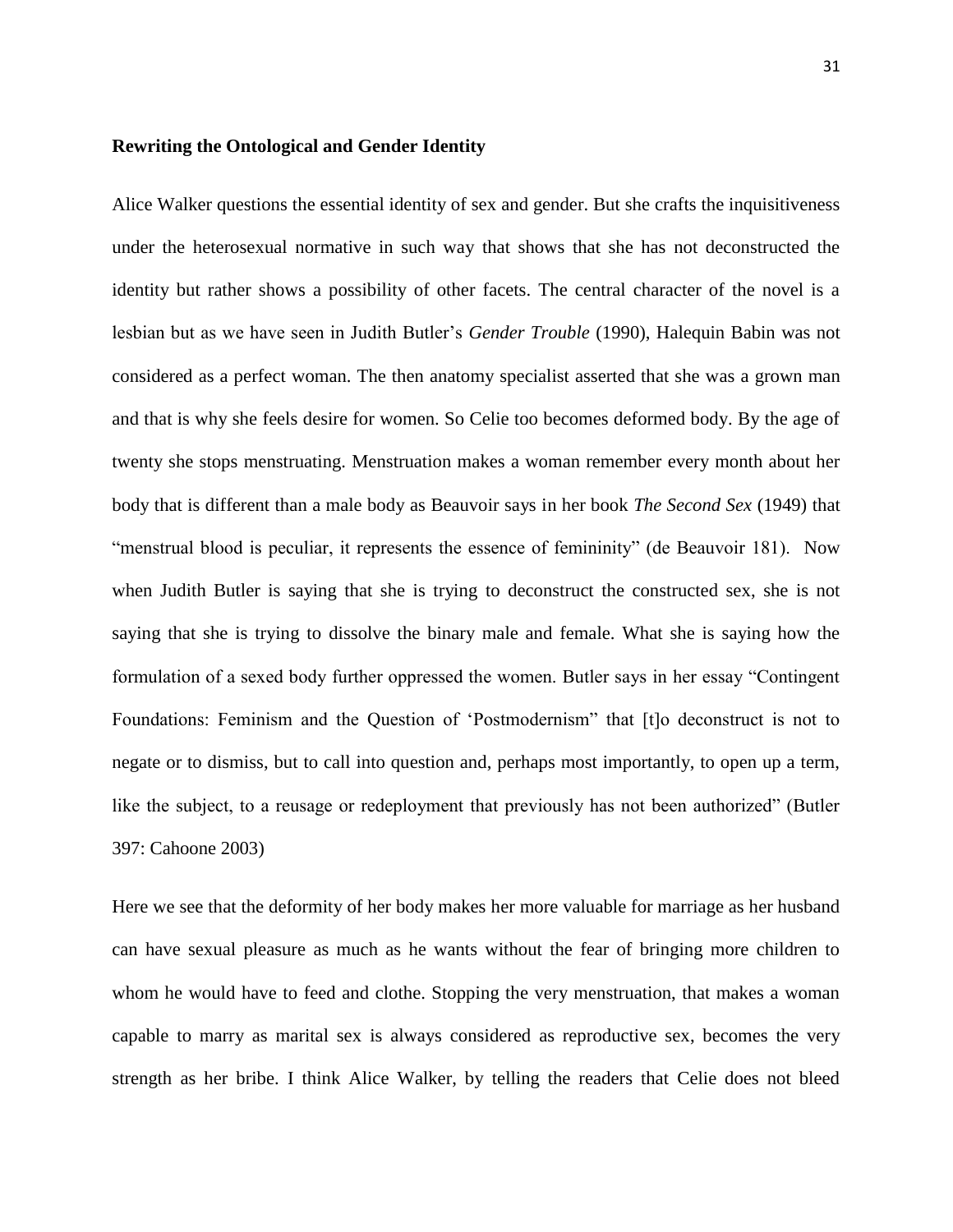monthly and thus will never be "big" again, prepares a foundation for Celie to come out as a lesbian. Gayle Rubin says in her book "*The Traffic in Women"* that "if women are exchanged, in whatever sense we take the term, marital debts are reckoned in female flesh" (Rubin 182).

We further see how when people becomes non-normative sexual and gendered being, how the family and kinships falls apart. Celie loses the symptom of being a female body but continues to be the stereotypical feminine woman in her family life. She takes care of her husband"s children and keeps the house neat and clean. Though she does not feel that she is suffering thus because it is lot of women. She rather sees it as serving God. So though from outside, as it is from Albert"s sisters' perspective or Sofia's reflection she is suffering being the wife of Albert, Celie herself transcends beyond the violence bestowed upon her by the patriarch of her house and sees it more spiritually saying she is just a servant to God. In one interview, Walker mentions that she has left her marriage because in marriage a woman becomes a servant. So she reflects that through the life of Celie.

However, neither Sofia nor Harpo feels this spirituality. While Sofia loves doing the entire outdoors chores, Harpo loves cooking and taking care of children and home. Sofia answers to Celie"s amazement that Harpo never coked at home saying that "I bet he wanted to, she said. It seems so natural to him. But Mr. You know how he is." (Walker 57) This comment reflects Lacan"s reading of psychoanalysis that says that a boy identifies with father figure because he believes otherwise he would be castrated by the father. Though Harpo is naturally inclined to do the works culturally known as feminine, he preferred to suppress those wishes as long as he was under his father"s roof.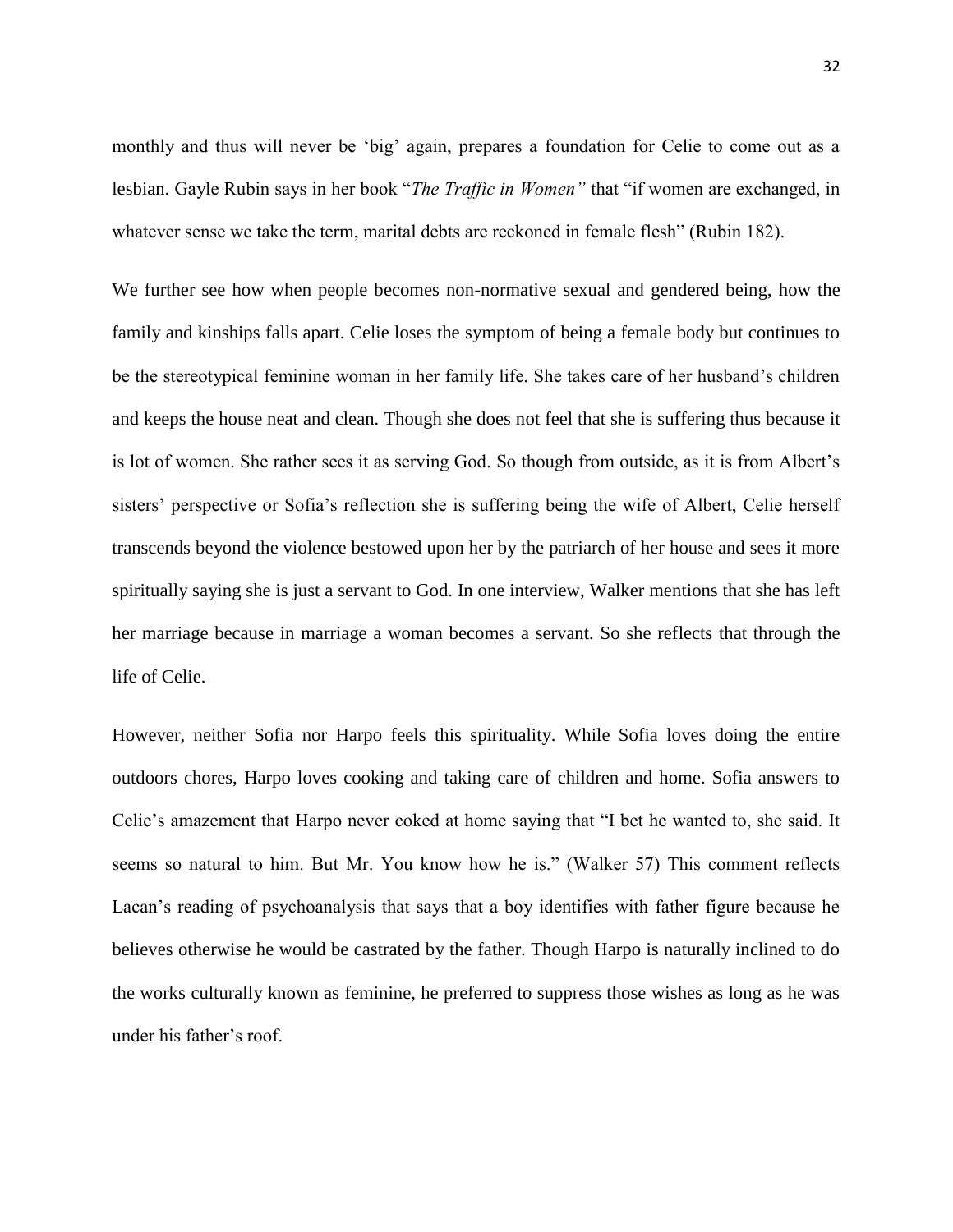Nevertheless, the phallocentric society does not allow Harpo to remain happy with his feminine household chores. Michael says in his book that "We equate manhood with being strong, successful, capable, reliable, in control" Harpo (Walker 30) and men cannot meet these expectations they started to feel failed. He starts feeling castrated by his wife, the masculine figure who often reminds Celie of Amazon warriors. His inferior complex goes to such extent that he suffers from bulimia voluptuously eating to be "big" (Walker 102) and strong like Sofia. Similarly, Celie thinks one reason Albert is nice to Shug is she is stronger and weightier than Albert, so he is afraid of her. Thus, when we undo the sex of our body, our gender roles also change and thus change the familial roles one play in a domestic atmosphere.

We also see that by identifying the sex with the same-sex parent does not determine the same-sex of a person as Butler shows in her book *Gender Trouble.* Sofia has always fought against the men in her family. Three of her brother supported her. She has also preyed with arrow and bow. So, though she identifies with her tyrant father in strength, masculinity, her desire does not go towards her mother. She remains straight. This also reminds me of Judith Butler when she says that identifying with the father does not always direct the desire towards the girl"s mother.

Though, in the beginning of the novel we see such non-normative ontological and gender identity, the books ends with the heteronormative characterization of the same people. We see Harpo has turned out to be a strong man. On the other hand, Sofia who always hated to do the household chores ends up taking care of children, cooking for the family. Even Mary Agnes who left to be independent singer is seen helping Sofia with kitchen work whereas Harpo teacher his daughter history of liberation day of America.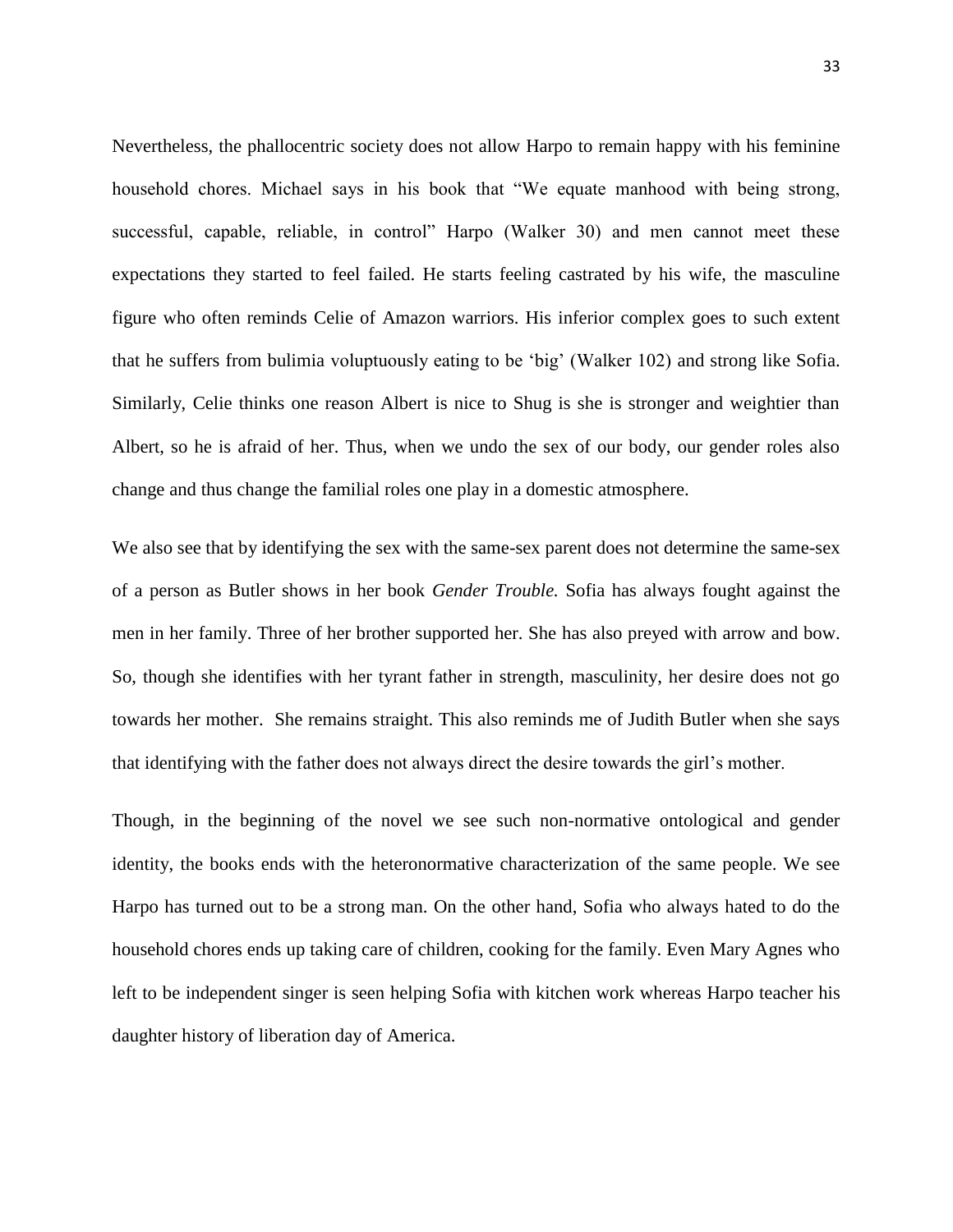While the cultural construction of sex and gender norms build one facet of women"s identity, the racial projection of identity brings another layer for women of color. The wisdom of women is suppressed by the internalized racial identity. Celie's mother's forward thinking and wisdom made her "mad" according to the neighbors who the "plans she talked about were grander than anything they could even conceive of for colored people (Walker 158)." Celie's 'mad' mother is the lost mother Walker talks about in her essay "In the Search of the Garden of Our Lost Mother." Moreover, Sofia"s strength like Amazonian Warriors though make her quite respectful in her family, this same strength is punished by the white Mayor and his wife. They did everything possible to break down the strength of Sofia. Like Celie, Sofia too gives in to the oppression in the jail and then by the white Mayor and his wife, realizing that being rebel only would make it hard for to get the freedom.

Not only that the colored women are suppressed by internalized oriental identity or gives in to the racial power, they also try to mimic the white culture believing in vain that would give them some respect. Mary Agnes, being the illegitimate child of a white man, and thus with a yellow complexion, takes the disguise of a white woman to rescue Sofia from her punishment. Because she wants to be one of the white women, her own uncle rapes her to point her that she does not belong to the white community even though she is fathered by a white man. Mary Agnes narrates that "He say if he was my uncle he wouldn"t do it to me. That be a sin"( Walker 90). As I mentioned above, Agnes remains what Bhaba says "white but not quite white" (Bhaba 1994). By mimicking, the black women are only bringing humiliation for them. Thus incestuous violence becomes a crime done by only whites, as the white fathers and uncles rape their daughters and nieces in Black society. Shug turns astonished knowing Celie was raped by her biological father as she "thought it was only white folks do freakish things like that" (Walker 103).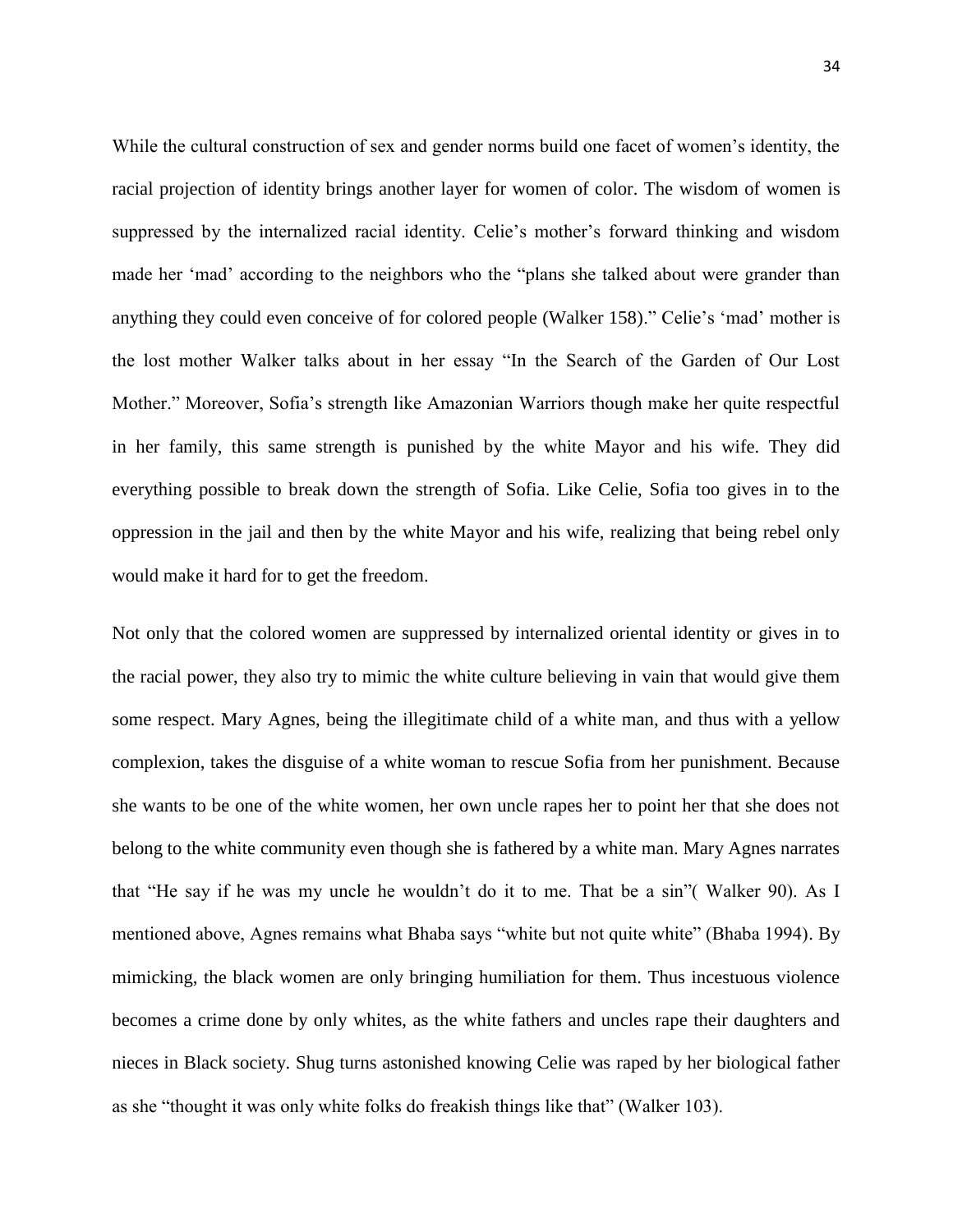Finally though women's sexual pleasure is acknowledged in the text, their free sex life is not. The women in the novel whoever dared to lead a free sexual life either died or condemned or had to retreat back to 'home.' Albert's wife who like Celie's mother was never named in the novel, after being slighted down by her husband gets involved with man. But the boyfriend kills her off while she was coming back from Church. After knowing the way the church cursed Shug, it seems like an anathema by the church that the boyfriend kills the women who chose a sexual life out of home. Still, women"s mobility is seen also as "the space of movement [from the male space to the female space] is at its center defined by female desire, the desire of one woman for another" (Farewell 102). Both Celie and Nettie escape the violence by taking shelter under a woman's roof.

Motherhood is another important facet of women"s sexual identity that Walker explores in her novel. Both Shug and Celie are childless. Shug had to leave her children with her mother as she is a working woman and aslo because she admits that she is not very good with her children. And Celie"s illegitimate children were estranged from her by her stepfather. In this context, both Shug and Celie find the maternal pleasure and warmth in each other "with no warped, psychological insights attending the exchange" (Farewell 102). However, as I mentioned earlier Walker only evokes new possibilities of sexual identity of women without being abruptly non-normative, here also both Celie and Shug ends up accepting their children. Shug had to fly to her son to make up for the maternal need she always bore inside her unknowingly and Celie gets united to her lost children.

Shug"s notion that sexual initiation does not mean losing virginity unless she gets pleasure seemed to me groundbreaking and the perfect deconstruction of the concept of women"s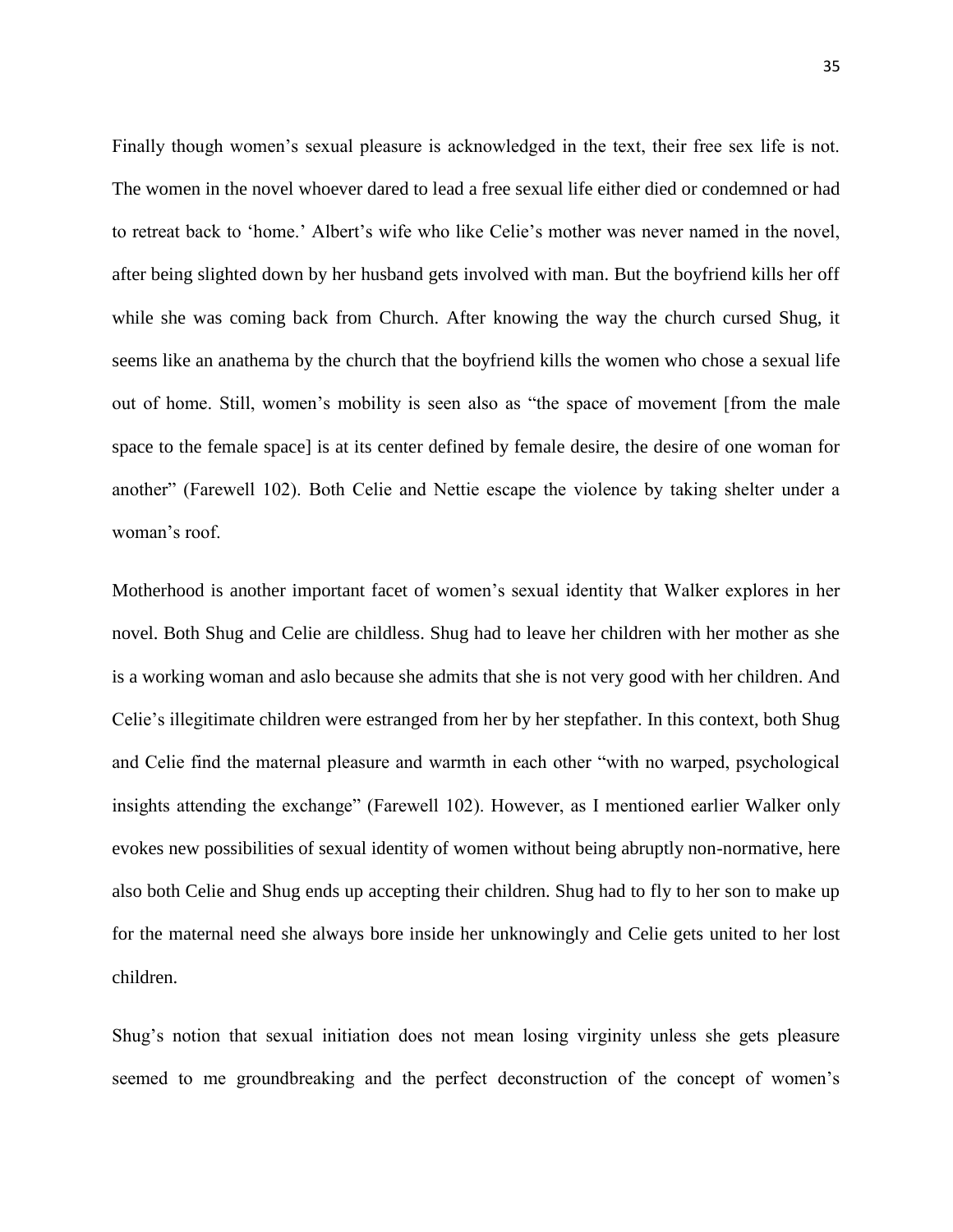virginity. Beauvoir mentions in her book *The Second Sex* how sexual act is always a war and how Romans called Messalina, an "unconquered" because no lover could give her "full pleasure" during copulation. Though Celie is raped by her father and conceived two children and consummated her marriage, she remains virgin till she made love with Shug. She not only stops menstruating but also becomes frigid. Her frigidity is no just her frozenness towards feeling sexual pleasure. Her frigidity comes from not knowing her body, not exploring her own sexual desire and pleasure that her own body offers her. Audre Lorde says in her book T*he Uses of the Erotic* (1978) that "The erotic is a resource within each of us that lies in a deeply female and spiritual plane, firmly rooted in the power of our unexpressed or unrecognized feeling […]But the erotic offers a well of replenishing and provocative force to the woman who does not fear its revelation, nor succumb to the belief that sensation is enough" (Lorde 3)

The scene of the homosexual scene between Celie and Shug is remarkable because it shows neither had any prior experience of lovemaking with a woman. It is almost by chance they found out that they are enjoying each other"s caressing and thus while Celie turns out to be lesbian, Shug turns out to be a bisexual woman. However like Dickinson"s lesbian relationship, Shug and Celie"s relationship also remains hidden from the view of heteronormative hegemonic society. But Walker is narrating the story of women from 1930s and that time women were more confined than the time when Walker is narrating the story. Celie grows frigid again by her maddening anger against Albert knowing that all thes he was hiding the letters from her. But Shug reassures her "titties gonna perk up, button gonna rise again" (Walker 131) and this becomes a premonition of Celie"s internal strength which can only be strong if she accepts her desires of her body, her several erotogenic zones as Irigaray talks about in her book *The Sex Which is Not One* (1977).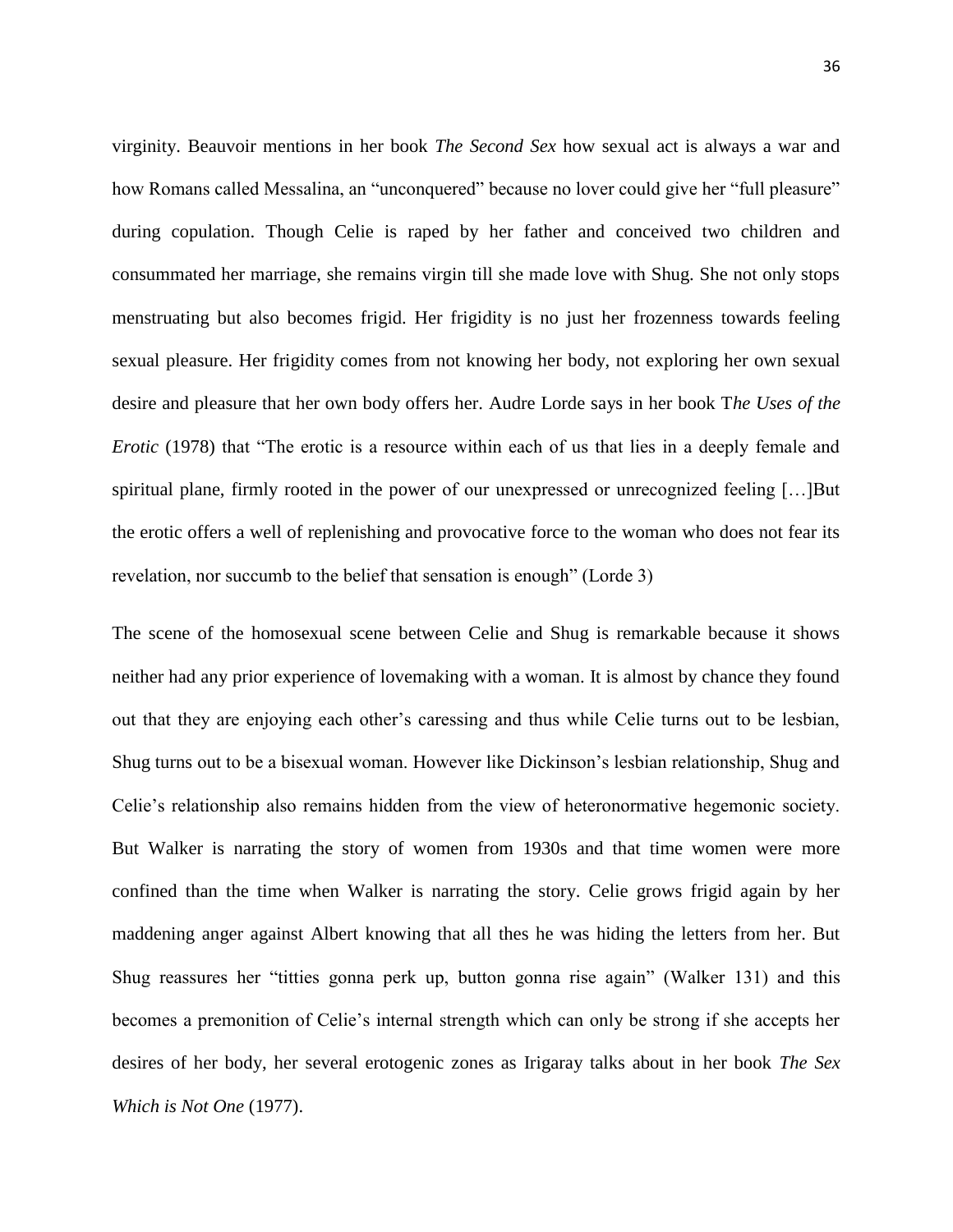Moreover, Celie can chose to live her sexual preference only under the protection of her husband Albert. Socially she still remains Albert"s wife, as she herself narrates to Nettie how Albert would come and save her from her suitors: "Everytime I go to Harpo's some little policy salesman git all up in my face. Mr have to come to the rescue. He tell the man, This lady my wife. The man vanish out the door" (Walker 236). Beauvoir comments on her book *The Second Sex* that "A man is more annoyed by an active and independent heterosexual woman than by an unaggressive lesbian; only the first assaults the masculine prerogatives; saphhic love affairs by no mean run counter to the traditional distinction of the sexes" (Beauvoir 427). Nevertheless, in the end we see Albert has incorporated his feminine part in him. And this makes him more acceptable to the family and above all makes him in peace with himself. Kristeva says in "Sorties" that Admitting the component of the other sex makes them at once much richer, plural, strong, and to the extent of this mobility, very fragile. (Cixous: 1989, 235).

Finally, women's fragmented sexual identity is beautifully expressed by Alice Walker in the scene where Shug teaches Celie about the many erotogenic parts of women"s sexual organs.

*Shug: Right down there in your pussy is a little button that gits real hot when you do you know what with somebody. […] But other parts good too, he say. Lot of sucking go on, here and there, she say. Lot of finger and tongue work.*

*Celie: Button? Finger and tongue?*

*Shug: Here, take this mirror and go look at yourself down there, I bet you never seen it, have you?*

*Celie: Naw*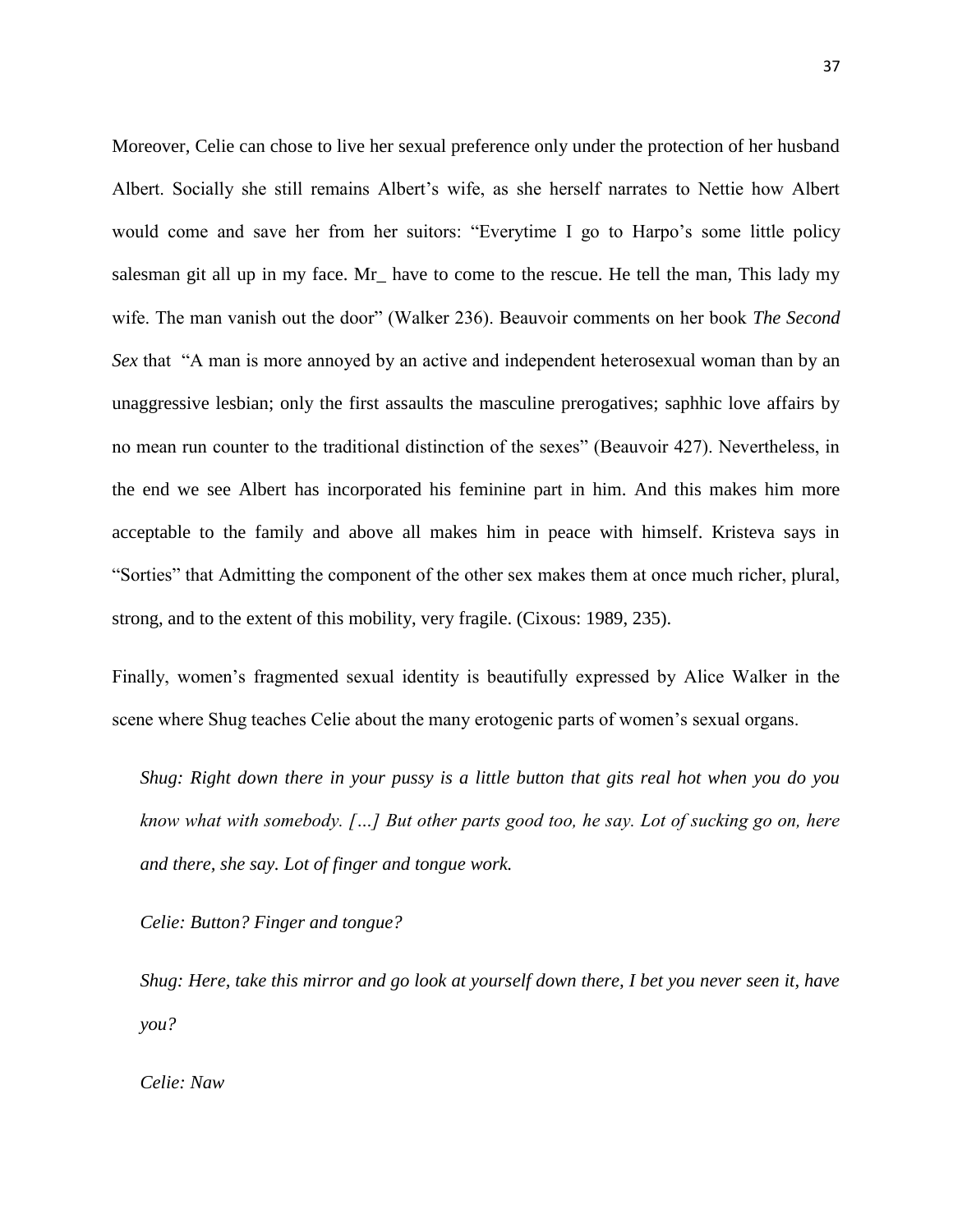*Shug: And I bet you never seen Albert down there either.*

*Celie: I felt him […] You come with me while I look.*

While Celie was absorbed looking with wonder at her own body and remembering how she felt good while breastfeeding her children and considering it as the best part of motherhood, she is halt by sudden caution from Shug.

*Shug: Albert and Harpo coming.*

*Celie's narration: I yanked up my drawers and yank down my dress. I feel like us been doing something wrong.* (Walker 74-75)

Celie"s sexual identity becomes fragmented into many facets by her own reflection at mirror, which can be read as the mirror stage of Lacan, as she changes from this very day knowing she is different than what her sexual experiences with her step father and husband have taught her. Then Shug's gaze, though friendly create another facet. While the final 'masculine speculation' of the gaze of the men coming that stops her from her self-pleasure becomes the symbolical confinement of women"s many sex referred by Lucy Irigaray (Irigaray 1977). Thus no matter how the characters are woven with a deconstructed sex and gender identity, it always ends up in hegemonic heteronormative structure.

# **Deconstructing the identity constructed by the intersection of religion, sex, gender and class**

Like the protagonist of the first chapter, the protagonist of *Oranges are not the Only Fruits*  become a spiritual captive of religion since she has been adopted by her Mrs Winterson. Jeanette's identity is mostly determined by her position as an outsider in the religious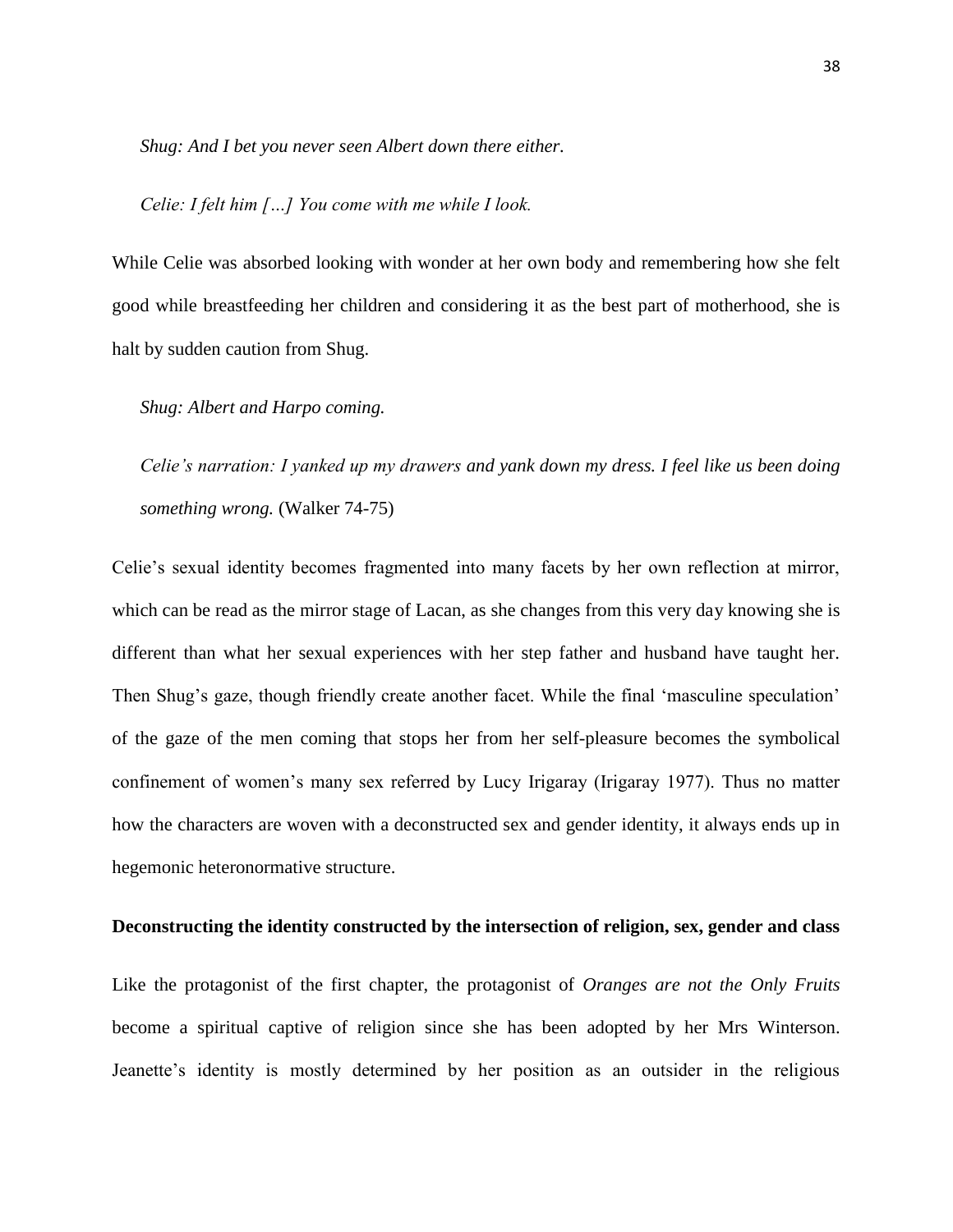"subsociety, almost exclusively female, which is itself outside the dominant culture" (Klein 333) in which she has been brought up. As Bonnie Zimmerman observes "Jeanette"s coming out story, her understanding of difference, and her experience of maternal power […] are placed within the context created by her particular class and religious culture, not divorced from it" (Zimmerman 230). Unlike the protagonist of the first chapter, Jeanette was brought up with special care from her mother. However the special care does not mean that her mother was very loving, instead she was a tyrant mother. Mrs Winterson believed Jeanette is the chosen to change the world. One conversation was almost mythical like that of any other spiritual avatar.

We stood on the hill and my mother said, 'This world is full of sin.'

We stood on the hill and my mother said, 'You can change the world.'

Unlike Genesis, the book of Bible, in Winterson"s chapter "Genesis," the chosen one to save the world is not a male child but a female child. Mrs Winterson brings up her child teaching her all about Bible. Her trust on Jeanette being the chosen one is so strong that at the age of seven when she became deaf, her mother believed she is possessed by the spirit. However, in spite of her conservative faith on Church and Bible, she teaches her daughter not to trust the priests saying :

She told me all about the lives of the saints, how they were wicked, and given to nameless desires. Not fit for worship; this was yet another heresy of the Catholic Church I was not be misled by the smooth tongues of priests.

'But I never see any priests.'

"A girl"s motto is BE PREPARED" (emphasis by writer, Winterson 15)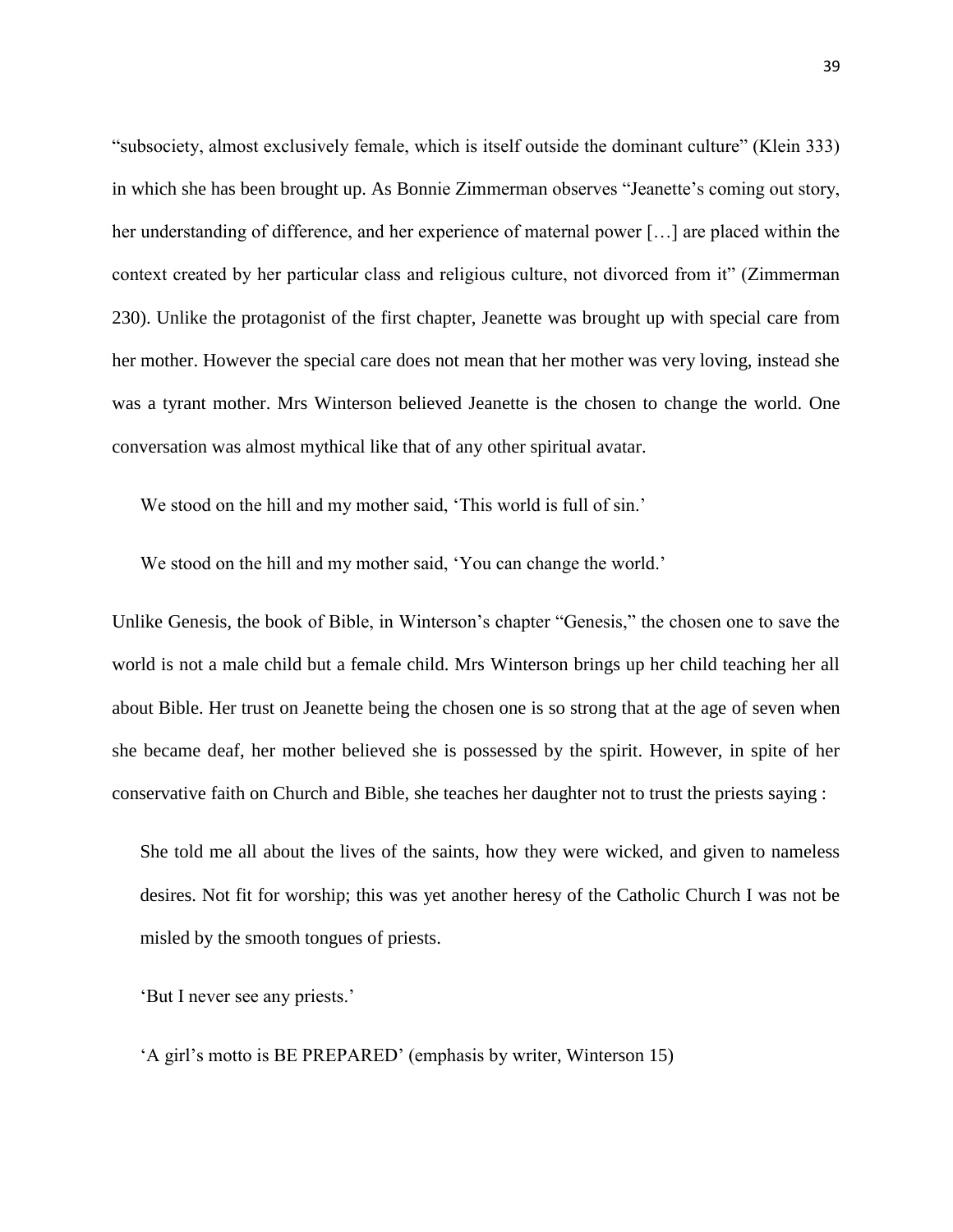Though, an avid follower of Church, Mrs Winterson knows about the hypocrisy of the priests and the ways it discriminate or takes advantages of women. This also shows that though Jeanette is initiated into phallogocentric religion she is not learning to be submissive towards patriarchal culture. This can also foretell that Jeanette will grow up with abhorrence towards men.

When in the first chapter we have seen that Celie starts to feel disgust against men because of her sexual experience with her father as a small child who did not even know that time there is "nothing down there so big" (Walker 102) Jeanette too start to remain "prepared" for any threat of sexual or unfair means from the priests. So being educated to be aware of the priests she is the only to notice that the priest is stealing the sandwiches while preaching at her home. The representation of priest stealing away makes the priest more human than Godly being.

Jeanette's religious faith is further subverted by the school education. Her dark religious views are condemned by school teachers. The school becomes the institution against religion. It is due to her teacher reluctance to give good marks on her drawing, she slowly started motifs out of biblical characters. And since she didn"t find friends who matches with her disposition she started to avoid the company of her classmates and spends more time on library. Library gives her the privilege to read about literature George Eliot, Christina Rossetti and others who would later enlighten her about the possibility of a lesbian love.

Unlike Walker"s *The Color Purple*, in *Oranges* we see strong roles played by church women. They are taking most of the important tasks of the church, only the pastor is a male figure. So though brought up in a very religious ambience, Jeanette has reasons to believe in women"s strength. Jeanette says "we"d always had strong women, and the women organized everything. Some of us could preach, and quite plainly, in my case, the church was full of it" (Winterson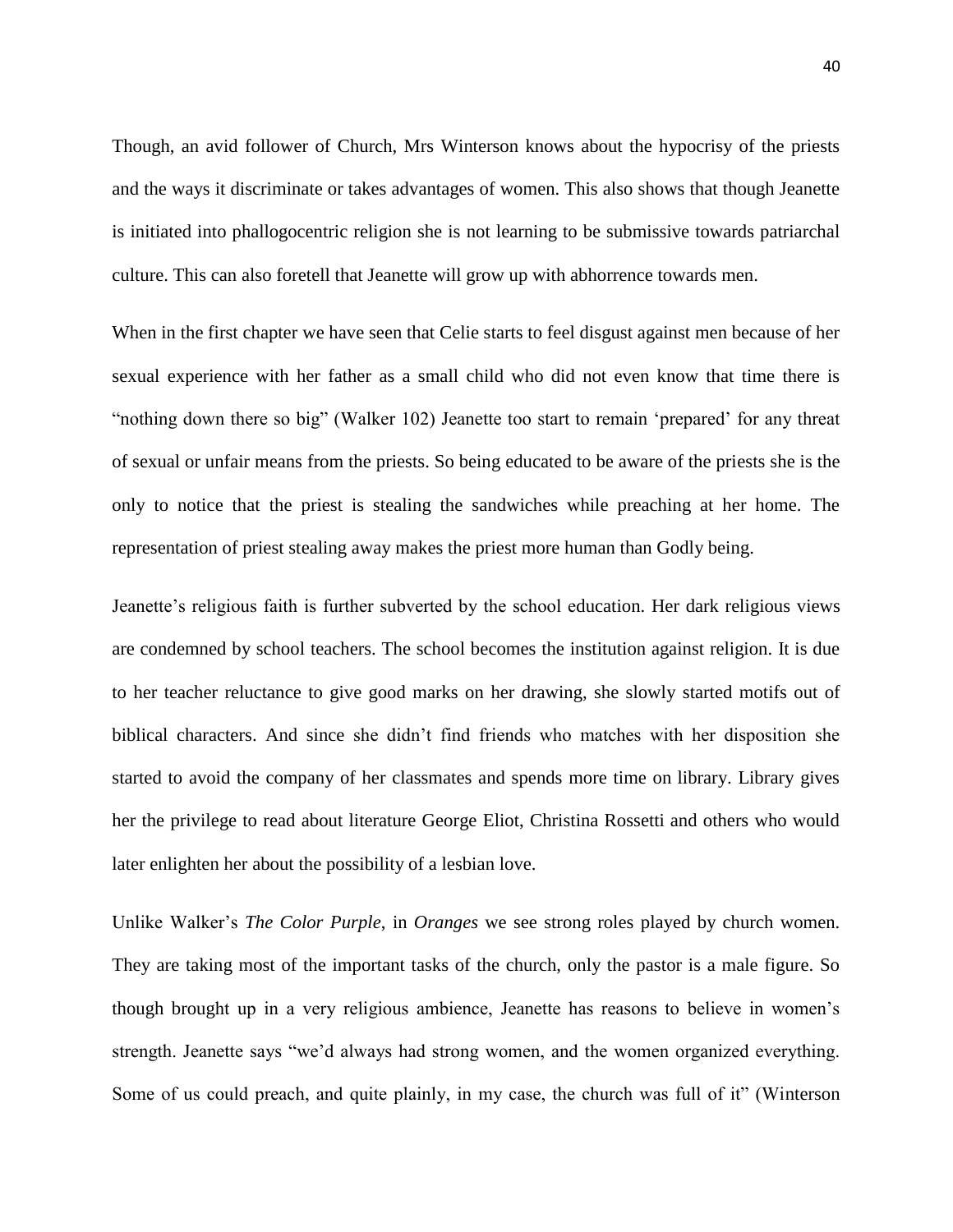131). Still her lesbianism like in Herliquin Baben"s case is seen as masculinity by the church. The Church council decided that since Jeanette is doing all the men"s duties even preaching messages, she has started thinking that she has become a man. Only curbing her power can make keep her on her own place. Jeanette"s mother says "having taken on a man"s world in other ways [she] had flouted God"s law and tried to do it sexually" ( Winterson 131).

Moreover, contrasting to Walker"s novel, in *Oranges* homosexuality in women is more condemned than any heterosexual promiscuity. Besides, homosexuality in men is allowed to certain extent by the church. Once Jeanette exclaimed that "at least they could hold their hands" (Winterson 131). Here after roughly fifty years of Beauvoir"s observation about the attitude towards male homosexuality, we see how the scenario has changed to opposite dimension. Here male homosexuality is to some extent accepted in the society while the female homosexuality is completely prohibited.

Unlike Celie, who lives her lesbian sexuality under the protection of her husband, Jeanette protest against Church"s absolutist power screaming on top of her voice: "to the pure all things are pure" (Winterson 45). Moreover when Church subjugates her power, she protest and declares to leave the church. The pastor becomes a little softer seeing her determination and allows her to take the bible, even then she sticks to her decision and says that she would leave the church. The last chapter where this takes place is named as "Ruth." She stops at Ruth because this book bible talks about a lesbian couple which the patriarchal church hardly focuses on. Though the bible acknowledges the lesbian relationship, in the end Ruth marries a man. Similarly the book ends showing Melanie not only has married a man but has also forgotten all the memories together with Jeanette.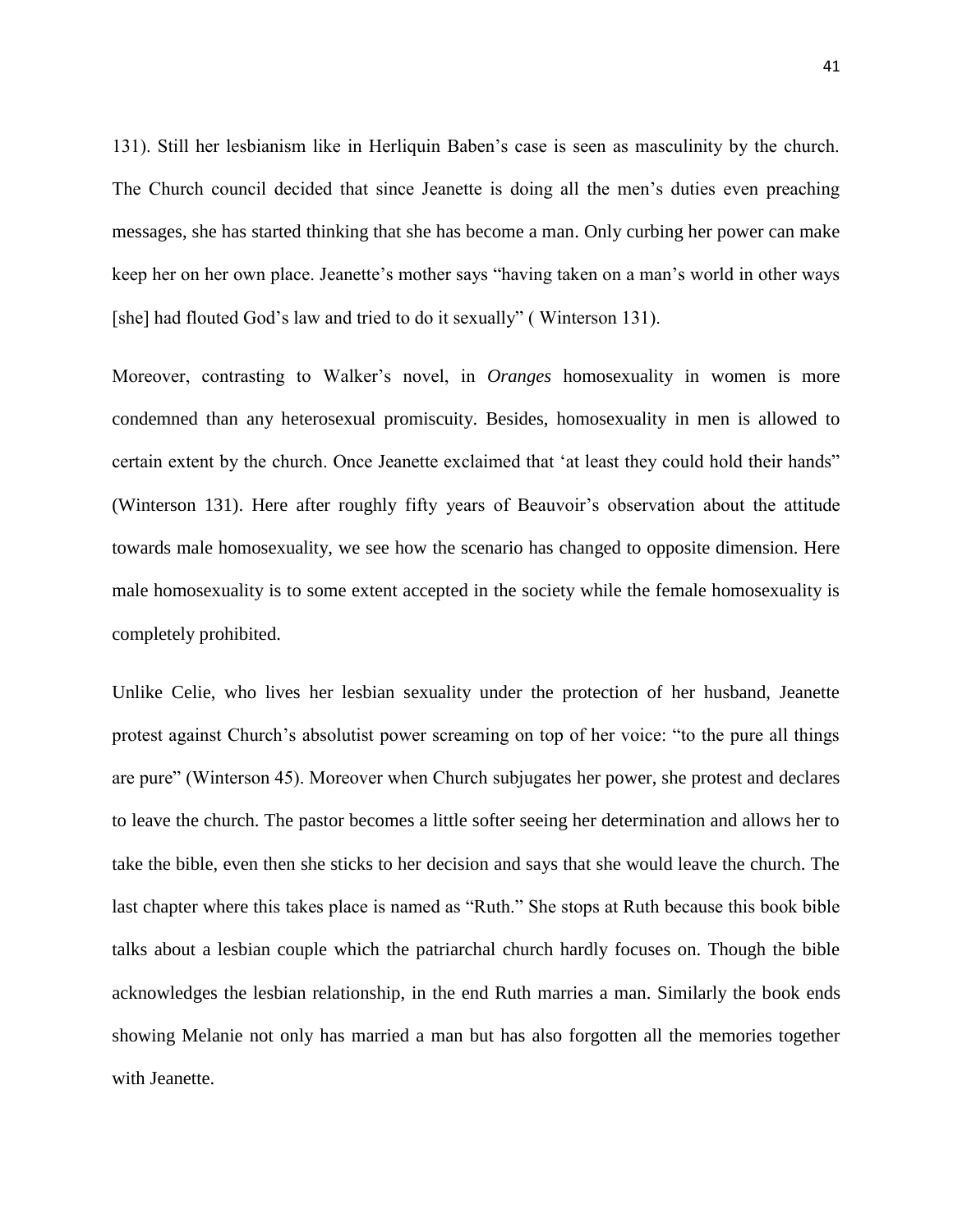The phallogocentrism in the Bible also prompts repulsion in Jeanette against men. Jeanette reflects during the Harvest Festival Banquet that:

*Father and Son. Father and Son.*

*It has always been this way, nothing can intrude.*

*Father Son and Holy Ghost* (Winterson 87)

Julia Kristeva in her essay "Women"s Time" also questions if "In the name of the Father, the Son… and the Women? (Kristeva 1981: p 222). Jeanette too questions and rebels against the rhetoric of religion but feels spiritual one with God. Though she leaves the church, she misses her God. She searches once more her God who was her nearest friend. Like Celie, Jeanette too transcends her religious views from phallocentric performative act towards spirituality that transcends beyond the boundary of any binary opposition. Not only religion but other facts also made Jeanette choose her sexual identity.

# **The gradual inclination towards homosexual desire**

When the first novel, *The Colour Purple* deals with how not only the society but also the family structure itself is very heteronormative, here in *Oranges* we do not find any patriarchy in the family structure. The father of the family seems to be in a shadow all the time. Except the priests, all the major characters in the book are female characters. The narrator often speaks about her father as "her husband." Toni Morrison's *Playing in the Dark* (1992) talks about how black people are always there in the novels of colonisers as a shadow. The feminist reading of Morrison"s revelation shows women characters are also there in male writer"s novels as shadows and now Winterson is turning the dice on the other way round to show how unlike white male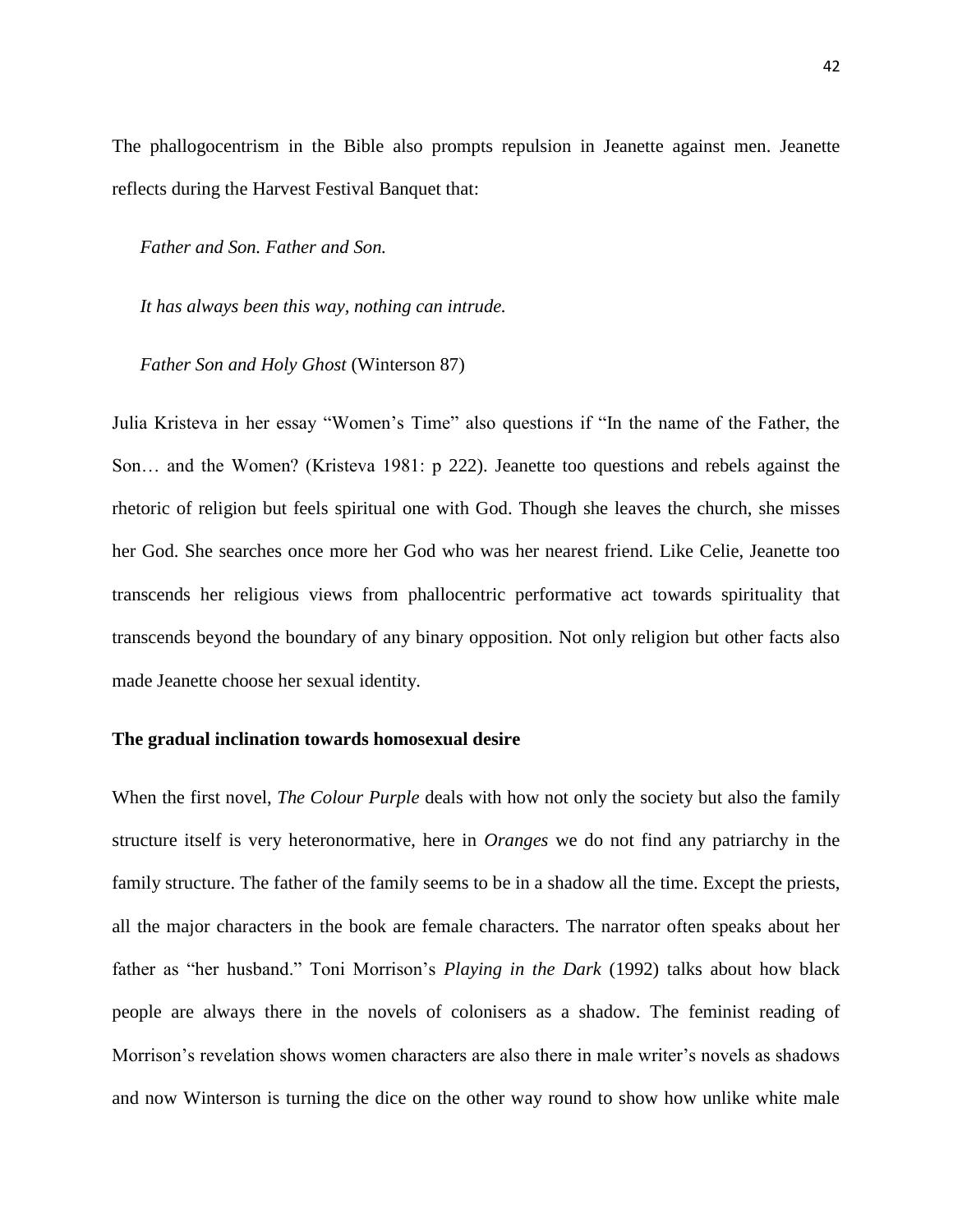writers, here Winterson is bringing the usually suppressed characters in the foreground of her novel.

Though in the beginning we see the protagonist's mother believes in religion and identifies herself more with the religious ideology but not particularly to the priests, the novel ends with her complete dependency on church and the chief priest. This again reminds me of Lacanian point of view of phallus. Patriarchy does not necessarily to be the father, but it is more cultural, sociological authoritarian figure (Lacan trns 1982). As Gyale Rubin says in her book *Traffic in Women* (1975) that if a child could be brought up with equal love of a father and a mother, then the child would be bisexual (Rubin 199). Here since the mother figure is more powerful and strong in the family, this might be the chance why Jeanette turns into a lesbian. Another reason might be that her mother has always taught her to stay safe from men even before she went to school. Moreover when a young man starts paying attention to her, Mrs Winterson teaches her not to allow any man touch "on the part".

But even before that when Mrs WInterson was seeing the old album of ancestors she would spend more time seeing two pages titled as "Old Flames" Once Jeanette saw a woman"s photograph and when the inquisitive daughter asked Mrs Winterson about the girl of the photo, she secretly removed the photograph from the album. There was something in her secretive attitude that shows that she had a homoerotic relationship with Emily, one of her boyfriend"s friend and the only women who has been placed under the criteria of 'old flames.'

Then Ms Jewsbury also told Jeanette she does not know how but she is quite confirmed that Mrs Winterson has "worldly knowledge." Therefore, there is this inkling of homoerotic element in the novel from the very first chapter. The Narrator"s mother spends only an hour in bed with her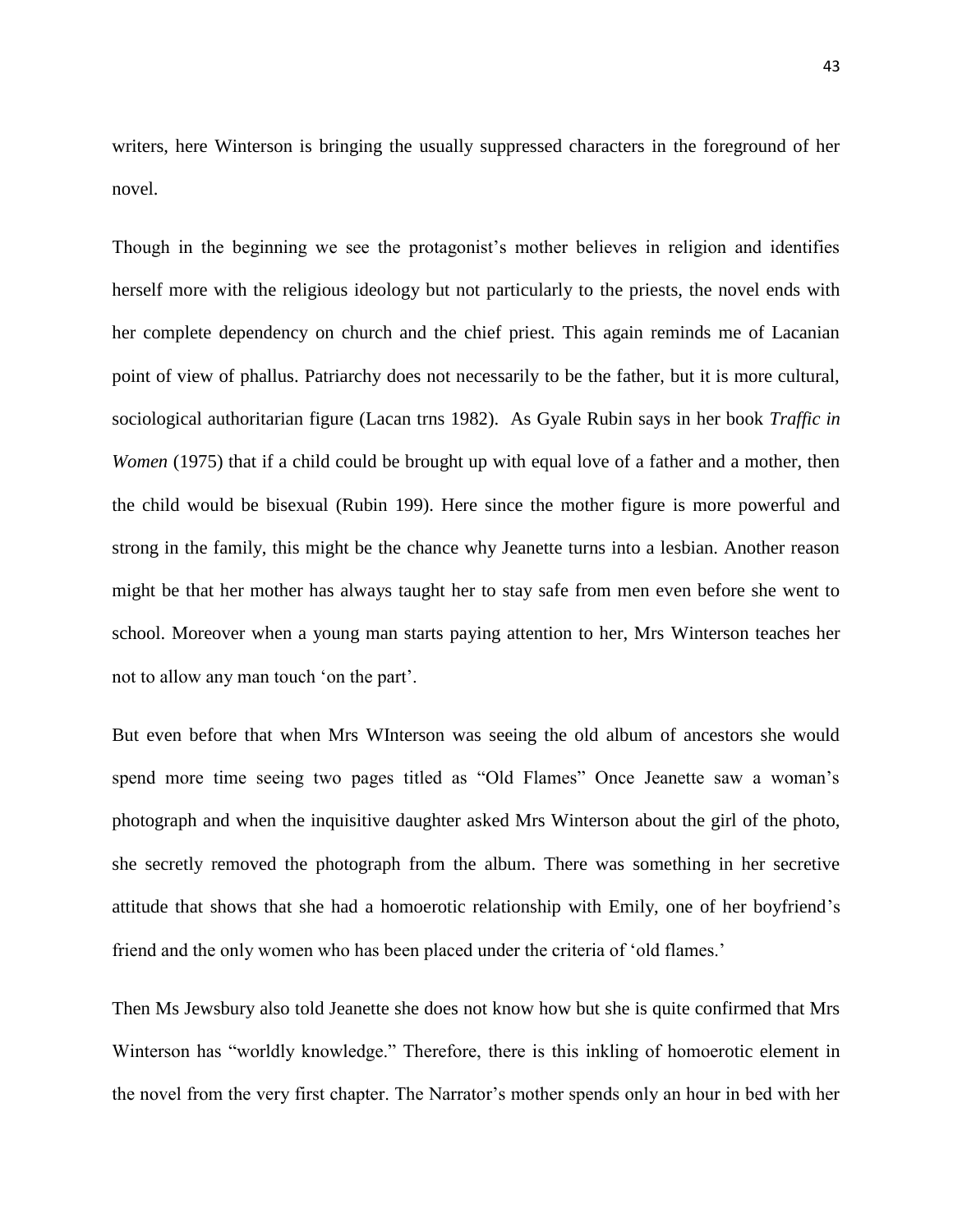husband which gives a subtle notion that they hardly have any sexual life. Like Celie the narrator"s mother too seem have a repugnance towards male body. Her hatred towards being pregnant is such strong that she preferred adopting a child. Then in her album with the photos of "Old Flames" (Winterson 15) there is a photo of a woman. Perhaps the quest for the lesbian love started from the narrator's mother's life. When the mother found none and took recluse in being excessive religious and finding Lord in marrying someone beneath her. The question arises that whether she married beneath her so that she has an upper hand in the family as we see in the novel. The narrator's father is always in a shadow and hardly plays any role in the narrator's life.

Not only in her family, she also looks around her society and even there she does not find men desiring. She thinks men are like beasts and unlike fairy tales in reality kisses do not turn frogs into princes. She wonders what happens to the women who marry beasts whether they turn into a prince like the fairy tales "Beauty and the Beast." She observes her uncle who is all hairy and compares him with the princes of fairy tales and concludes that being hairy is the last thing a prince would have. This reflection is interesting to notice because Jeanette is focusing more on male beauty than their prospectus regarding job or social status. So here again Winterson is deconstructing the stereotypical masculinity.

She tries to get recluse in library and explains how she takes the long way instead of the short-cut as there she finds couple and the "girls are always pressed against the wall." Again as readers we feel that more than the sexual act, the way and norms of sexual acts where the pressing of girls against the wall works as metaphors of sexual subjugation in a heterosexual relationship disgusts Jeanette. So while reading in library she thinks about her options:

### *There are men in the world*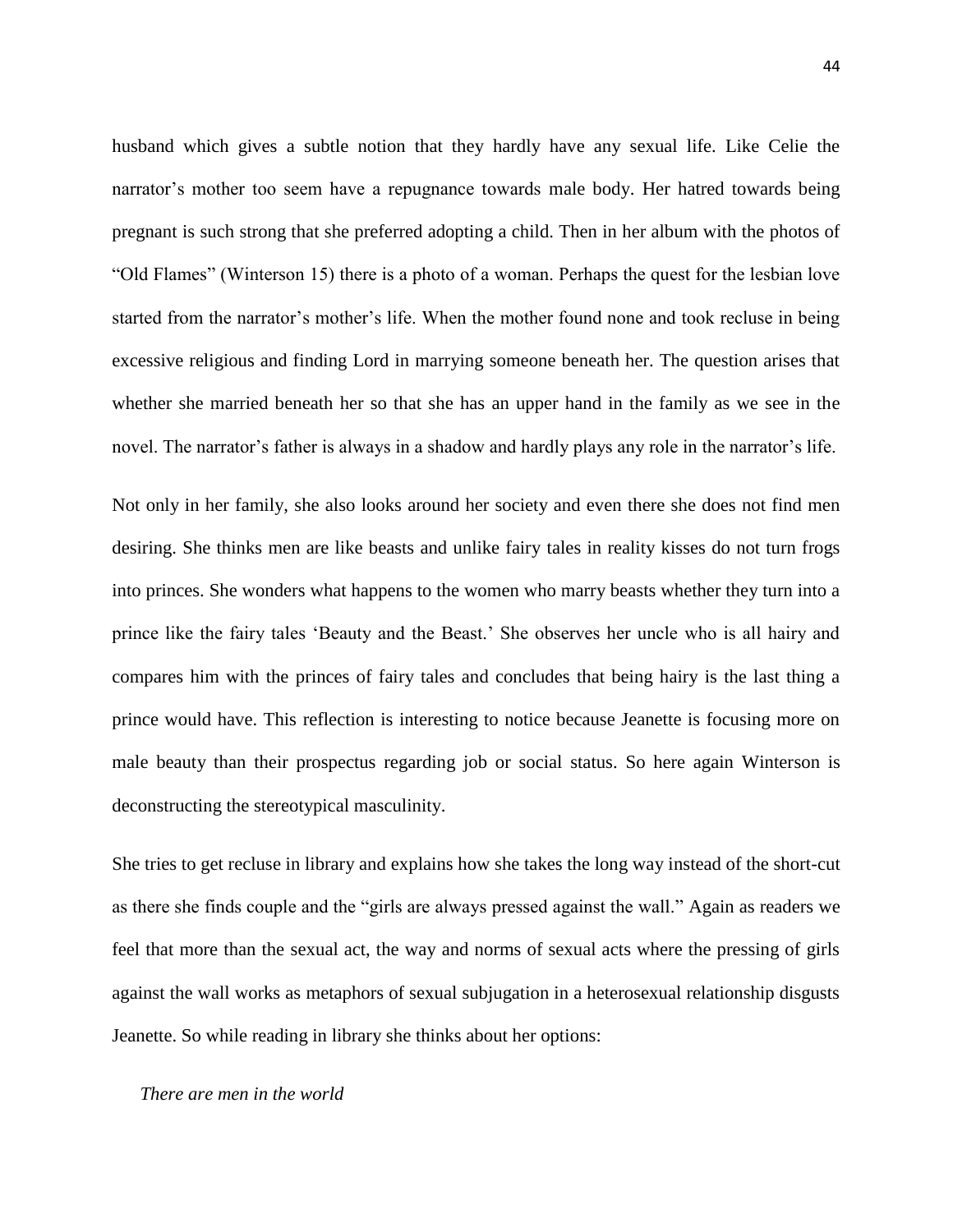### *There are women in the world*

#### *There are beasts in the world.* (Winterson 71 )

However she also wonders that to have babies some women ought to marry beasts. Though she thinks it is not fair to keep the beast free in the street. If she had a way she would have find a ration for the beasts in the area.

It's in the midst of this confusion of hers she gets involved with Melanie though Jeanette was not aware of what 'is happening' to her. She describes:

She stroked my head for a long time, and then we hugged and it felt like drowning. Then I was frightened but couldn"t stop. There was something crawling in my belly. I had an octopus inside me.

And it was evening and it was morning; another day. (Winterson 86)

However, it is not out of nowhere that she fell in love with Melanie. This is where Judith Butler"s performativity comes. Even before her awakening of sexual desire for Melanie, both her body and mind were constructing its own identity that is non-normative. However we then get the chance to call her lesbian because she chose to live her lesbian sexuality going against the hegemonic heteronormativity. When she says she would repent she said it just to fool the church so that she can get away from her confinement. Like all her other vices and virtues, she believes her homosexual desire is just her another demon.

Nevertheless, there is always a sexual threat no matter whether that is heterosexual or homosexual. When sexual violence has become something that women speaks courageously in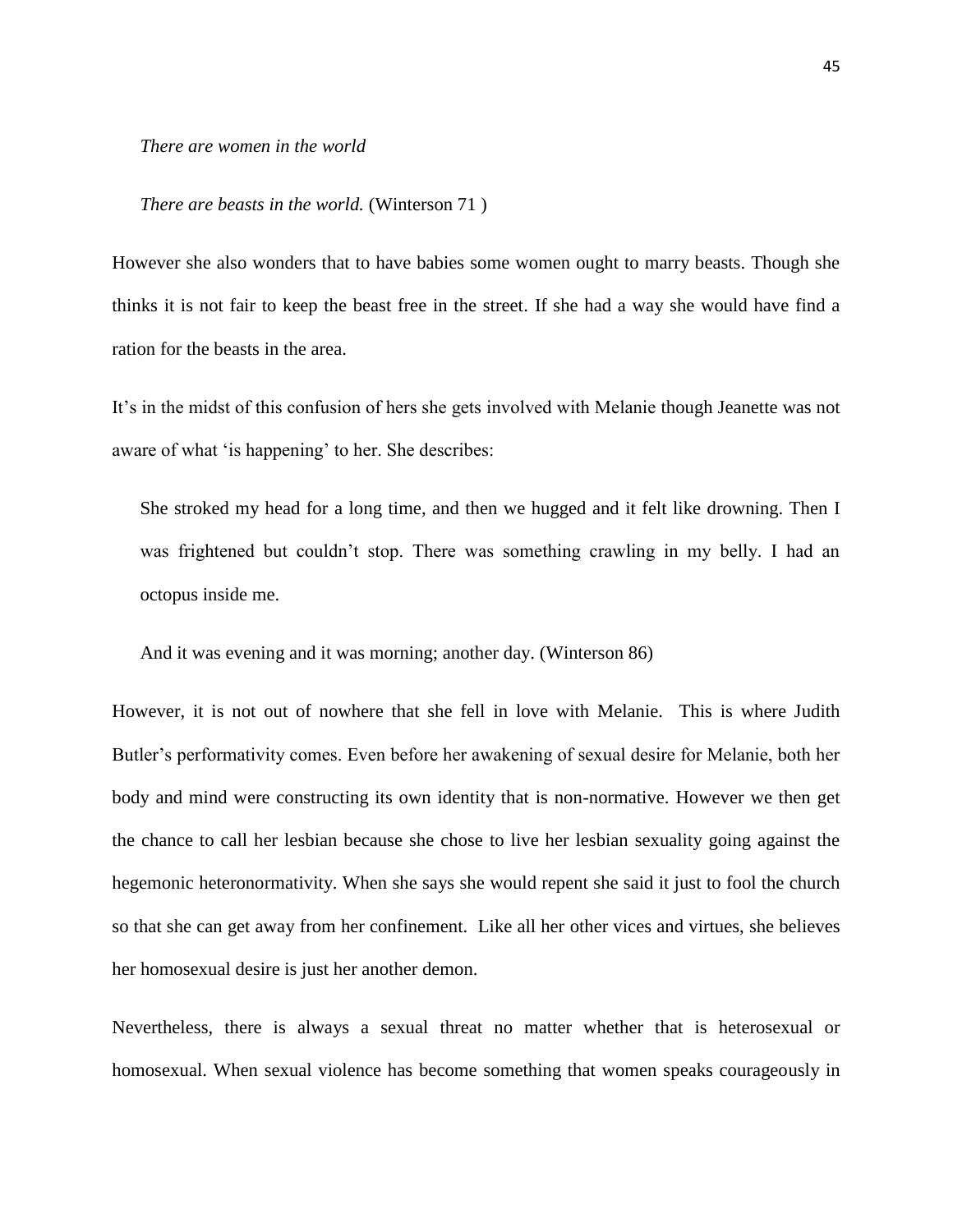their creative writings, the same-sex violence is still something writers are afraid to speak about and they say "slantly." The narrator makes love with Jewsbury though she hates it and when she comes back to Jewsbury for Melanie's address, Jewsbury opens the door and says "I would say after a little while" (Winterson ). Even though the narrator remains silent what she does after entering Jewsbury"s home, a reader gets the feeling that the narrator had to have sex with Jewsbury before getting the address. Moreover another time when she was found by the Lost Society about her second affair, she goes to Elis and emphasizes on how the comfort of just sitting together like a friend really mattered to her. In the end, we see the narrator do not greet Miss Jewsbury and refuses her financial offer and invitation. And it is that time the narrator becomes self-dependent who can choose when and with whom to she would make love. She even at one point says she would hold back her desires and must take the time to make an earth under her foot.

So, Jeanette Winterson"s chosen sexual identity has formed mostly due to her way of growing up. While as I have mentioned how her mother had a great influence subconsciously on Jeanette to turn to women, her relationship with her mother turns worse after her coming out as a lesbian. Mrs Winterson never believed that Jeanette is possessed by demon. She always thought he daughter is just being a rebel. Mrs Winterson who turned down her own homosexual desire to be "normal" than being "happy" just could not found any sense in her daughter, who is not even her biological daughter to come out not only as a lesbian but moreover as someone who is preferring her sexuality over her long learnt religious knowledge and her connection with the church.

The mother was struggling hard to be the "normal" accepting the hegemonic heterosexual norms and even went further to accept the council's decision that "being messenger is men's job." The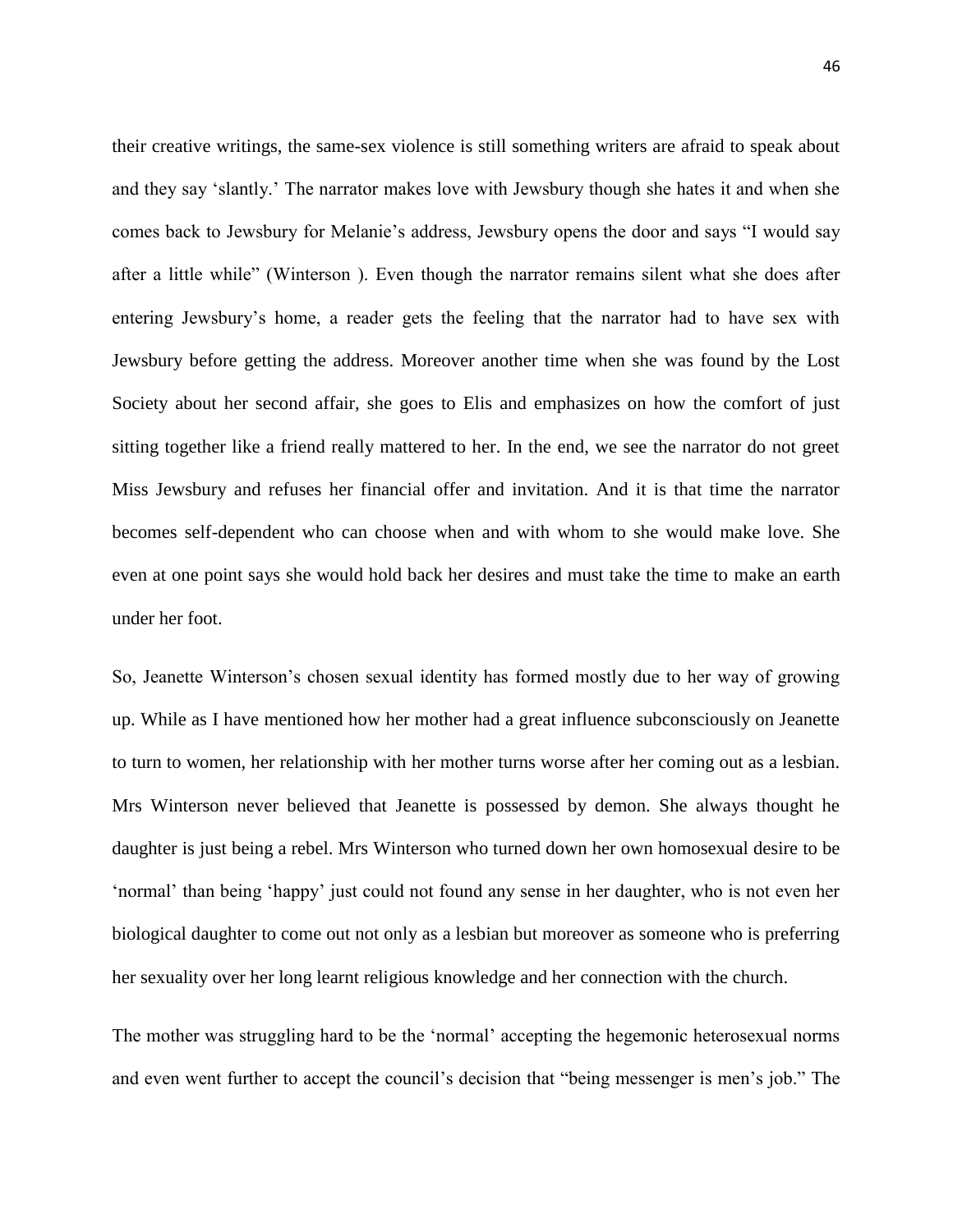heterosexual perspective of phallocratic church and the patriarchal homophobic society reflects Freud's perspective that women tend to be homosexual as a result of "masculinity complex" (Freud 1953. P 265). In spite of living the life of celibate, Mrs Winterson cannot escape from being termed as a whore, her own daughter Jeanette says that "if there was anything called a spiritual whore, my mother was one" (Winterson 132 ). Later we also see she has painted the white roses into red and Jeanette wonders uncomfortably what she and the pastor doing behind the door in the kitchen. It seems that while Mrs Winterson has suppressed her homosexual desire, living a life almost that of a celibate, she is actually involved in a platonic, spiritual marriage with the Pastor as her favourite book is *Jane Eyre* were she changes the ending and retells the story to her daughter where Jane marries Mr. River. Rosemary Curb reflects that "Heterosexual daughters, […] are more likely to experience rites of passage which facilitate separation from mothers in socially sanctioned ways. […] The lesbian daughter has no clear-cut rite of separation" (Curb 356). Jeanette's comment on her mother and Mrs Winterson's attitude towards Jeanette"s homosexual identity create the whore/virgin as an influence of the heteronormative and heterosexual hegemony of patriarchal society.

#### **Reconstructing the sexual identity as a new mestiza**

Gloria Anzaldua, in her fiction *Borderland/ La Frontera* (1987), creates a new possibility of sexual identity of woman who embraces both femininity and masculinity as well as many other plural identities in her. She says, "as a mestizo, I have no country…as a lesbian, I have no race…and that as a "feminist" I am cultureless" (Anzaldua 43). Anzaldua, who like Anzaldua and Winterson, comes from a working class background of a minor ethnic group, boldly refutes the American culture of institutional religion and absolutism of patriarchal power. In her book, she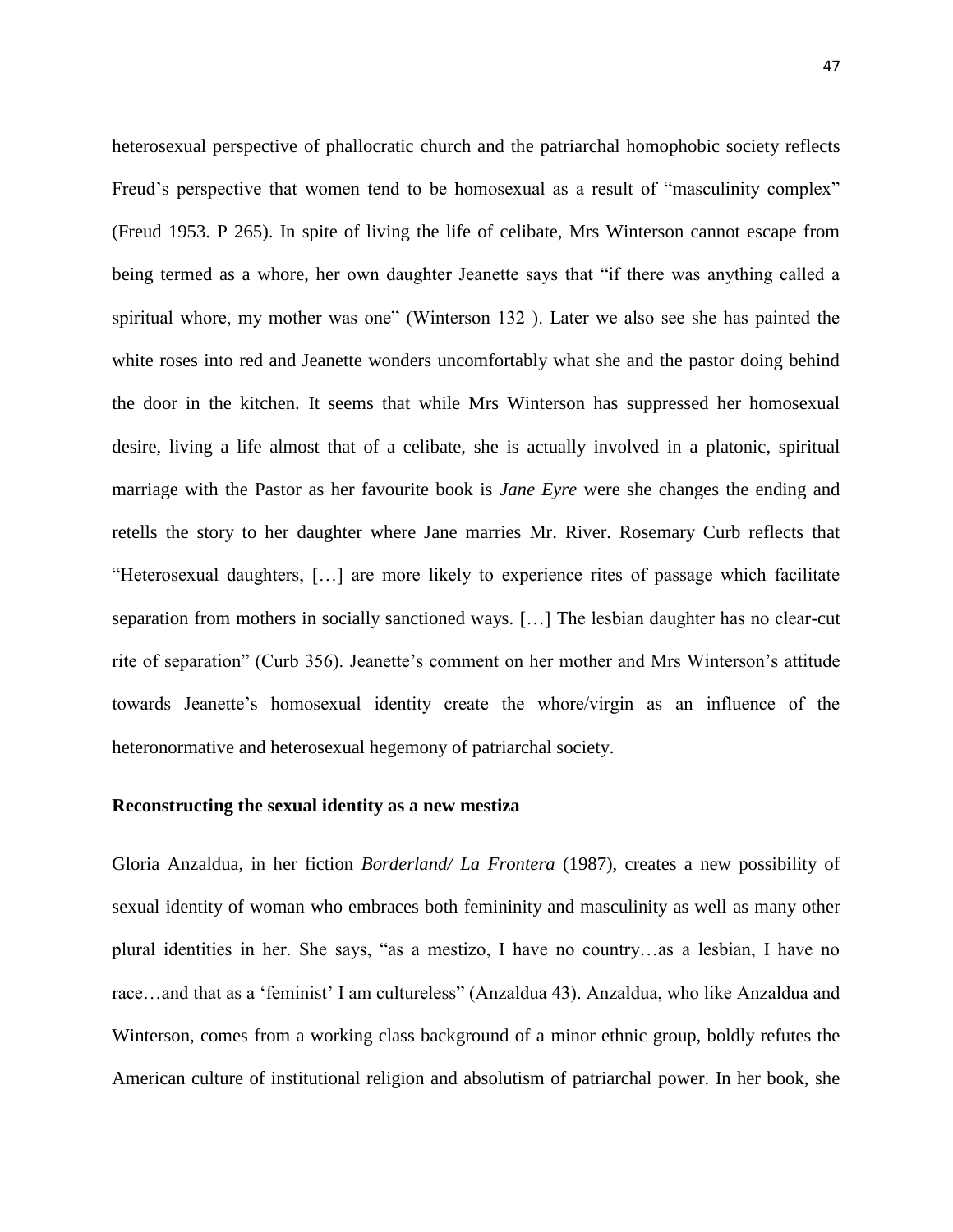delineates the "cultural assumptions and a worldview which contrast sharply with those underlying most non-Indian literature" (Dyke 339) of American or White canon. Anzaldua makes a connection to all her fragmented identities which are derived by the multiple colonization of her Chicana culture and the new borderlines created as an effect of colonization. It is through unifying all the fragmented facets of her identity, Anzaldua believes one can be a true mestiza woman. While unifying all the broken pieces of her facets, a mestizo woman does not have any fixed nation, culture or race, thus each woman becomes idiosyncratically unique while accepting other women with particular individualities. Anzaldu's construction of mestizo woman with plural identities then becomes the celebration of schizophrenic identity in a woman.

Gloria Anzaldua reconstructs the sexual identity of Chicana women in the most possible multifaceted varied pattern. She tries to create the Chicana Identity of women in such a way that she "learns to juggle cultures" (Anzaldua 101). As in all indigenous culture, for a Chicana woman, religion and culture blurs at a point. For her religion is more like a mythology that Malinowsky observes "mythology is the sacred tradition of a society… a body of narratives woven into their culture, dictating their belief, defining their ritual, acting as the chart of their social order and the pattern of their moral behavior" (Malinowsky 249). So Anzaldua reclaims the deities like *Coatlicue*, *Cihuacoatl*, *Tonants*i, *Coyolxaubqui* and *la Llorona* who were subsided by the male deities of Aztec rulers. She condemns how the patriarch of Aztec rule for empowering male deities over female deities because during the reign of female deities, the society was more egalitarian and there were less violence in the society. "The tribal God Huitzilopochtli killed his sister, the moon goddess Malinalxoch, who used her supernatural power over animals to control the tribe rather than wage war" (Anzaldua 54). The Chicana culture do not hold the history of a place where "the women flee to safer ground and establish their own societies, carefully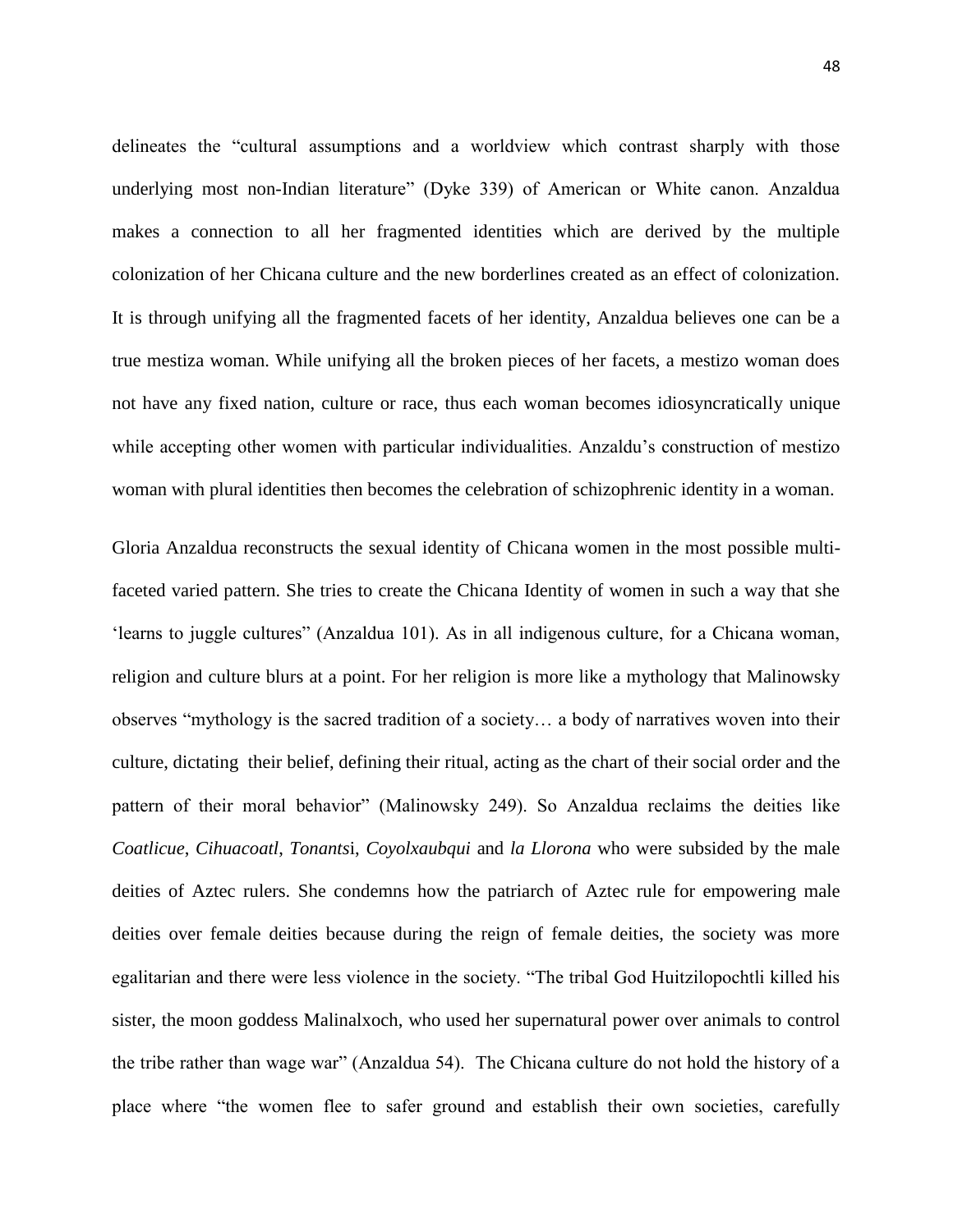protected from intrusion by men" (Crowder 243) but rather belongs in the same society with men and still without the patriarchal violence. She condemns the ruling elite of Aztec nation for they had "subverted the solidarity between men and women and between noble and commoner" (Anzaldua 56). Thus throughout her book she tries to undo any binary line constructed between man and woman, or class or race distinction.

The religion first crafted the identity for Aztec women. Before the Aztec rulers became powerful and tyrannical, "people worshipped the Lord and Lady of Duality, *Ometecuhtl* and *Omecihuatl*. Before the change to male dominance, *Coatlicue*, lady of the Seroent Skirt, contained and balanced the dualities of male and female, light and dark, life and death" (Anzaldua 54). Anzaldua believes that there should be a third state beyond the duality and that is the "plural personality…operating in a pluralistic mode" (Anzaldua 101) and thus urges her people to accept *Guadalupe*, the version of *Coatlalopeuh*, brought to Aztec Indian culture by Spanish rulers "who is a synthesis of the old world and the new, of the old world and the new, of the religion and the culture of the two races in our psyche, the conquerors and the conquered" (Anzaldua 42), a fusion of multi-dimensional symbol of Chicana being.

Moreover, Anzaldua accepts the both monster and angel that duel in women"s psyche and try to break the women from the dichotomy. She again goes back to the silenced history of women goddess *la Chingada* and *la Llorona*. She complains "the true identity of all three has been subverted- *Guadalupe* to make us docile and enduring, *la Chingada* (*Malinche*) to make us ashamed of our Indian side, and *la Llorona* to make us lone-suffering people. This obscuring has encouraged the *virgin/puta* (whore) dichotomy" (Anzaldua 53) She demands that "the struggle of *mestiza* is a feminist one" and "the first step is to unlearn the *puta/virgin* dichotomy and to see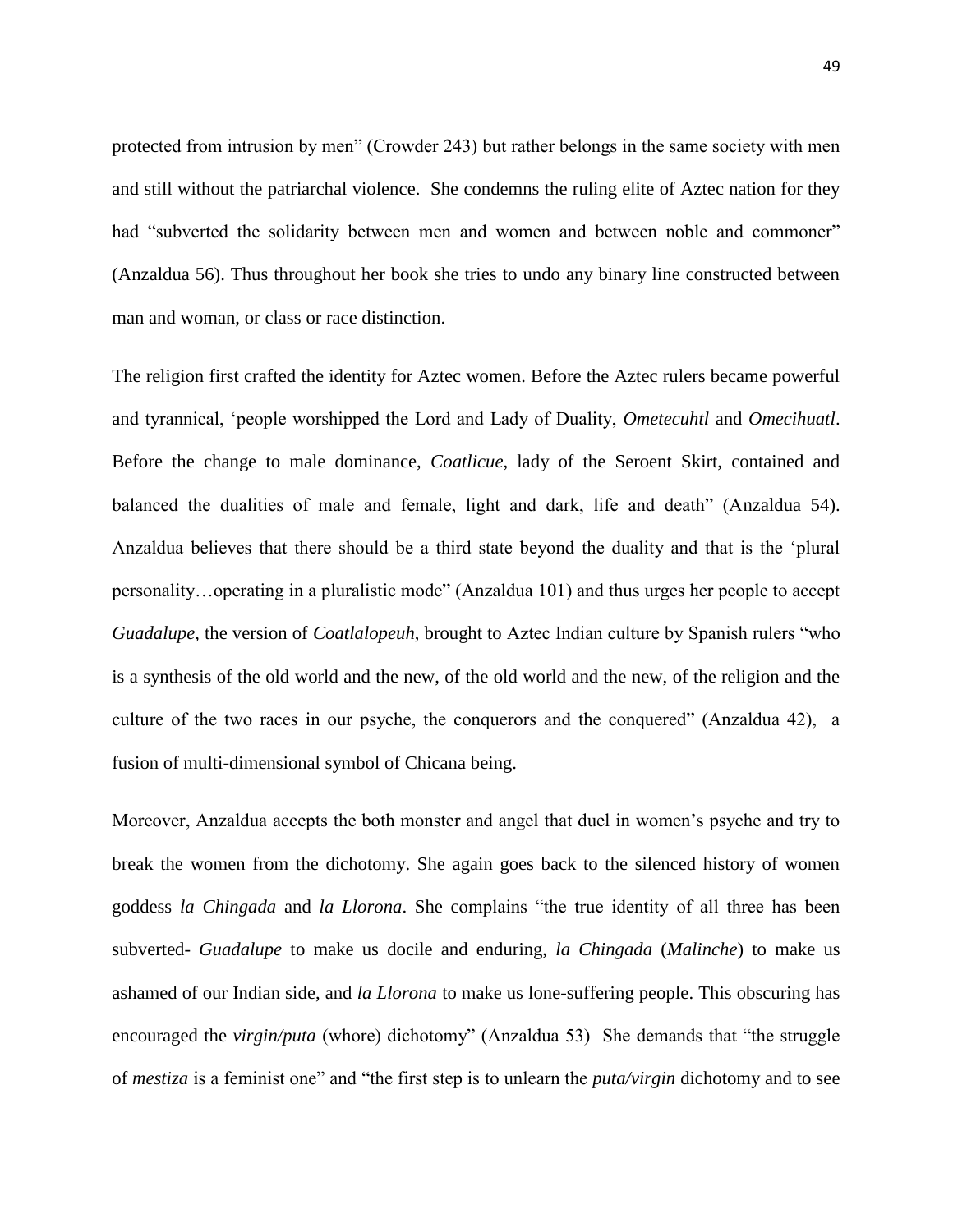Coatalopeub-*Coatlicue* in the Mother *Guadalupe*" (Anzaldua 106). Thus while accepting *Guadalupe* she reconstructs the harmony between oppressed and oppressor, native and foreign culture, old and new world; by accepting the raped mother (*la Chingada*) and the mad mother (*la Llorona*) who first kills and then seeks her lost children, she accepts the plurality, the schizophrenic identity that exists in a woman.

But to accept the plurality that exists in one"s body, she needs to be self- exploring and find out the Shadow Beast, a term she uses for women"s psychosexual autonomy. The tradition of silencing the women is innately embedded in Chicana culture. The three directions that women can turn to are at "church as a nun, to the streets as a prostitute or to the home as a mother. Today some of us have a fourth choice: entering the world by way of education and career and becoming self-autonomous persons" (Anzaldua 39). These self-autonomous women are condemned by the Chicana culture and yet one should go beyond all the outside authorities. She recalls her past:

At a very early age I had a strong sense of who I was and what I was about and what was fair. I had a stubborn will. It tried constantly to mobilize my soul under my regime, to live life on my own terms no matter how unsuitable to others they were. Even as I child I would not obey. I was "lazy." Instead of ironing my younger brother's shirts or cleaning the cupboards, I would pass many hours studying, reading, painting, writing. Every bit of selffaith I"d painstakingly gathered took a beating daily. Nothing in my culture approved of me. (Anzaldua 38)

Here again we remember how writing is never a vocation for women to choose as her identity according to the social law. The deviance from the social norms as a writer makes her feel like a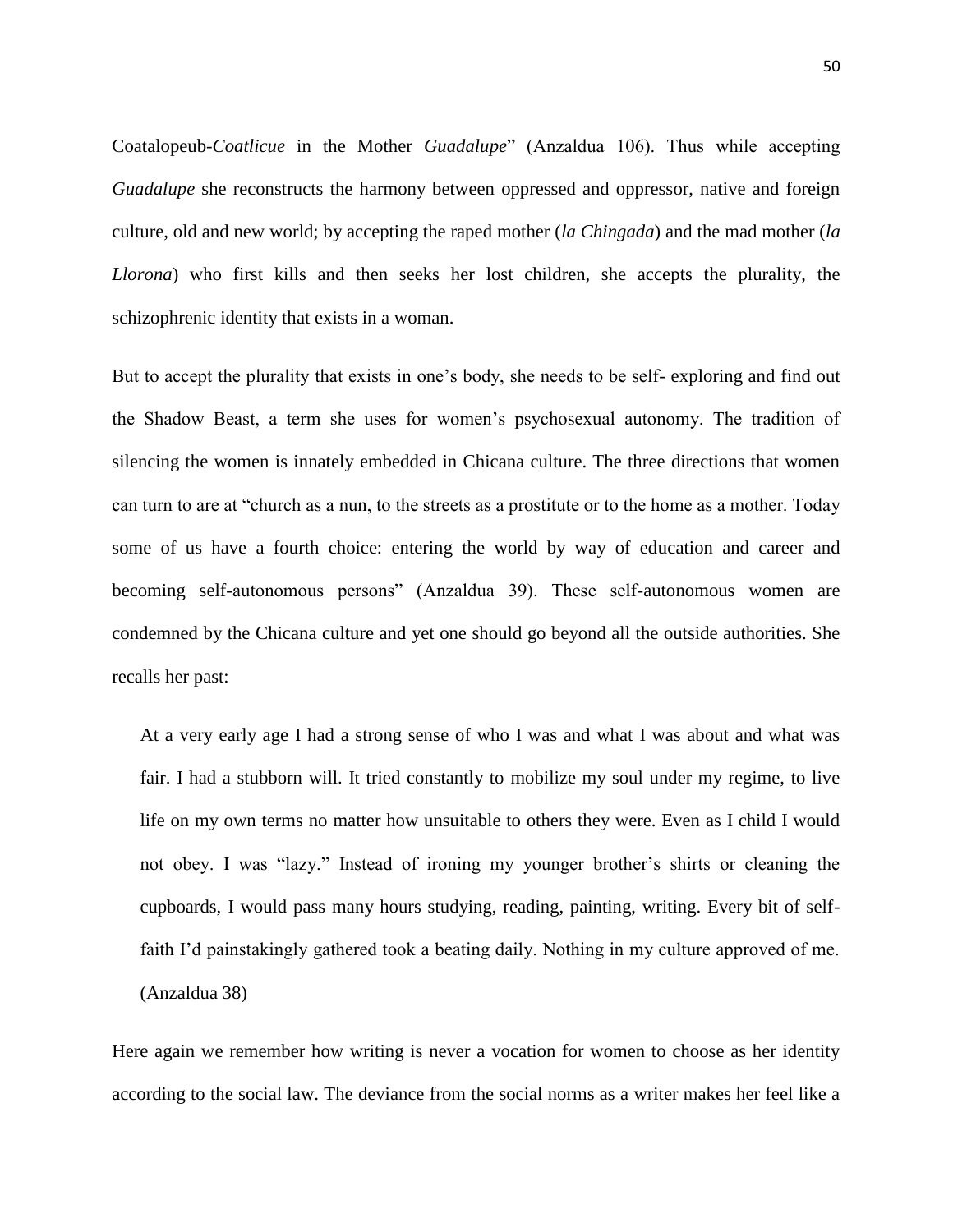queer who are often killed in Chicana and Mexican culture. The difference in women"s life other than her onus as a woman and a mother can never be accepted by the society. The writing gives her another facet of identity that she struggle to bear in the patriarchal canon of writing. So, when she writes herself and while writing writes her culture, nation, history, body. Again with Anzaldua we see that according to Kristeva she is metaphorically going back to the stage where she sees herself through her mother by reclaiming the lost female deities and according to Cixous while writing her history she is also writing the history of her culture and nation. She breaks what Woolf demanded from women writers that she ought not to write herself but to write her characters. And yet her holistic narrative as a project to create Chicana identity reflects what Woolf says in her essay that "life is not a series of gig lamps but a halo" (Woolf 1928). She says that "queer are the mirror reflecting the being different, being heterosexual tribe"s fear: being other and therefore lesser, therefore sub-human, in-human, non-human" (Anzaldua 40). Her own writing too creates the horror. And this reminds me of how poetic language is related to chora, pointed out by Kristeva.

Feminism is not only one woman"s empowerment but a collective solidarity between women. So when Anzaldua gets her autonomy with her education, she not only writes her personal stories but an autohistory to reclaim the lost egalitarian sexual identity. She also not only writes women sexuality but also spends lines of male sexuality. She writes a whole poem about witnessing the rape of a man by colonizer men. The way Butler sees relationship between America and Iraq as a relation between patriarchal man and a woman (Butler p. 294. Cahoone 2003), Anzaldua too sees the colonizing men as a victim of patriarchy. Though like Walker, Anzaldua too sees male oppression is more anglo than being general and says "machismo is actually an Anglo invention" and thus the "Anglo, feeling inadequate and inferior and powerless, displaces or transfers these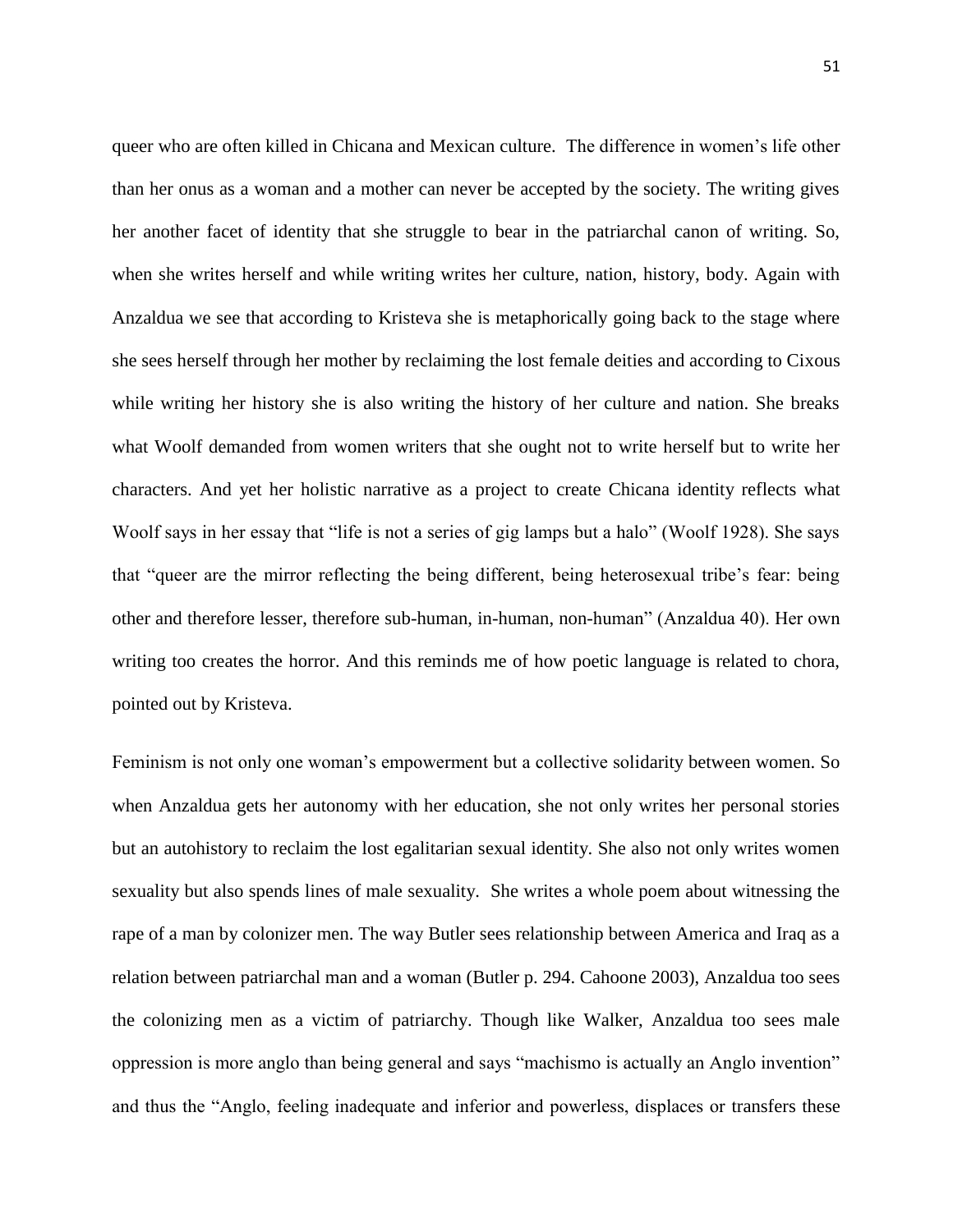feelings to the Chicano by shaming him (Anzaldua 105). She feels that men are more confined in the stagnant gender roles existing in heterosexual society. But believes only gay men has the courage to express the woman in them. So she suggests for a "new masculinity and the new man needs a movement" (Anzaldua 106). Her egalitarian view on queer and homosexuals do not remain only in personal sphere, nor even in her poems, but she goes beyond that and together with two other faculties and students in her University talks to homophobic students who were afraid of their homosexuality.

Her dissatisfaction against heterosexual absolutism and heteronormativity is so strong that whenever she is trying to explore the Shadow Beast she tries to overcome the obstacles formed upon her body by heterosexual norms. She says

We try to make ourselves conscious of the Shadow-Beat stare at the sexual lust and lust for power and destruction we see on its face, discern among it features the undershadow that the reigning order of heterosexual males project on our Beast. Yet still others of us take it another step: we try to awaken the Shadow Beast inside us. […] On the face of the Shadow Beast we have seen not lust but tenderness; on its face we have uncovered the lie. (Anzaldua 42)

The above quotation also shows that this shadow beast is also a female sexuality. Anzaldua said that she needed forty years to listen to the shadow beast, the snake inside her. This can be read as an acceptance of her lesbian nature not only personally but as solidarity with other homosexual women around the world.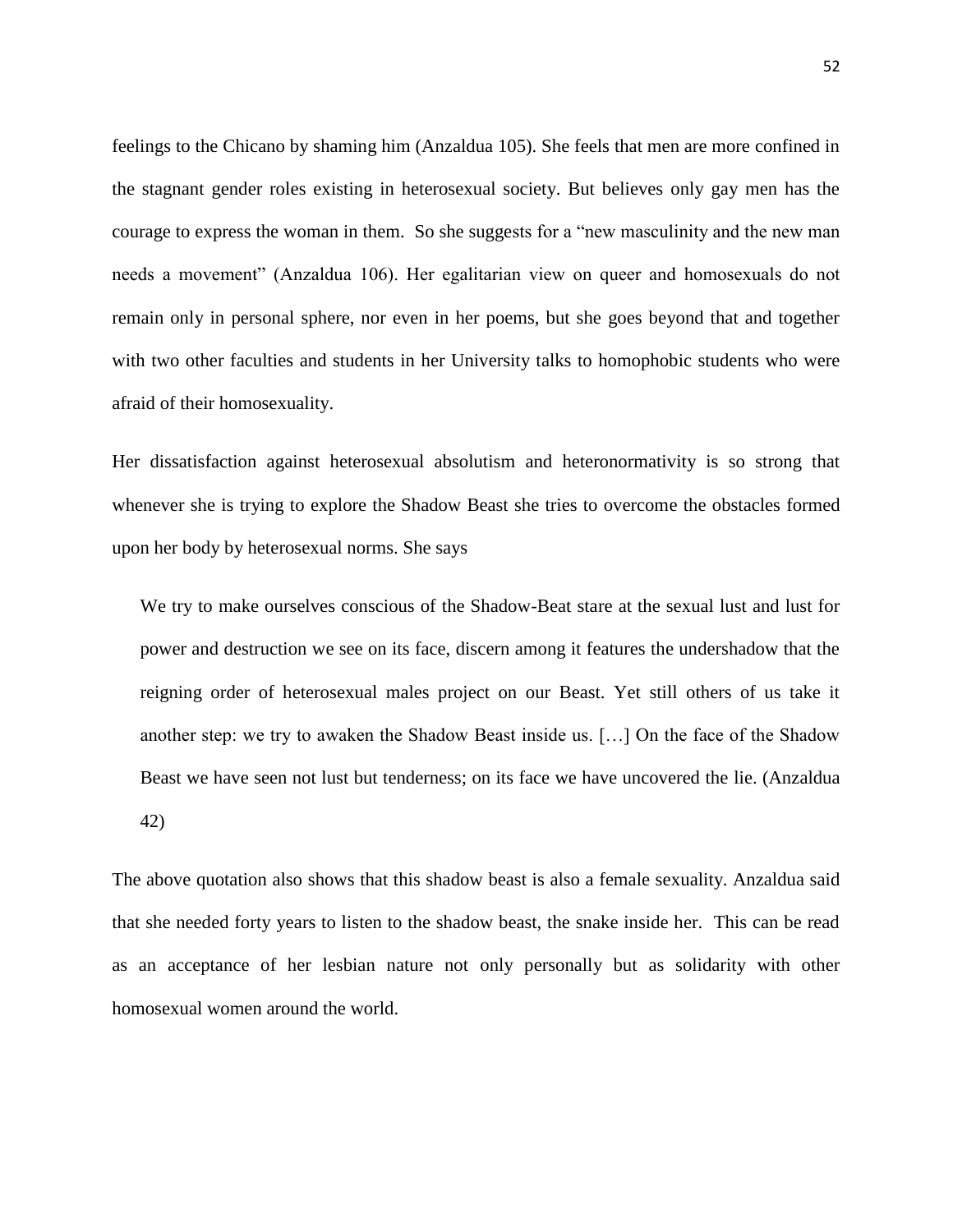She talks about how being aware of one"s desire, one becomes more spiritual. She says that by accepting the *Coatlicue* one embraces her desire and that makes her peace with her inner self. She resolves *Coatlicue* is the symbol of "the darks sexual drive, the chthonic (underworld), the feminine, the serpentine movement of sexuality, or creativity, the basis of all energy and life" (Anzaldua 57). Thus along with accepting one"s "docile" self, she should accept her dark sexuality as well.

Finally Anzaldua explains the spirit of women"s psyche that Walker and Winterson talks about in their book. She explains everyone living a borderland becomes sensitive towards the sixth sense, which she terms as *la facultad.* She says that

Those who do not feel psychologically or physically safe in the world are more apt to develop this sense. Those who are pounced on the most have it the strongest- the females, the homosexuals of all races, the darkskinned, the outcast, the persecuted, the marginalized, the foreign. (Anzaldua 60)

Only through experiencing this soul, one can turn towards the Self from I. Anzaldua is more assertive than just seeing herself as a victim and thus transcends from "I" to Self and believes in the multi-faceted identity that a women has. The first thing that women should do is to bring back the duel identity of *Coatlicue* and accepts the *Guadalupe*, the Goddess who not only brings a bridge between men and women but also the culture of rulers and ruled. This soul or *la facultad* can be read as the unconscious of Lacan or the stage of chora mentioned by Kristeva. The final celebration of schizophrenic, chaotic identity can only be achieved by accepting both the symbolic order and symbiotic order that both Kristeva and Lacan speak about, as I mentioned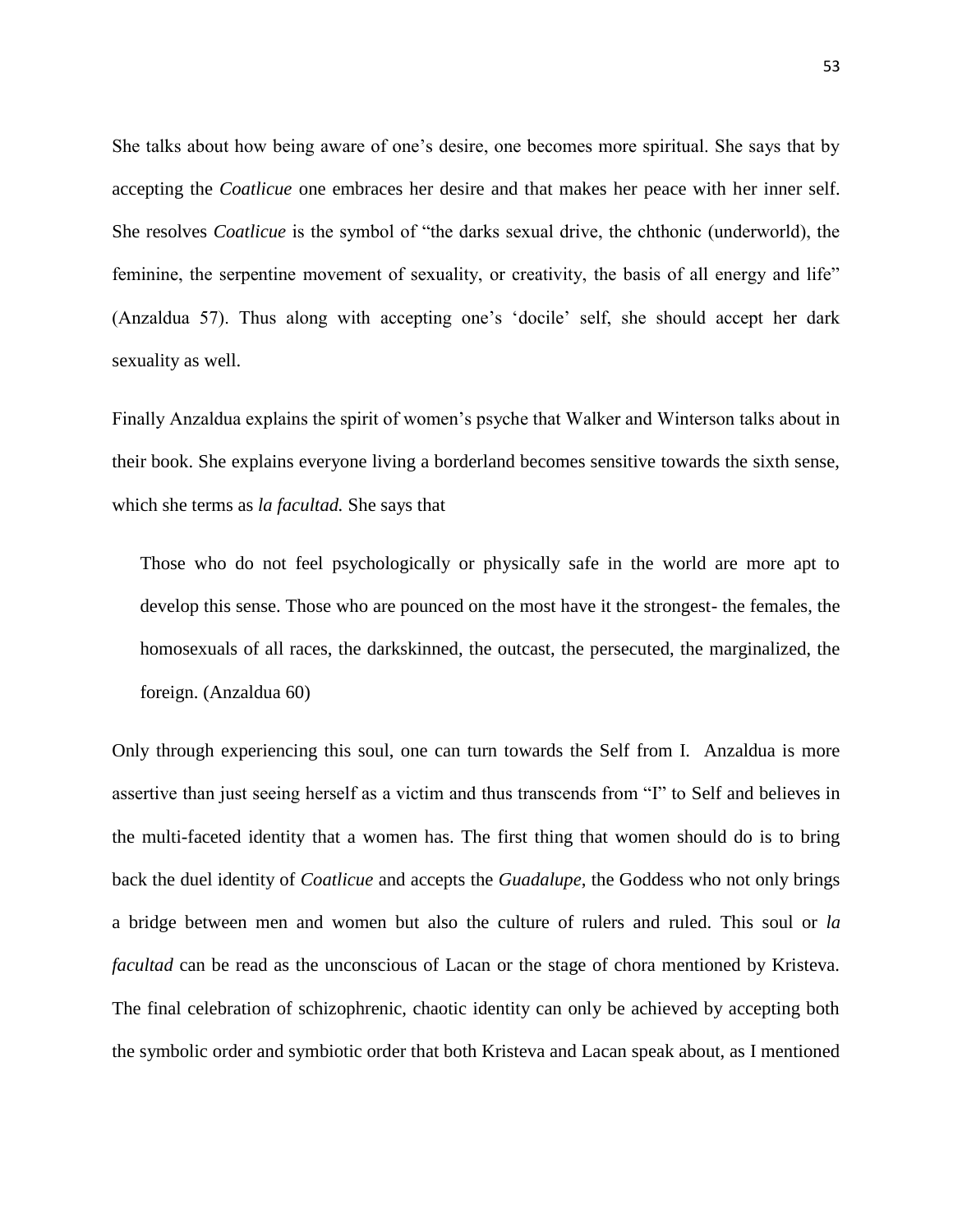in the first chapter. Thus, Anzaldua crafts a reconstruction of sexual identity of women through accepting all the plurality that exist in her body and psyche.

# **Conclusion**

Now comparing the novels, we can see that women"s write ups hardly concentrates only on personal, rather it transcends to other fecundities that holistically create a myth of sexual identity of women. Therefore, we can see that women"s sexual identity is constructed as an intersection of class, gender, sex, and religion and is not essential norm but contingent on many different facts. The protagonist on the fiction I have discussed here have transcended from the performative patriarchal hegemonic society into a spirituality that breaks the binary oppositions of class, sex and gender. While Walker and Winterson talks about the fragmented identity of women, Anzaldua unites the fragmented identities of women to celebrate the schizophrenic multiple reality of women's sexual identity. In the next chapter I would see how Walker, Winterson and Anzaldua are using the literary tools such as language and genre to reflect the fragmented identity of women and whether the schizophrenic sexual identity can be used as a creative tool in the creative crafts of women authors.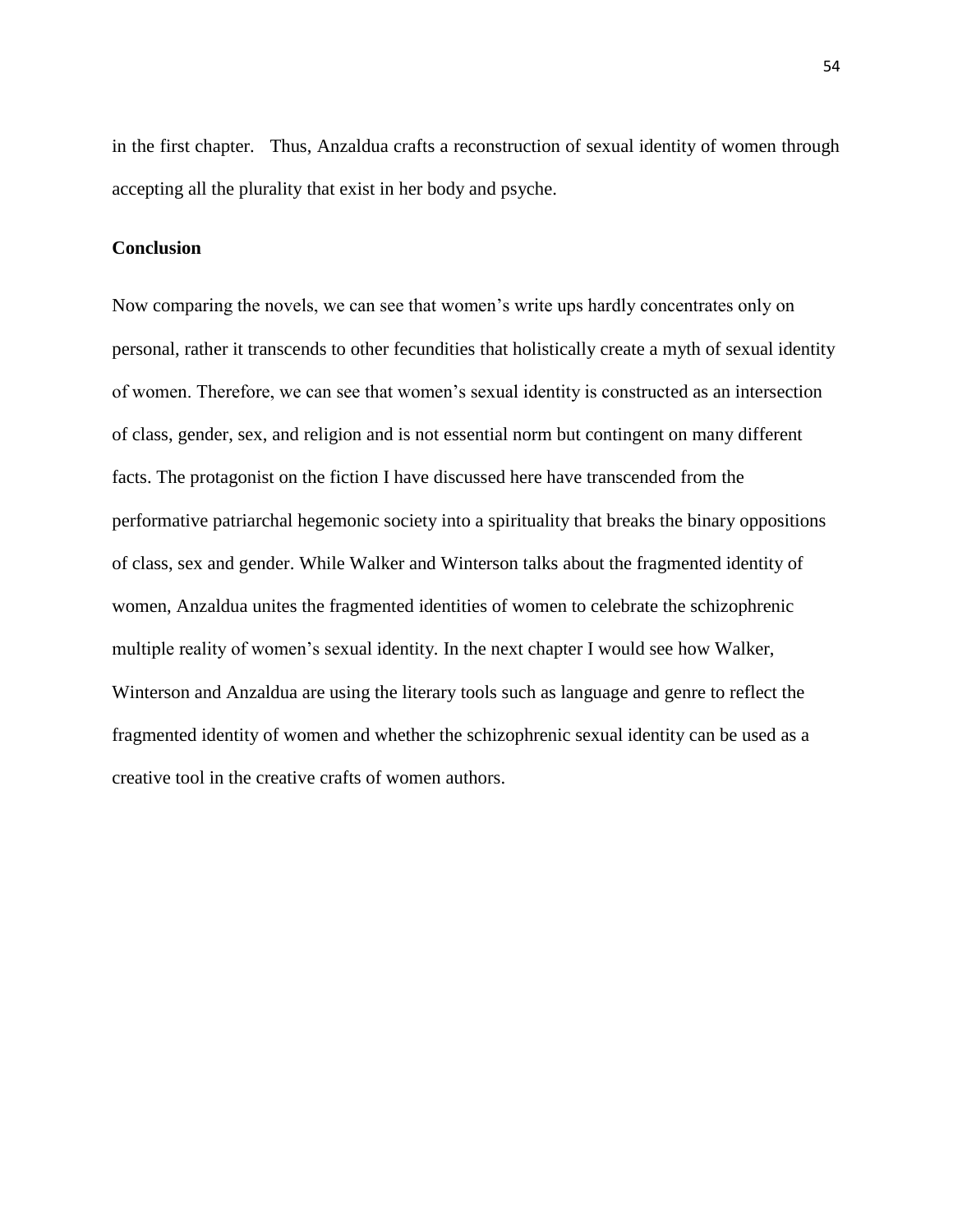# **Women's creative craft of sexual identity through language and Genre**

Narrative is simply there like life itself… international, transhistorical, transcultural

#### Ronal Barthes *Music, Image, Text* (1977)

A writer must assume both a particular and a universal point of view, at least to be part of the literature. That is, one must work to reach the general, even while starting from an individual or from a specific point of view.

Monique Wittig, "The Point of View: Universal or Particular?" Feminist Issues 3 (2) (Fall 1983): 68

In this chapter I would discuss how the authors have crafted women"s sexuality through language. In the last chapter I have seen how Walker, Winterson and Anzaldua have shown the fragmented sexual identity of women. As language is unconscious, according to Lacan, and Kristeva too says that a text can be read in two ways as phenotext, the physical structure of the text and genotext, the unconscious, desire, psyche that created the text, I would talk about both the style and background of the authors. They are not only deconstructing the phallocentric writing style of male canon of literature but also reconstructing the language and genre to write women sexuality. Walker uses the epistolary novel as a communication between two sisters living in Africa and America to show the discriminating black/white dichotomy to construct the sexual identity of African-American working class women in the 1930s South America. Winterson uses multi-layered narration to show the internal split of her sexual identity. And Anzaldua deconstruct the colonial English language and breaks the sentence structure to genre into many layers to reflect the celebration of the plural identity of "mestiza" women and thus makes the schizophrenic nature ingrained in women as a creative tool for her fiction.

Walker"s epistolary novel becomes the metafiction when after the novel ends she comes in to say in the last page that "I thank everybody in this books for coming" and sign as "A. W., author and medium" (Walker 262). She wanted to narrate the stories of her ancestors living in 1930s Georgia.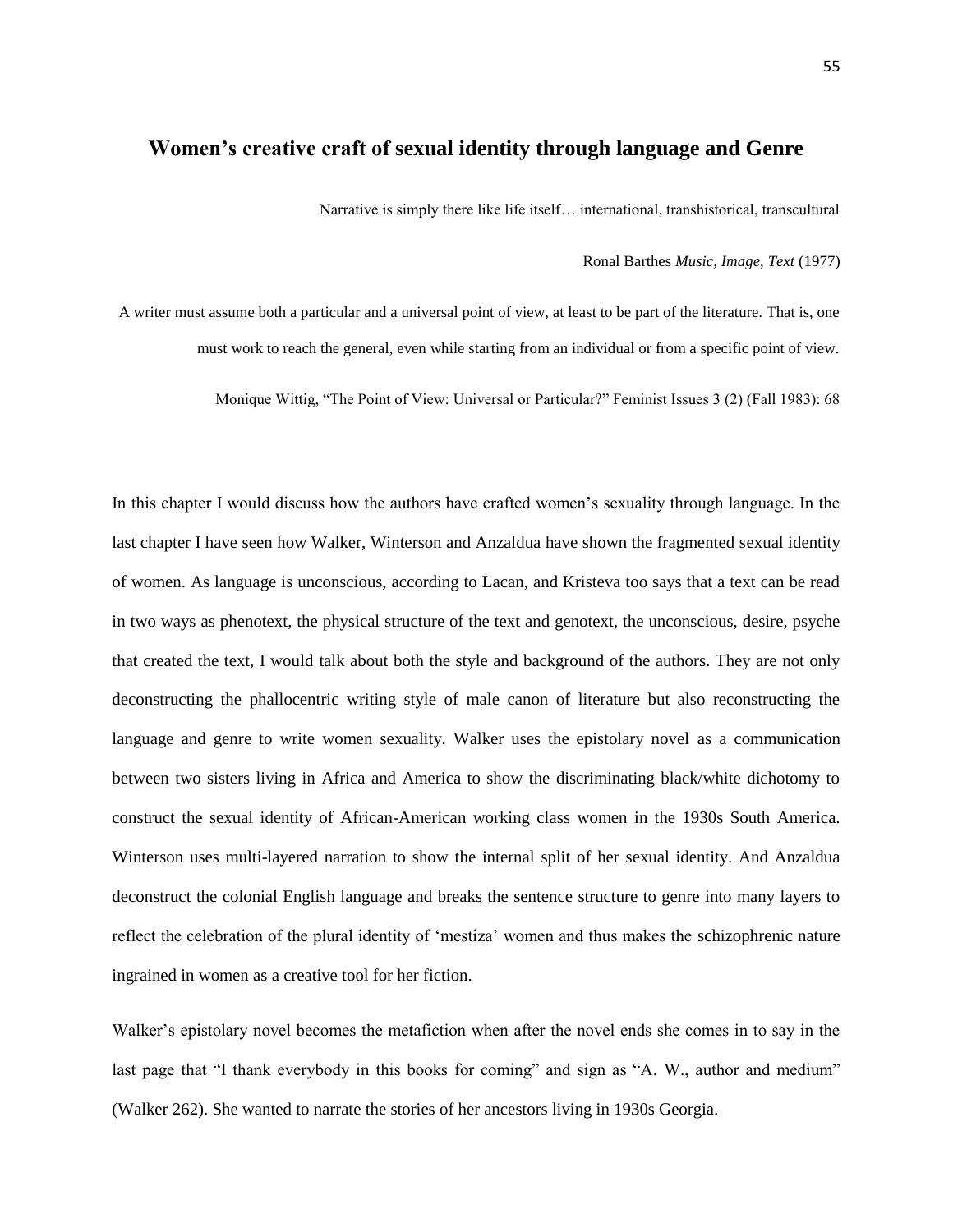Alice Walker is an African-American writer born in 1944. Growing up in the share-cropper's family she was in the midst of poverty. Yet her mother was determined to send her to school by working eleven hours a day to pay for her college. Though as a child of a sharecropper"s family she was expected to help her parents in the field. Her mother protested saying "You might have some black children somewhere, but they don't live in this house. Don't you ever come around here again talking about how my children don't need to learn how to read and write." Her mother's strength remained ingrained in Alice Walker's mind and she later wrote an essay called "In the search of our Mother"s Lost Garden" where she describes her mother"s creativity and the need to go back to the tradition of foremothers, "guided by my heritage of a love of beauty and a respect for strength-in search of my mothers" garden, I found my own" (Walker p 24316, Norton) This is not the autobiographical narration of the author, yet the subjective narration of "I" gives it the flavor of an autobiography. Walker says in the interview she felt a connection with her ancestors while writing this novel and felt as if not she but they are the ones writing this novel. So Alice Walker becomes the truthful mediator and the author of the stories of her lost mother. Alice Walker chooses epistolary novel as genre because the love, desire, sexuality, and gender norms can only be questioned in secrecy by women of 1930s. Walker is not trying to create a Utopian story, but just trying to make a true representation of her ancestors.

The letters also become the contact zones between two sisters living in two different continent, in two different context. Inderpal Grewal in her book *Home and Harem* (1996) points out that "contact zones are everywhere and are contained in particular discursive spaces that embody and control the narratives of encounters with differences" (Inderpal 4) Thus letters become the strongest literary tool in the epistolary novel to depicts the opposite position of African who have been enslaved in America and who are still living in Africa. The letters also represent the private, closed space only where women can talk about sexualities, about the most intimate sex relations, talk about sexual oppression without the fear of being condemned by the society.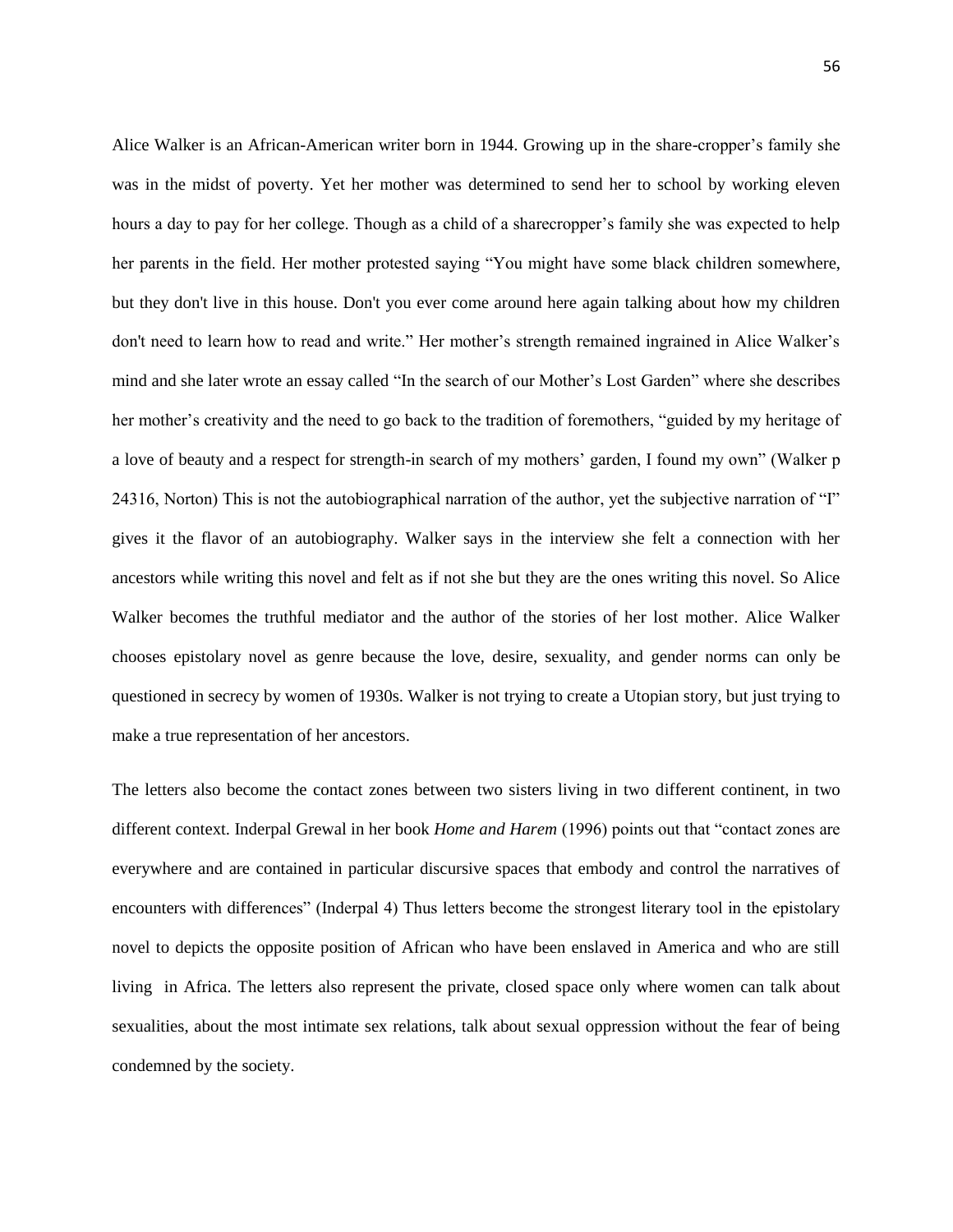The multi-narrative expressed through letters depict the plural voice or facet that can be found in history. The West created the Self and Other dichotomy to put the oriental in high standard (Said 1978). But while post-colonial writers write history they do not singularize their narration but gives the voice to the oppressors as well. For example Jean Rhys in her book *Wide Sargasso Sea* (1999) gives voice to both the anglo male patriarch and also to Bertha whose voice was silenced in the narrative of a white woman, Charlotte Bronte"s narration in Jane Eyre. Besided, as the letters do not communicate between Celie and Nettie, they create a spacio-temporal gap between the narrations of the two sisters (Hayden 1987). This becomes then the true depiction of lost ancestors about whom Walker is writing after many years. Finally the multi-narration of the novel through the letters of women shows the idiosyncratic African-American women each of whom has a different story to tell. As Judith Butler says we should not make woman a general term, so here too each woman has been given a voice (Butler 1990).

Walker uses language very politically in her novel not only to speak to her ancestors and living African-American but also to give voice to the silenced mother and sisters of her community. She uses African-American language because this would make the book available to the African –Americans she is writing both about and for. In an interview with The Guardian she says, "if I were using a more standard English, which in their time would only have been spoken by the people who oppressed them, I could not express this experience - it would have been frightening to them" and so she wanted to use the language which the people about whom she is writing actually spoke.

Then she gives voice to the women through blues songs. These songs are particularly African-American speciality derived from the limbo journey in the indent ship (Simon 1992). To depict the multiple identity of women, Mary Agnes who gets the colour complexion from her white father and thus known "yellow" rather than a "black" girl. She is more fragmented than a "black" girl because she is neither black nor white but a mixture of two. She sings "they calls me yellow/ like yellow be my name/ But if yellow is a name/ Why ain't Black be the same/ Well, if I say Hey black girl/ Lord, she try to ruin my game" (Walker 92).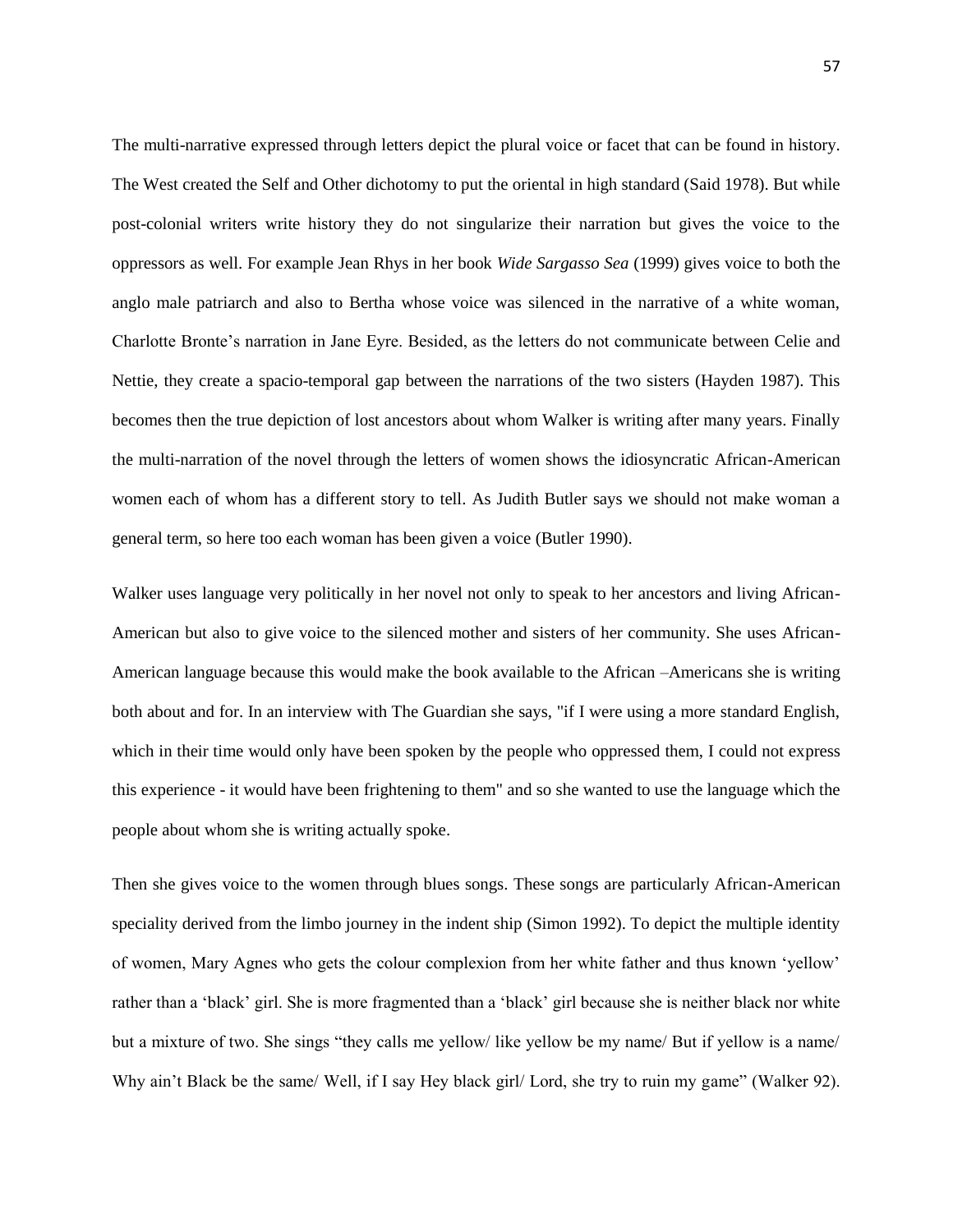Further Walker shows Celie speaking like a man in mind while feeling sexually aroused seeing Shug in red dress: "Girl, you looks like a real good time" and this is something she observes that "men say stuff like that to women" ( Walker 77).

Very subtly Walker use her symbols to demonstrate a possibility of egalitarian society and the freedom of woman. She brings the old tradition of African-American women of weaving quilt with pieces of many different clothes. The quilt not only shows the multi-faceted nation but also the poetic talent of women (Walker Garden). Then out of so many things Celie becomes interested in making pants for woman though culturally it was high culture fashion especially for Africa-American women. The pants made by a woman who has never travelled becomes a paradoxical metaphor for travel and mobility for women. Her use of colour also shows the sexualty of women. Celie makes a pant for Shug where one leg is purple and another is red. Shug is vibrant with desire, happiness and her free sexual life and thus red symbolises her inner eroticism whereas she is also in deep love with a woman whom she desires sexually also. And purple expresses the colour of her homosexual love with Celie.

*Oranges are Not The Only Fruits* (1985) is a semi-autobiographical novel by Jeanette Winterson which depicts the coming out story of a lesbian teenager who confronts and go against the church and gradually chooses to be lesbian. Winterson grew up in a working class with a mother who was a "monster" (official website of Winterson) and wanted to make Winterson a missionary. In the preface of 1991 edition of this novel Winterson narrates how dinginess was suffocating her. It is that time she was writing this novel as the only means to overcome the poverty and frustration of no job. When the first chapter questions the phallogocentric grand narratives and phallocentric society and language, this chapter would show Winter is confronting directly the phallogocentric grand narratives and phallocentric society to deconstruct the sex of her body.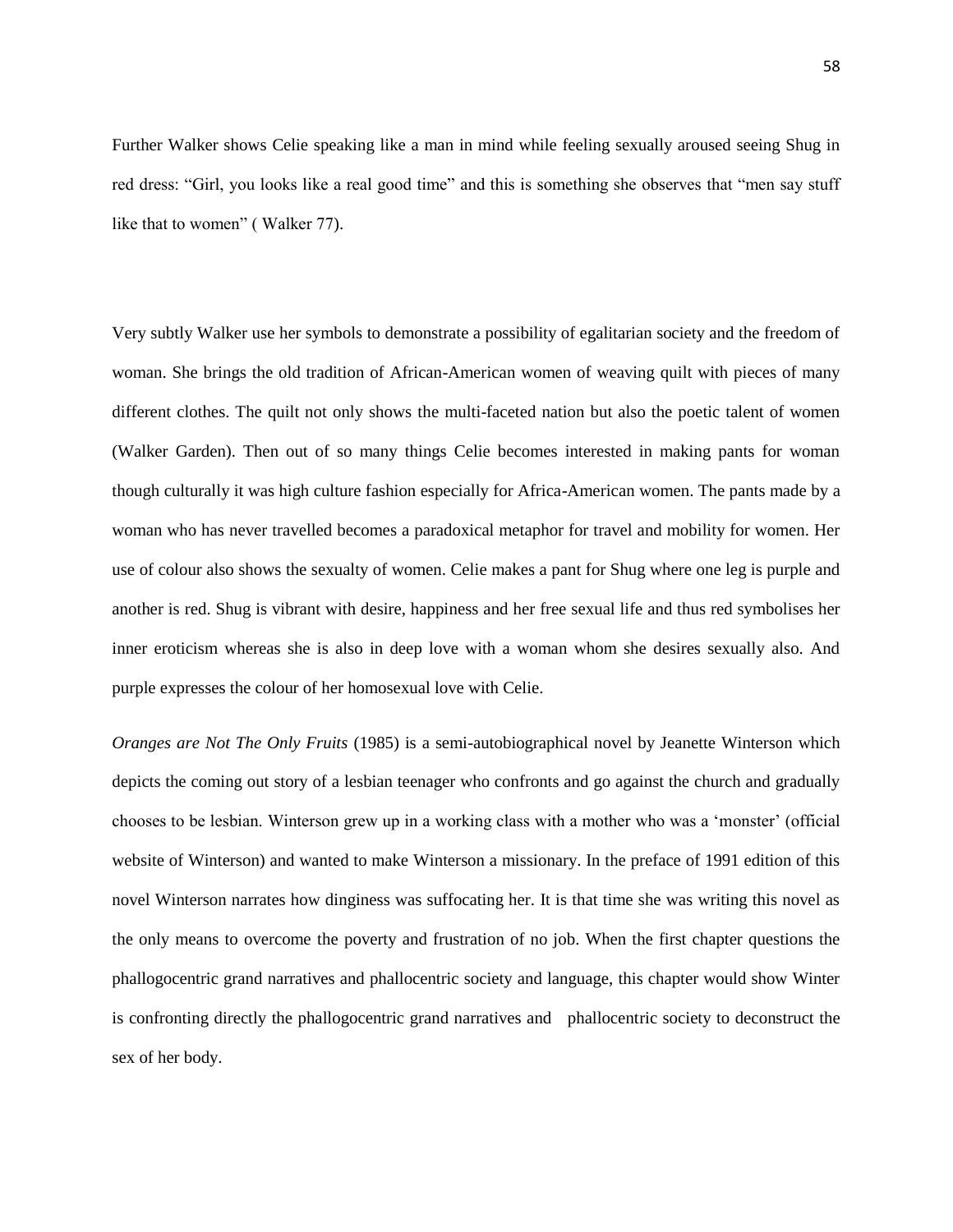Jeanette Winterson is disconstructing the grand narrative of religion through her semi-autobiographical novel *Oranges are not the Only Fruit* not only by mixing genres but also by retelling the grand-narrative of religion, incorporating pseudo-myth and literary allusions. I would see the connection between her life and the shadow of that in her creative writing. Being brought up to be a missionary, Winterson has depth of knowledge on Christianity and Bible. She seems to be another version of the white missionary in Walker"s novel *The Colour Purple* who makes her missionary knowledge a recluse to live an anonymous life. Only here, the protagonist Jeanette is far more stronger as she leaves the church and chose to live her own life.

Winterson uses retelling of Bible, multi-layered narration and a subjective tone as her tools to tell her story. She chooses eight books of Bible as the title of her eight chapters. The first five books are called books of law and here too in the first five chapters we see the heterosexual laws ingrained in the society. The last three books focus on finding the home, that is Palestine. So in Winterson"s last three chapters as well we see how she comes out a lesbian, and accepts her sexuality.

The chapter ends at the Book called Ruth of the Bible where there is the depiction of a lesbian couple. This chapter seem to depict the Woolf"s way of starting the book "But…" Though it is the last chapter, the book does not seem end here. In fact it leaves the readers of the new beginning of a new possibility, a hope. The story seems to be the continuation of where Woolf stopped Chloe love Claudia... elaborate and make it proper…

Multi-narrativity of the same tale of the protagonist can be read by the light of Lucy Irigaray"s *A Sex Which is Not One.* The way a woman can experience sexuality in many different erotogenic zones, the narrator also showing that like many women she is also not one. Especially the fact that she is a lesbian she is not getting the vaginal pleasure, but that does not mean that she is getting any less sexual satisfaction as she gets equal pleasure from other parts of her body. Gerard Genette in his essay "Narrative Discourse" that we should give special preference to spacio-temporal narrative and the act of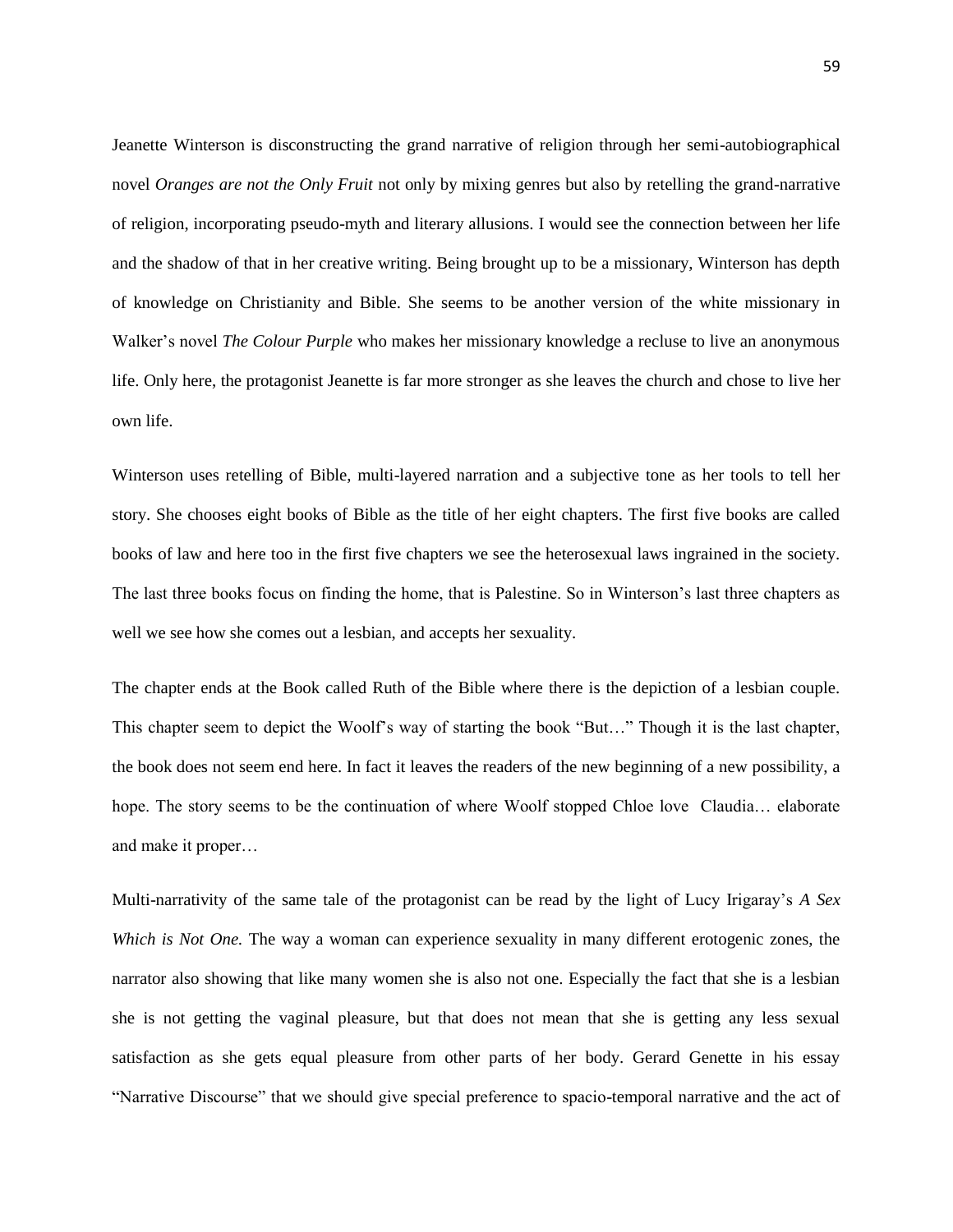protagonists in that continuum. Nettie"s letters came to Celie when Nettie has already left America, she has grown old and many of the issues about the oppression of Blacks in America does not impact on Celies as it would have done if she has got the letters while those were written to her.

Retelling the protagonist"s story in multi-narration by reference of Bible and the ancient Greek literature of Sir Perceval and by a creating a pseudo-myth break the phallogocentric epistemology, Winterson create a new dimension of women"s writing by incorporating the pseudo-myth about a women"s quest along with narrating the story of Sir Perceval"s adventure. Sir Perceval and the narrator have the same quest as both of them are struggling with same-sex love that the society and religions condemns and prevents them to satisfy. Unlike Alice Walker, Winterson do not use multi-narrative, but a multi-layered narration of her quest for her love. Hayden says "Hayden White from "The Value of Narrativity in the Representation of Reality" that "far from being one code among many that a cuture may utilize for windowing experience with meaning, narrative is a metacode, a human universal on the basis of which transcultural messages about the nature of a shared reality can be transmitted" (Hayden 265). Hayden also says that we need to construct a mythic representation of reality as reality itself "wears a mask of meaning, the completeness and fullness of which we can only imagine, never experience" (Hayden 265). Again here go back to Lacan"s idea of Real as myth. Like Celie who was experience multi-sexuality while unraveling the monolithic sexuality of her, Winterson too represent the many sex and gender roles by narrating the story of her own sexual awakening and search from many different genres.

As Orientalism shows how spirituality is linked to East and science is linked with West, the women writers seem go beyond geographical binary line and exemplifies Jungian psychoanalysis of spirit as a part of unconscious. Winterson says in one of her interviews that writers do not need to go to East to find myth and spirituality as the Christian Bible can still help writers to find the archetype for their books

However though Jeanette says in her interviews she finds it "faddish" to borrow eastern spirituality in wastern literature as they still have their own spiritual, mythical resources which they still can deconstruct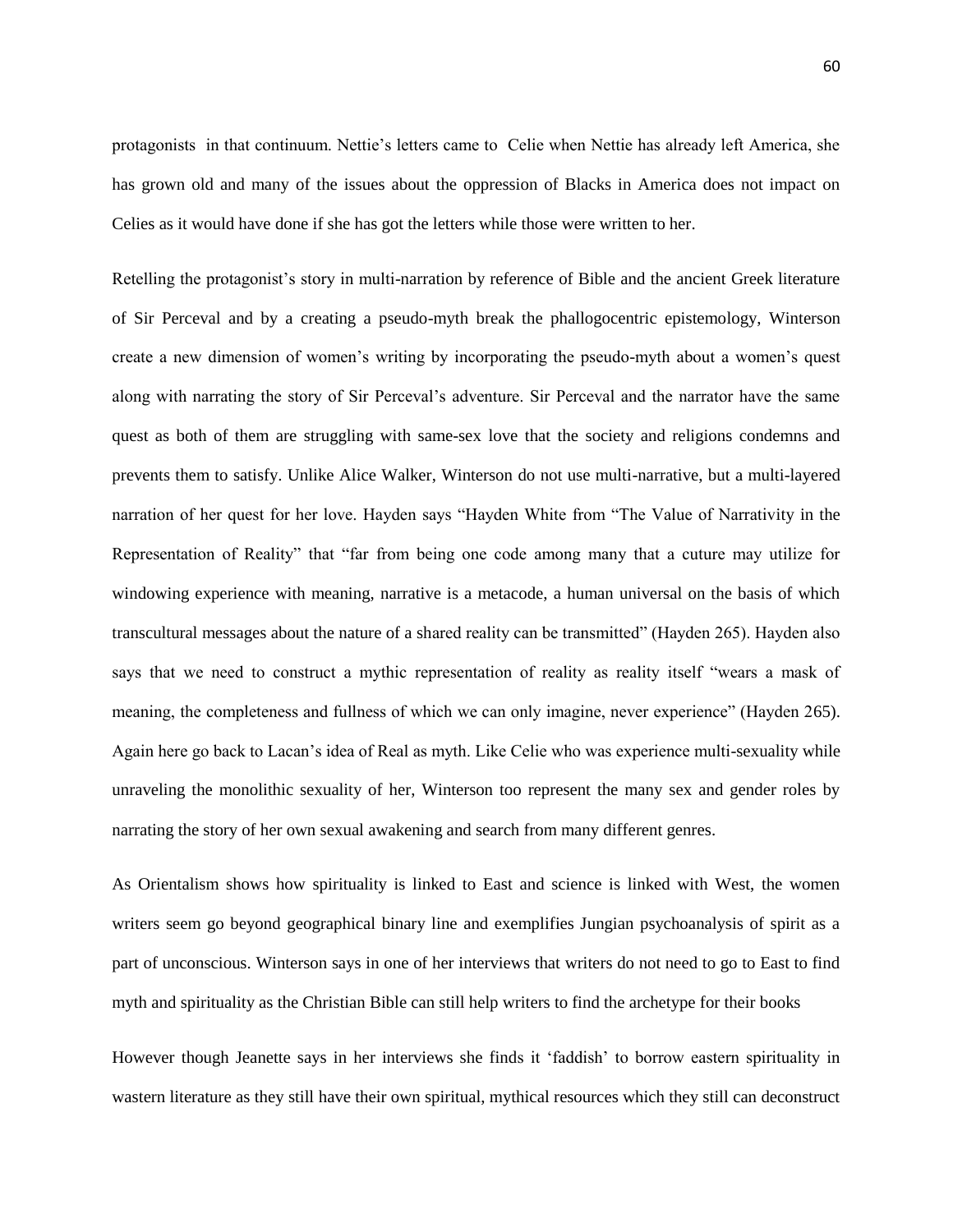or give new meaning, she herself uses African shamanism, vodoo and other Islamic allusions in her novel. Still it does not seem "faddish" rather being brought up in the missionary culture, she discloses how these missionaries are bringing back artifacts from Africa or India. Moreover her allusion from different cultures and religions only shows her acceptance of differences existing in the world. The first mention of multi-cultural artifacts is from her memory of seven years told by Mrs Elice. Later we see that she is only person who is very accepting towards her sexual difference and choice, her lesbianism.

This I would read as what Lucy Irigaray posits as women"s writing as it evades the male singular narration towards a diversity the way female body do not have monolithic phallus but multiple sexual organs and erogenous zones.

There is also this wrong notion that homosexuality is a very new topic whereas it was always ever since Bible was written. This is the reason Winterson brings the book of the Bible called Ruth, the story of love and strong bond two women. The fact that she deconstructs the cliché saying that time heals everything also tends to express that women has a long trajectory line and they cannot just forget what happened earlier to other women.

Winterson says in her preface she wanted to craft the story in a new fashion. She says that "Oranges marked the beginning of my experiment with style, structure and language […] It is the duty of every generation of writers and artists to find fresh ways of expressing the habitual circumstances of the human condition" (Winterson xv).

Her transition from preacher to a writer is reflected in the new style she uses for writing. Winterson believes it is better to be a "prophet" than being a preacher. Here she represents what Lyotard says about postmodern writers what Lyotard says about the postmodern writer who "is in the position of a philosopher: the text he writes, the work he produces are not in principle governed by preestablished rules, and they cannot be judged according to determining judgment, by applying familiar categories to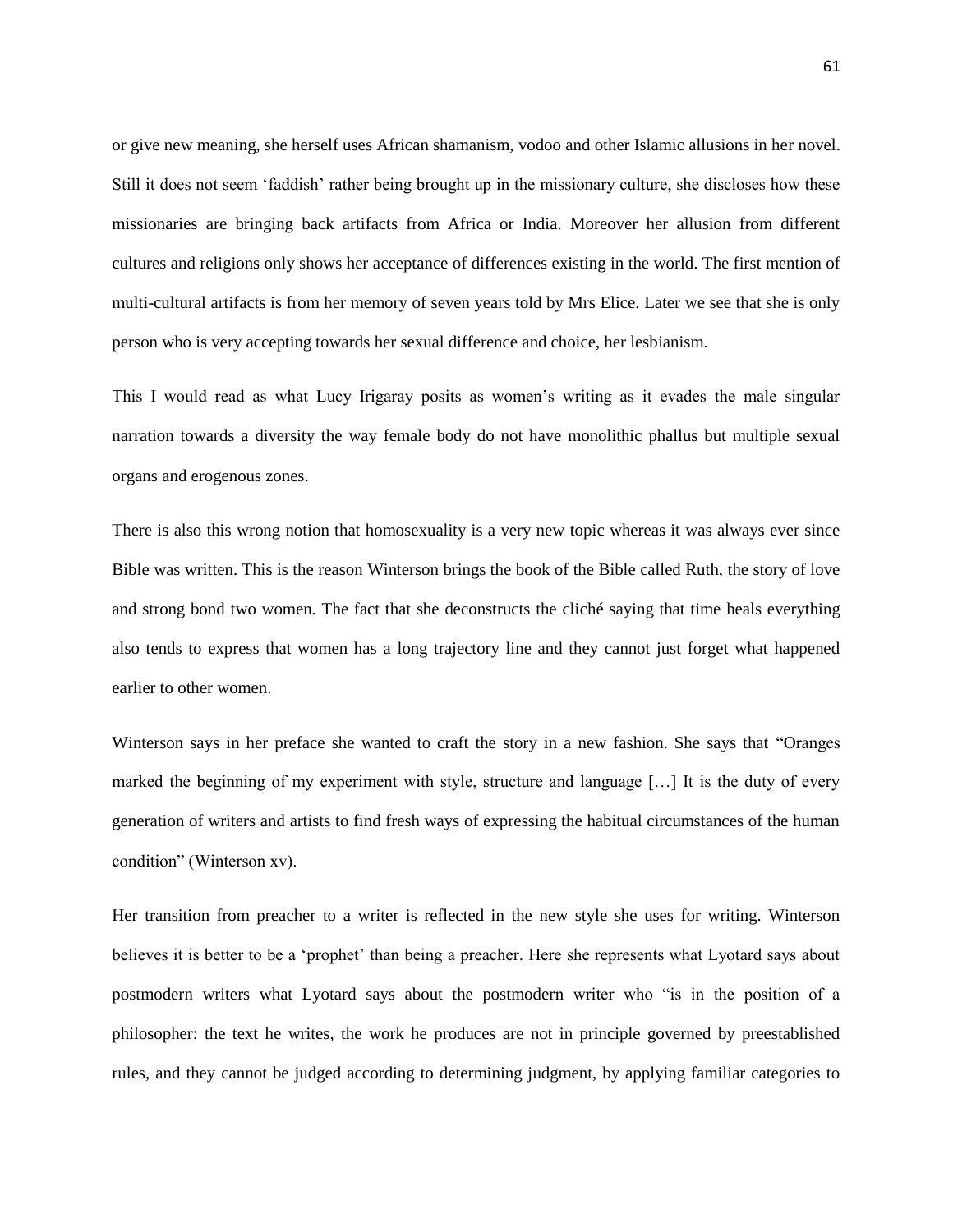the text or to the work (Lyotard 337). Thus, while Winterson is deconstructing the grand narrative, she is also recreating a completely new style of writing different not only from the male tradition but also from the tradition shown by the foremothers of literature by women.

#### **Creative Schizophrenia to overcome the literary tyranny**

Among all these three writers Anzaldua has the most fragmented life, language and identity. She is a Chicana writer with hardly any Chicana literary genealogy to follow. Writing seems to her a form of spirituality. The pastiche of prose and poems to 'transform someone is shamanistic. The writer, as shapechanger, is nahual, a shaman" (Anzaldua 88)

Anzaldua crafts her narrative in multi-language that is the core language of Chicana people. She feels that the Chicano Spanish is a "bastard language" and "not approved by any society" (page number not mentioned in the book). Still her choice of language reflects what Ngugi O"Thiongo says about African languages that the speakers of every little tribe should do what Shakespeare did for English language, what Tolstoy did for Russian language (O"Thiongo 1986).

She divides her narration in many different parts like that of Kate Millet to show how in every sphere of life she is subjugated but also to create a new consciousness for women, a creative schizophrenia. Finally she sums up all her in one essay called "New Consciousness" and then in poetry part she sums up all her messages in a final part called El Retorno. This writing style reminds me of Doris Lessing"s style in which writes *The Golden Notebook* (1962) where she tries to write a separate diary for each different sphere of her life. But ultimately in the golden notebooks she unifies the all the separate narrations and also does in such a way that the author becomes androgynous.

The horror that Kristeva talks about can be seen in her poems where she depicts the rape of both man and women by the white male rulers. She breaks the illusion that most male poets created by depicting the beauty of woman. Even when Robert Browning was portraying his necrophilia towards his lover whom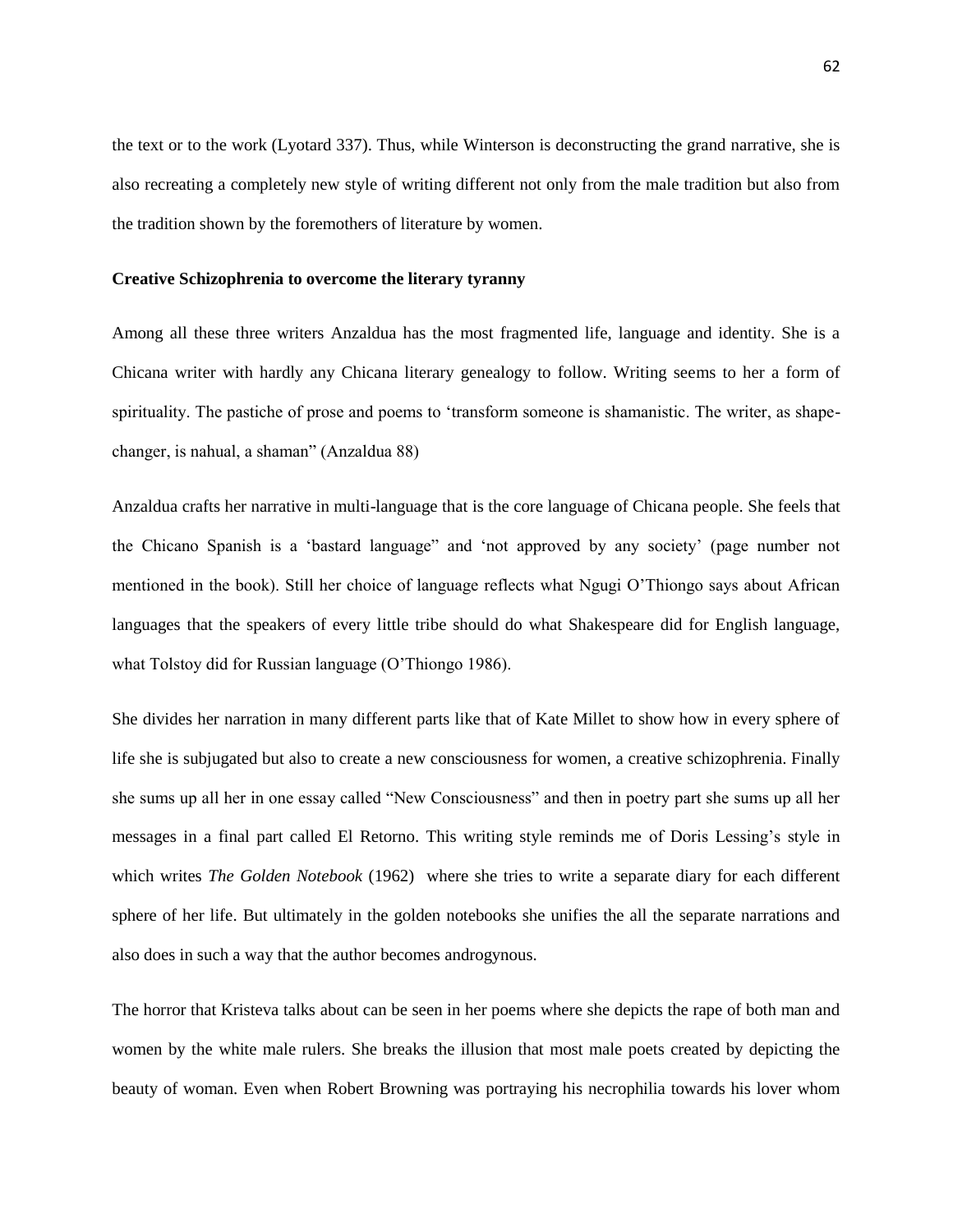he has just killed, we see him how he is depicting the beauty of her hair. Here Anzaldua breaks that illusion and depict the horror of horror. The poet becomes more "abjected" as told Kristeva in her book *Powers of Horror* when she crafts the poem from the perspective of the rapist. This reflects what Derek Walcot ponders in his essay "The Muse of History" that "the great poetry of the New World does not pretend to […] innocence, its vision is not naïve. In such poetry there is a bitter memory and it is the bitterness that dries last on the tongue" (Walcott 372). As Monique Wittig suggests she also writes the body with new vocabulary. She uses poetic language to express her thought. She beautifully expresss the lovemaking between two women with new images:

A cool tendril pressing between my legs/entering./Her finger, I thought/but it went on and on./At the same time/an iciness touched my anus,/and she was in/and in and in/my mouth opening/I wasn't scared just astonished/[…]Looking down my body I saw/her forearm, elbow and hand/sticking out of my stomach/saw her and slide in/I wanted no food no water nothing/just her-pure light wound inside me./My roommate thought I was/ having an affair./ I was "radiant" she said. (Anzaldua 172)

To depict the "mosaic of cultural fragments" (Craw 91) of Chicana culture, Anzaldua embeds a portion wihout any punctuation in the chapter called "The Coatlicue State." Similarly she writes another poem "Cihuatlyotl, Woman Alone" in the same manner with run on lines not maintaining the semantic structure of a sentence. So not only the sound and metaphor but even the visual presentation of Anzaldua"s writing portrays the fragmentary schizophrenic nature of a Chicana women"s sexual identity. Not that Anzaldua writes about the fragmentation of the women"s psyche and sexual identity but she herself gets rather schizophrenic while writing. She says writing makes her ill. She cannot eat and think properly while she is writing. She believes pregnancy of nine months with a baby is much easier than the "multiple pregnancies" of a writer. Thus her writing exemplifies the true creative schizophrenia.

Therefore the women writers are reflecting their fragmented identity in the fragmented structure or narration they are using as style for their writing. By being subjective towards their choice of literary tools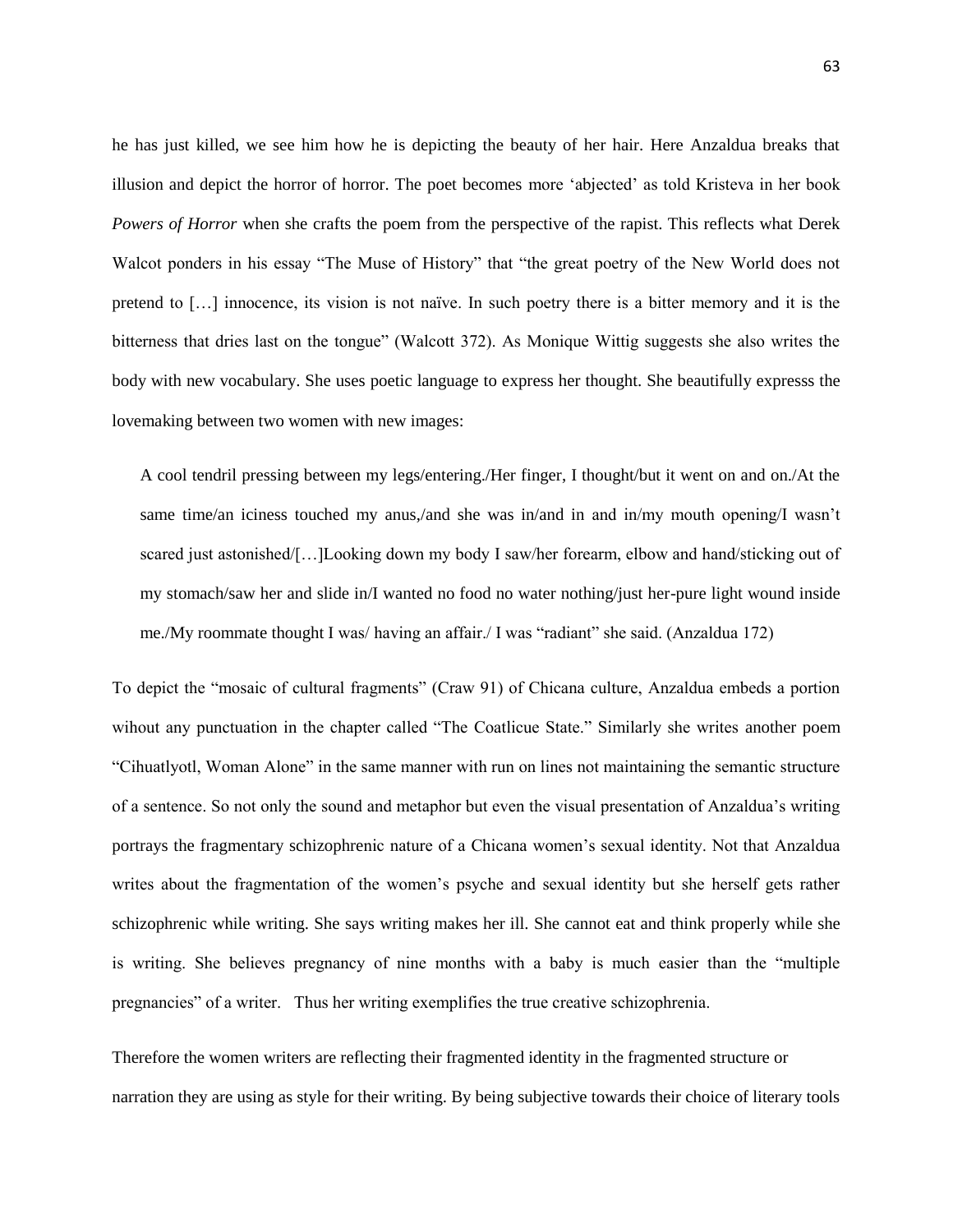women author are representing the idiosyncratic women in their fiction and thus de-stereotyping the myth of woman body and sexuality. Looking at the writing style of these three women writers closely tells us now that women are trying to deconstruct the phallocentric language and genre to give a new space for women with plural identity. This may infer that while the patriarchal created the myth of heterosexuality as Lacan told which I mentioned in the first chapter, these new languages may change the hegemonic perspective or heteronormativity and constructed sexual identity of women. In the next chapter I would try to make an overall analysis of the three texts to share my opinion after reading them closely to find an interconnection between language and sexual identity.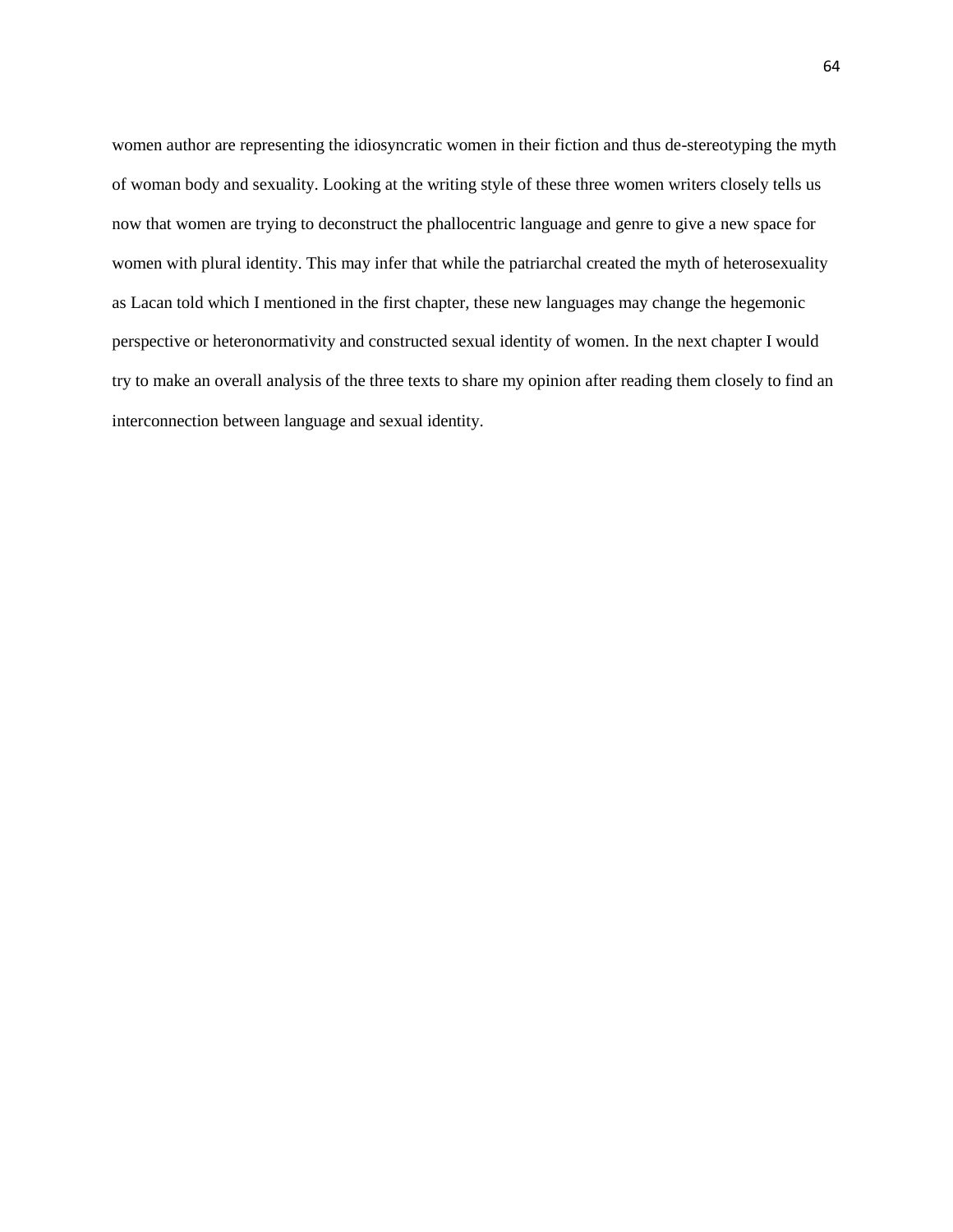# **Overall Analysis**

Every writer will have to find her own voice, and her own vision. Inevitably, a woman writer writes as a woman, not as a generic woman, but as the (highly specific and idiosyncratic) womanBibliographyshe is.

Toril Moi, "I am not a woman writer" 2008

Conscious is power. To create a new understanding of our literature is to make possible a new effect of that literature on us. And to make possible a new effect is in turn to provide the conditions for changing the culture that the literature reflects.

Judith Fetterley "On the Politics of Literature" 1998

The aim of the thesis was to explore how women's sexual identity is constructed as an intersection of religion, class, sex and gender and how women writers articulate this construction of sexual identity as a reflection in the language and genre they choose for crafting their creative pieces. Through a close reading of the fictions by Alice Walker, Jeanette Winterson and Gloria Anzaldua, I attempted to analyze the diversity of contingent acts that construct the fragmented sexual identity of women and also how they are delineated in the genre and the language used to depict the constructed identity.

My overall analysis of the three text *The Colour Purple* (1982), *Oranges Are Not The Only Fruits* (1985) and *Borderlands/ La Frontera* ( 1987) has changed my opinion in the beginning that I made about the phase of each of these books that Showalter talks about. *The Colour Purple*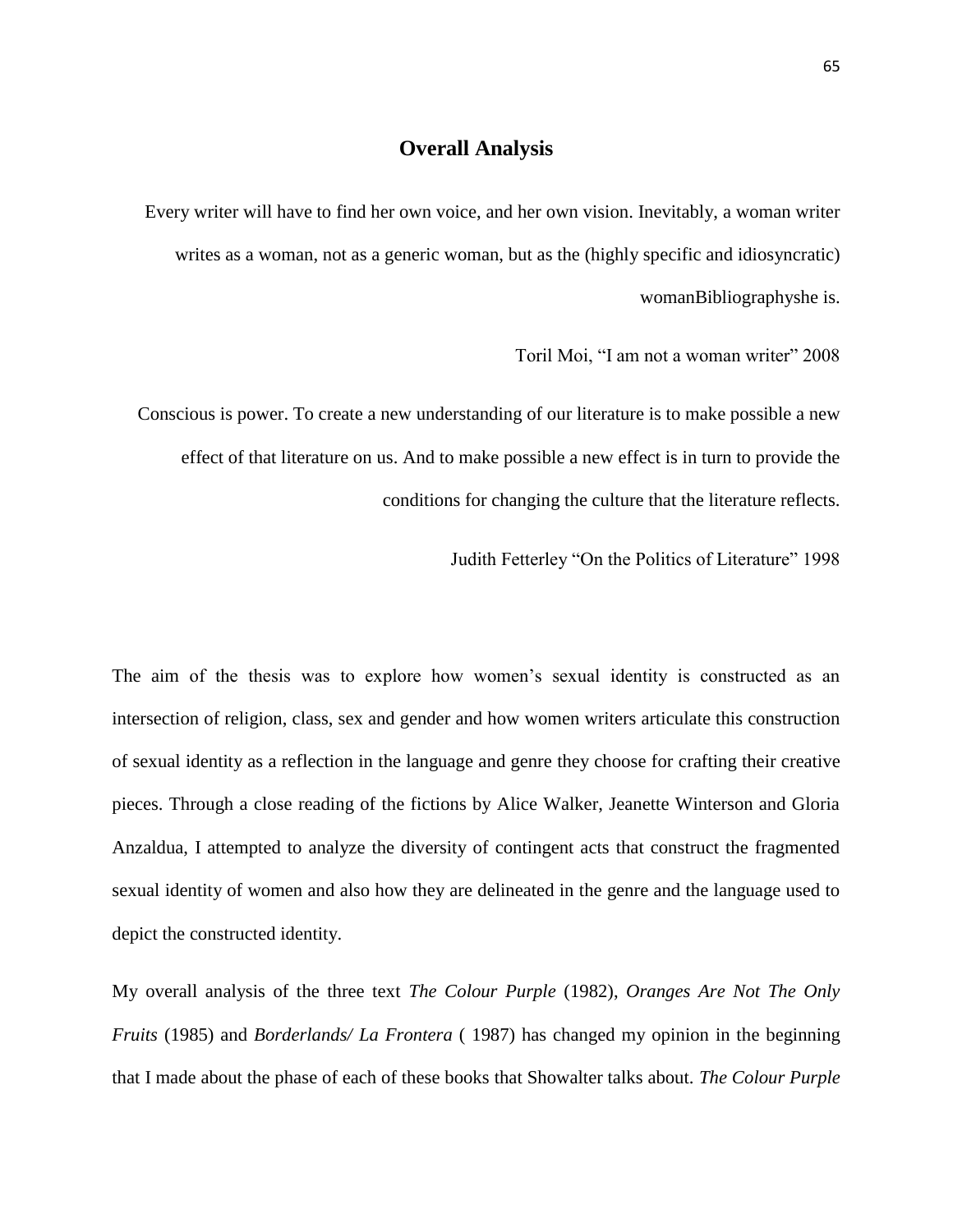being told in a heteronormative safe zone to narrate non-normative sexual identity can be said as feminine while *Oranges Are Not The Fruits* with a protagonist who confronts against the church and family to accept her own sexual identity can be categorized as feminist. Yet Walker"s novel become feminist by the independence and feminist agency of Shug while Melanie"s yielding to the heteronormative social expectation by suppressing her sexual subjectivity towards the extent of being bovine can also be seen as feminine. So both these texts along with the text by Anzaldua can be categorized as feminist texts.

The close reading of the texts has also shown how the sexual identity is gradually constructed as an intersection of religion class, sex and gender along with racial identity. This reflects Lacan"s theory of the construction of self as I have mentioned in the literature review (Lacan 1970) and also Judith Butler"s theory that the construction of a sexuality identity is an act of performativity. While Walker's fiction and Winterson's fiction are bildungsroman, the third fiction depicts a pan of history of Chicana culture. So, in all the three texts we see a gradual construction of sexual identity.

All the three texts show that women writers have a pattern of writing that is very unique. As Wordsworth has said that one has to be in nature to write a poem on nature, women writer's schizophrenic identity befits them the genre they are using. So the fragmented nature of a genre that is a feminist style of writing follows more the call of stage of chora than following the male tradition of postmodernism. However, the term postmodern philosophy breaks the binary line between male and female, and thus women writers when write try to go beyond their body that is confined under the sexual identity of femininity.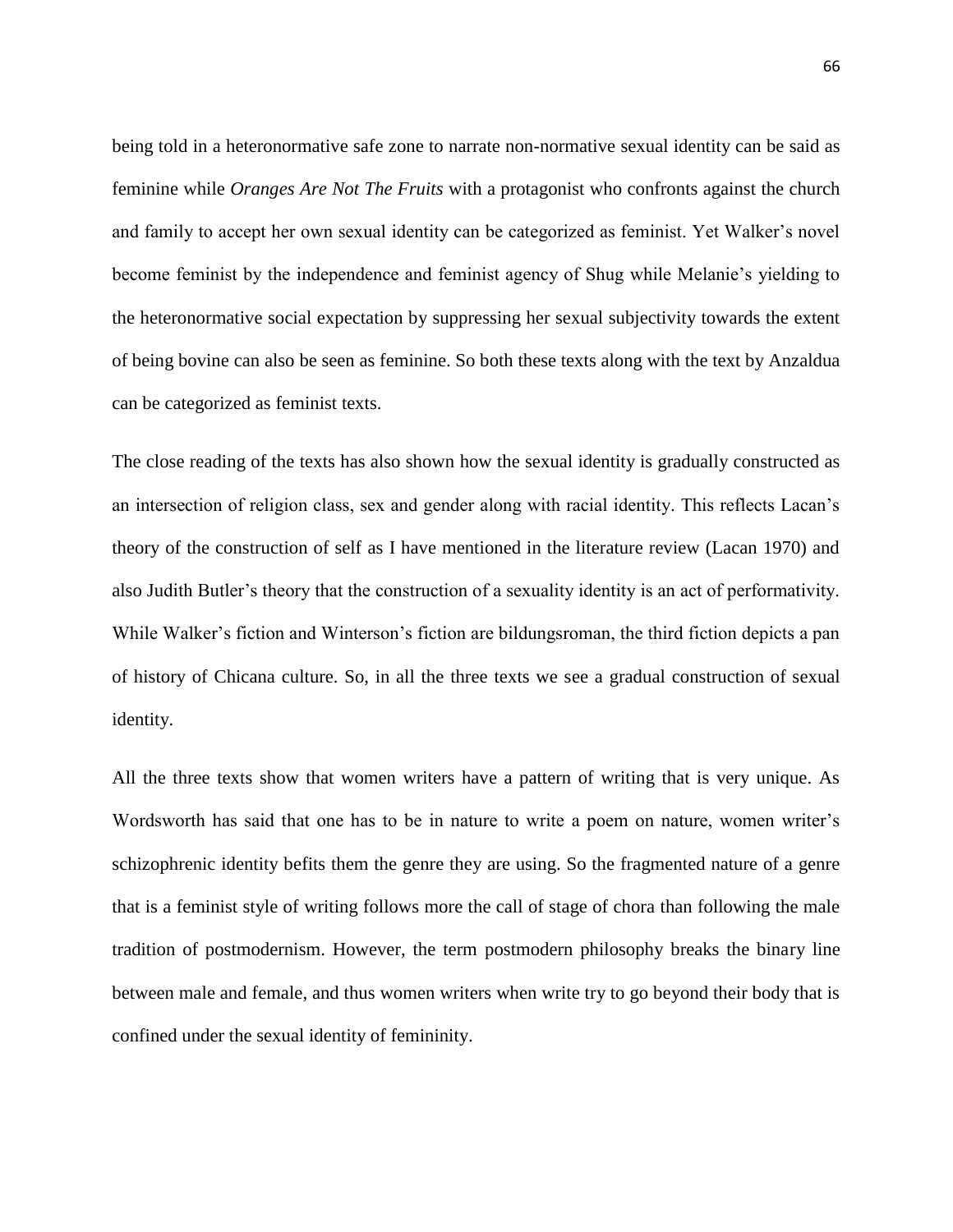My critical and close reading of these three texts have enlightened me personally as I could see how these writers are crafting the art of fiction according to what the French poststructuralist have suggested. Moreover these texts have given me new language to talk about and see women"s body from the perspective of idiosyncratic woman rather than from a class of women.

In the beginning of my paper I was trying to search a psychoanalytic influence on women's writing. If Freud and Lacan talk about how unconscious is reflected in language, then the French feminists say that it is by writing one"s body the unconscious gets reflected (Cixous 1975). Moreover, Julia Kristeva says that any poetic language is feminine (Kristeva 1980). So when women writers are writing creative pieces they go back to their homosexual relationship with their mother. This stage established as chora by Kristeva is fragmented, haloed by phantasmatic aura. And the only closest depiction of this stage is supposed to be fragmentary. Though the earliest literary critic like Virginia Woolf condemns the fragmentary consciousness of women writers, the French feminists believe that writing the woman body would psychoanalytically be fragmented as women"s sexual identity is very fragmented (Irigaray 1985).

The fragmentary style that these authors use to depict their sexual identity reflects the French feminist's suggestion as women's sexual identity itself very fragmented. Moreover, the fact that they chose a homosexual protagonist help them to depict the possibility of a sexual identity breaking the binary opposition of man and woman, as the class of lesbian devoid itself from the identity of man and woman (Wittig). But they use it more because their fragmentary subjectivity befits the genre and style they are using. In the first book, Alice Walker is an African-American women and her national identity "African-America" itself is fragmented by two nations, and with colonial history she has a past through her ancestors in Africa, and a present in America. So there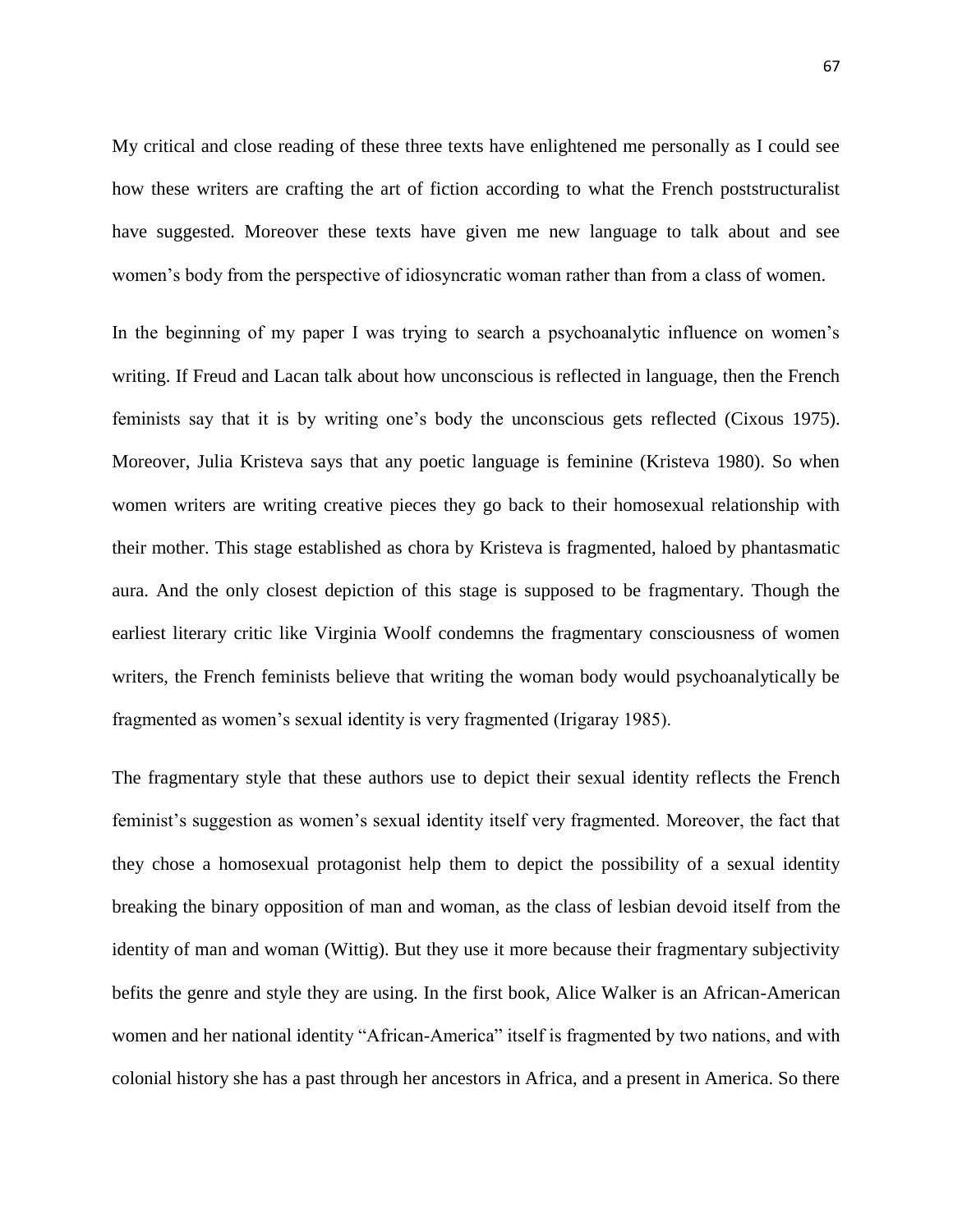is the fragmented temporal identity as well. Further, first by the history of slaver, then her own personal history as a sharecropper"s child, all created a multi-faceted broken identity. Therefore, The epistolary genre as a contact zone between two nations becomes then the most efficient tool for Walker to express her fragmented identity. The letters received years after they have written also depict the temporal fragmentation of Walker"s colonial identity.

In *Oranges*, Winterson's fragmentary identity is constructed by her displacement in a subsociety of church and also which is also very female. It is her in-betweenness that create the psychic gap from which she gradually constructs her own sexuality as well as write this semiautobiographical novel. Her multi-layered narration reflects the pluracity that Luce Irigaray talks about. The portrayal of female subsociety reflect Lacan"s theory that identity is not constructed through phallus as a penis of father, but the Law of Father, here it was the church and the patriarchal and homophobic society. Winterson"s choice of retelling the Bible"s theme stories in different color and aura also comes from her experience as a preacher and teacher of Bible in the church.

Finally Anzaldua's novel goes back to the chora, the displaced, fragmentary identity that one should embrace. Anzaldua repeatedly stresses on going back to the past to identify oneself with the power of female deities. And those deities were manifestation of plural identities. She writes the woman body more closely than the other two writers. She creates new metaphors and imageries for depicting the lovemaking between two women and thus comply to the example drawn by Monique Wittig"s *The Lesbian Body* (1973). Thus the women authors seem invest their own subjective experiences in their writing. While incorporating their experiences the women writers tend to transgress beyond the horizons of individual and social construction of self. All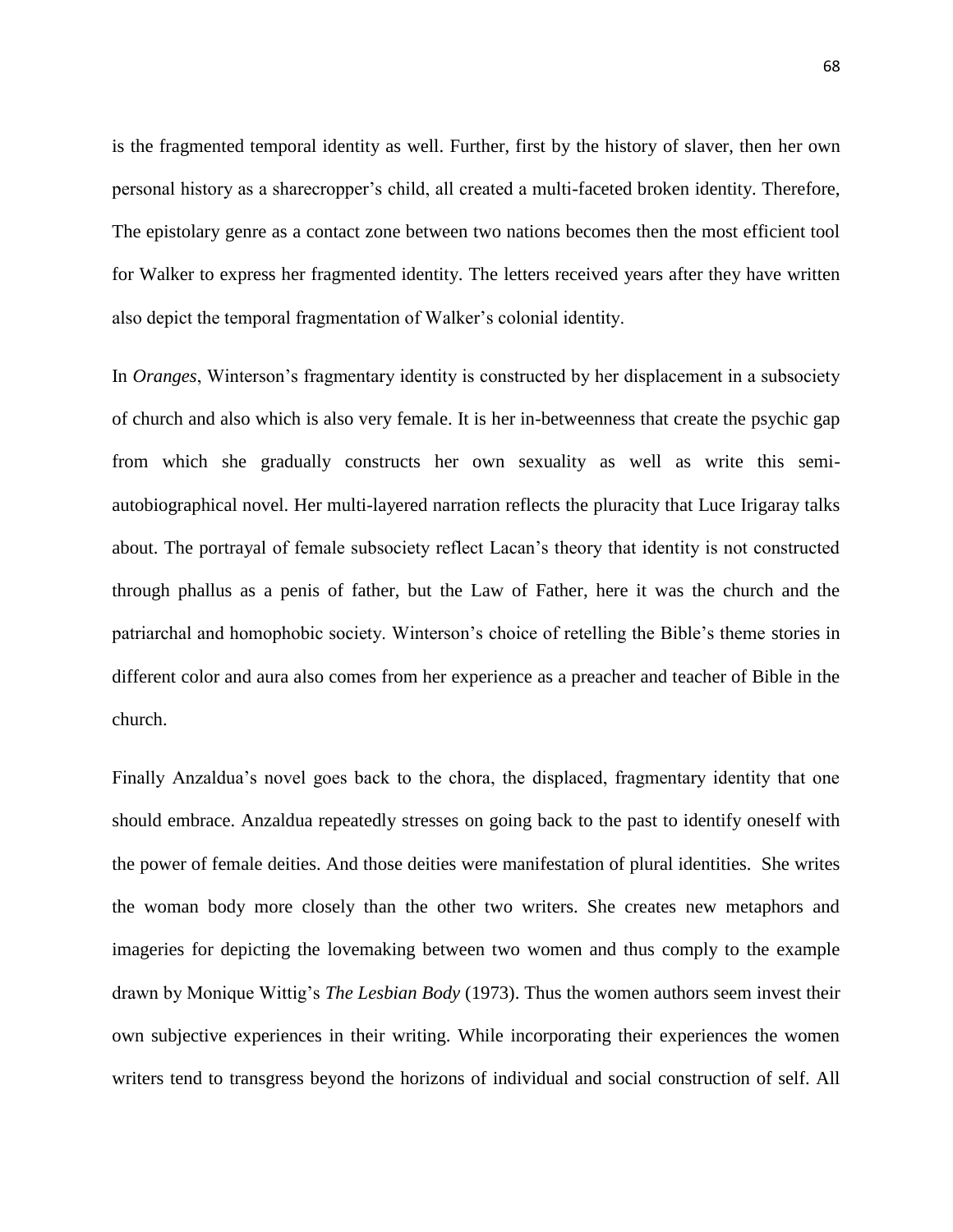these writers centralizing the sexual identity, show how identity is constructed as an intersection of religion, class and gender and thus goes beyond their personal history, as Cixous suggested to the women writers (Cixous 1975).

Moreover the century long trajectory from the fragmented consciousness towards creative schizophrenia can also be seen in these three fictions that I have worked. While in the first fiction, as t depicts the women of early twentieth century, we see the creative and intelligent women had to be mad and die like Bertha of Charlotte Bronte"s *Jane Eyre* (1847). The second fiction depicts the women of 1980s as strong and powerful than the men and almost as an mimicry of patriarchal men, especially the tyrant mother of the protagonist. And the third fiction celebrates the androgyny in a woman and the fragmentation that it brings with plural identity and makes the schizophrenic reality as a tool of creativity.

When the first novel uses the proper form but just break the singular narrativity to break the concept of absolutism, the second fiction brings in multi-layered version of same personal narration to show a how a story can be told in different ways and the third fiction breaks the form, genre, semantic structure and even the genre to create the schizophrenic nature of women psyche, or the stage of chora. Thus my observation after the close readings of these three texts is that women writers are creating unique style of using the language that they were silenced for a long time to articulate the fragmented sexual identity.

Lastly I would talk a bit more on the trajectory of women's writing towards "creative schizophrenia." Walker deals with black/white dualism by the exchange of letters between two sisiter, one living in "Black" Africa and the other living in "White" colonial America. Then, Winterson reflects her internal splits through the multi-layered narration. But Anzaldua unifies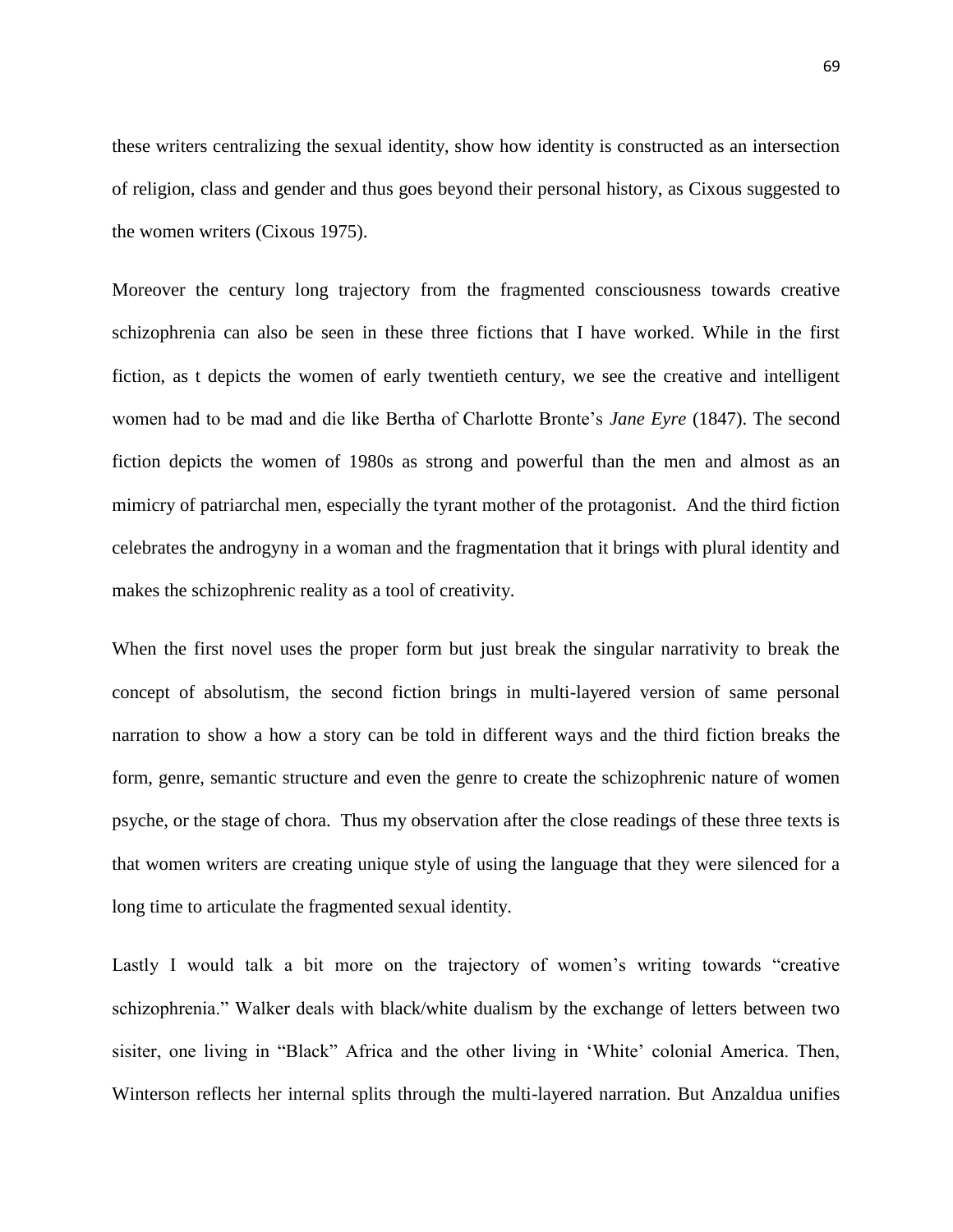the chaos in an androgynous mind, the breakdown of female psyche and the splitting of into several parts by cultural, linguistic and individual subjugation of sexual identity in her fiction by accommodating multiple languages, different genres, both structured form and writings without any punctuation. Thus her art craft of fiction becomes the true depiction of "creative schizophrenia.'

Though it is not the part of my thesis but I think it would be interesting to see how men write their sexuality. Since male sexuality is constructed as well, it can be studied, whether men too would give central importance to sexual identity to write love and intimate bonding between men. The new way of depicting sexual identity in literature would also help to break the constructed stereotypical sexual identity of both male and female. The concluding remark is the depiction of idiosyncratic construction of identity would always be unique in its own way.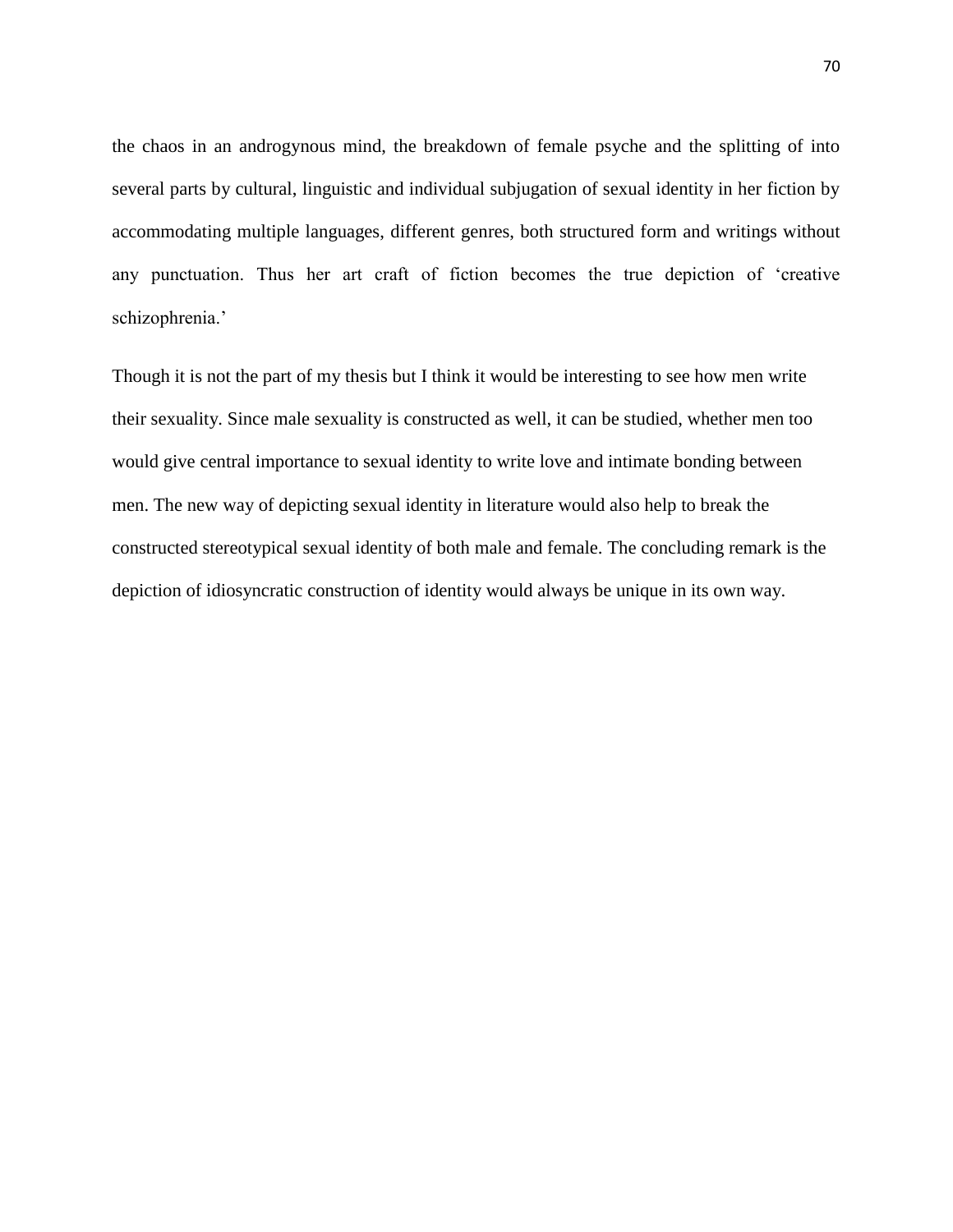#### Bibliography.

.

- 1. Anzaldua, Gloria. *Borderlands/ La Frontera.* Aunt Lute Books: San Francisco. 1987.
- 2. Azim, Firdous. "The development of the English novel" *The Colonial Rise of English Novel.*  Routledge: London. 1993.
- 3. Barthes, Ronald. *Music, Image, Text.* Trns. Stephen Heath. Fontana Press: NY. 1977.
- 4. Bhaba, Homi. *The Location of Culture.* Routledge: London. 1994.
- 5. Bronte, Charlotte. *Eyre Jane*. Penguin: London. 1847.
- 6. Butler, Judith. "Imitation and Gender Insubordination." *Literary Theory: An Anthology.* Eds. Julie Rivkin & Michael Ryan. Blackwell: Massachusetts. 1998
- 7. Butler, Judith. *Gender Trouble: Feminism and the Subversion of Identity.* Routledge: New York. 1999.
- 8. Butler, Judith. "Contingent Foundations: Feminism and the Question of "Postmodernism."" *From Modernism to Postmodernism: An Anthology.* Ed Lawrence Cahoone. Blackwell: Massachusetts: 2003. pp390-401
- 9. Carlston, Erin G. "Zami and the Politics of Plural Identity" *Sexual Practice Testual Theory: Lesbian Cultural Criticism.* Eds. Susan J. Wolfe and Julia Penelope. Publication: Blakwell:1993 Masachusetts 226-236.
- 10. Cixous, Helen."Where what is enounced disturbs, the wonder of being many things"*. Anthology European Literature from Romanticism to Postmodernism.* Ed Martin Travers. Continuum: London. 2001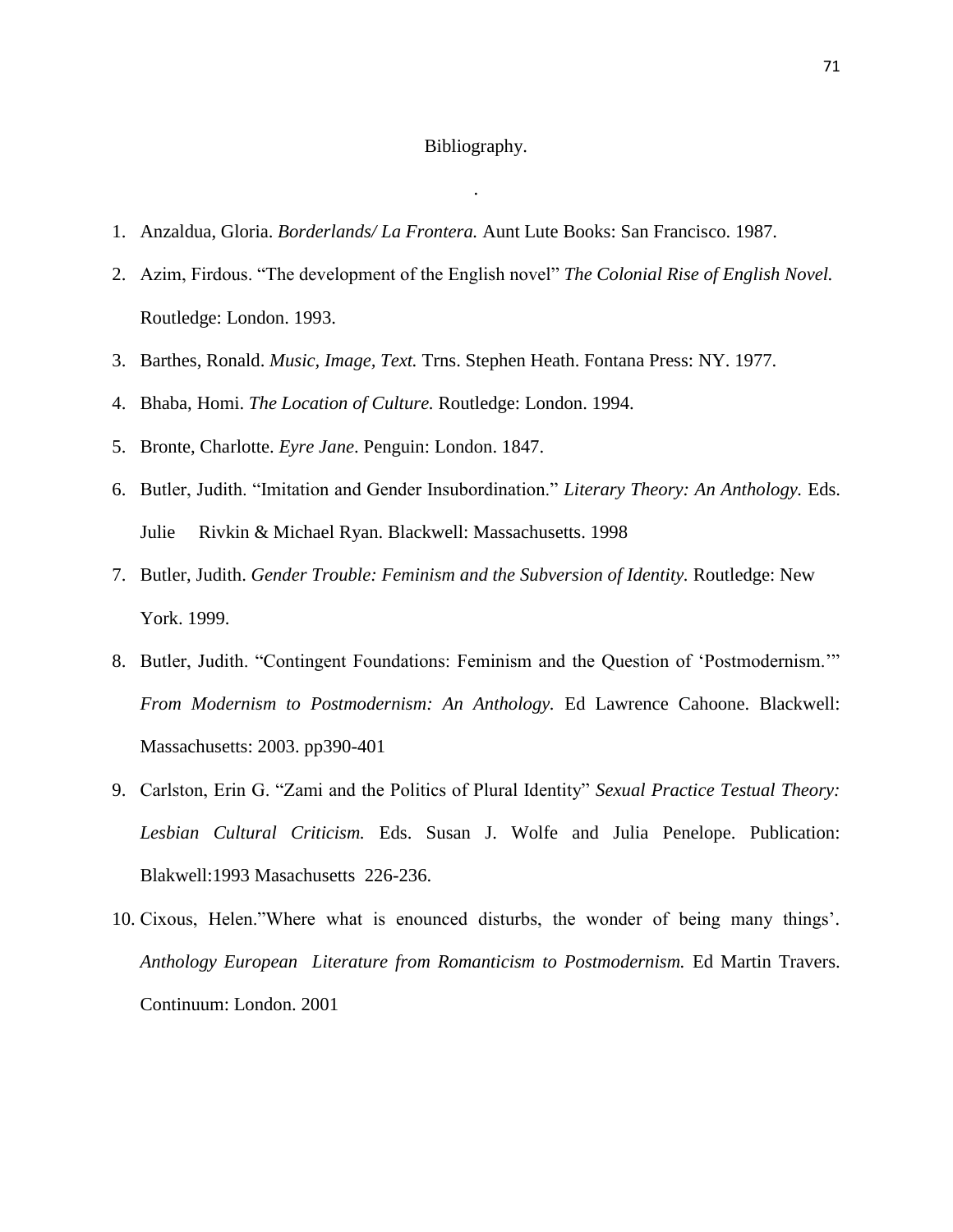- 11. Cixous Helen. "The laugh of Medusa."*Literature in the Modern World Critical Essays and Documents.* Ed Dennis Walder. 2<sup>nd</sup> edition. Oxford University Press. Oxford :1990. Pp291-300
- 12. Cixous, Helen. "Sorties." Modern Literary Theory. Eds Philip Rice & Patricia Waugh. 4<sup>th</sup> edition. Arnold:NY. 1989.pp 229-236.
- 13. Craw, Jan. "The Caribbean Writer and Exile," in *Fulcrums of Change: Origins of Racism in the Americans and Other Essays (*Trenton NJ): Africa World Press, 1988). pp. 91-94
- 14. Curb, Rosemary. "Core of the Apple: Mother-Daughter Fusion/Separation in Three Recent Lesbian Plays."*Lesbian Texts and And Contexts: Radical Revisions.* Eds Karla Jay & Joanne Glasgow. New York University Press: New York. 1990. pp355-376.
- 15. Crowder, Diane Griffin. "Separatism and Feminist Utopian Fiction" *Sexual Practice Testual Theory: Lesbian Cultural Criticism.* Eds. Susan J. Wolfe and Julia Penelope. Publication: Blakwell:1993 Masachusetts pp237-250.
- 16. de Beauvoir, Simone. *The Second Sex.* Vintage: London 1997.
- 17. Dyke, Annette Van. "The Journey Back to Female Roots: A Laguna Pueblo Model" *Lesbian Texts and Contexts: Radical Revisions.* Eds Karla Jay & Joanne Glasgow. New York University Press: New York. 1990. p 339-353.
- 18. Farewell, Marilyn R. "Heterosexual Plots and Lesbian Subtexts: Toward a Theory of Lesbian Narrative Space." *Lesbian Texts and And Contexts: Radical Revisions*. Eds Karla Jay & Joanne Glasgow. New York University Press: New York. 1990. p 91-103.
- 19. Fetterley, Judith. "On the Politics of Literature" *Literary Theory: An Anthology*. Eds. Julie Rivkin & Michael Ryan. Blackwell: 1998. Massachusetts. Pp 561-569.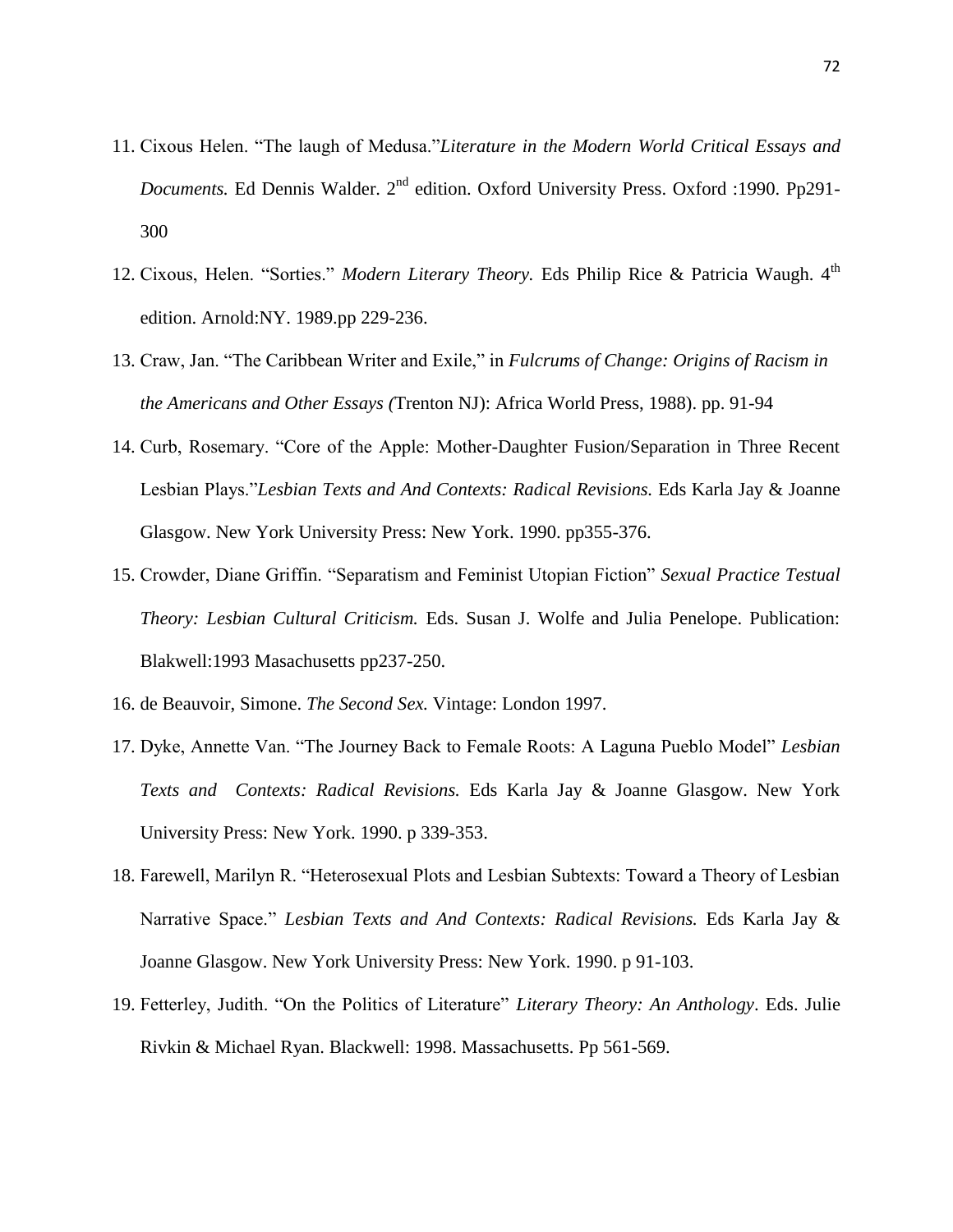- 20. Freud, Sigmund. "The Psychogenesis of a Case of Homosexuality in a Woman." *Standard Edition of the Complete Works of Sigmund Freud.* Ed. James Srachey, 24 vols vol 18 pp-147-71: London 1953.
- 21. Gilbert, Sandra M. & Susan Gubar. *The Madwoman in the Attic*. 2<sup>nd</sup> edition. Yale University Press. 2000.
- 22. Grewal, Inderpal. *Home and Harem Nation, Gender Empires and the Culture of Travel.* Lecester University Press 1996.
- 23. Irigaray, Luce. "The Power of Discourse and Subordination of the Feminine" *Literary Theory: An Anthology*. Eds. Julie Rivkin & Michael Ryan. Blackwell: 1998. Massachusetts (570-573)
- 24. Irigaray, Luce. *The Sex Which is not One.* Cornell University Press. NY. 1977.
- 25. Jean-Francois Lyotard "Answering the Question: What is Postmodernism?" *The Postmodern Condition*. University of Minnesota Press: Minnesota. 1986.
- 26. Haraway, Donna. "A Manifesto for Cyborgs: Science, Technology, and Socialist Feminism in the 1980s." *From Modernism to Postmodernism: An Anthology.* Ed Lawrence Cahoone. Blackwell: Massachusetts: 2003. pp 464-481.
- 27. Lorde, Audre. *Use of the Erotic: The Use of Erotic*. University of Virginia: Virginia. 1978.
- 28. Kaplan, Cora. "Pandora"s Box: Subjectivity, Class and Sexuality in Socialist Feminist Criticism. *Making a Difference: Feminists Literary Criticism.* Eds Gayle Greene and Copelia Kahn. Methuen: NY. 1985.
- 29. Kimmel, Michael S. *The Gender of Desire: Essays on Male Sexuality.* State University of New York Press, Albany: 2005. New York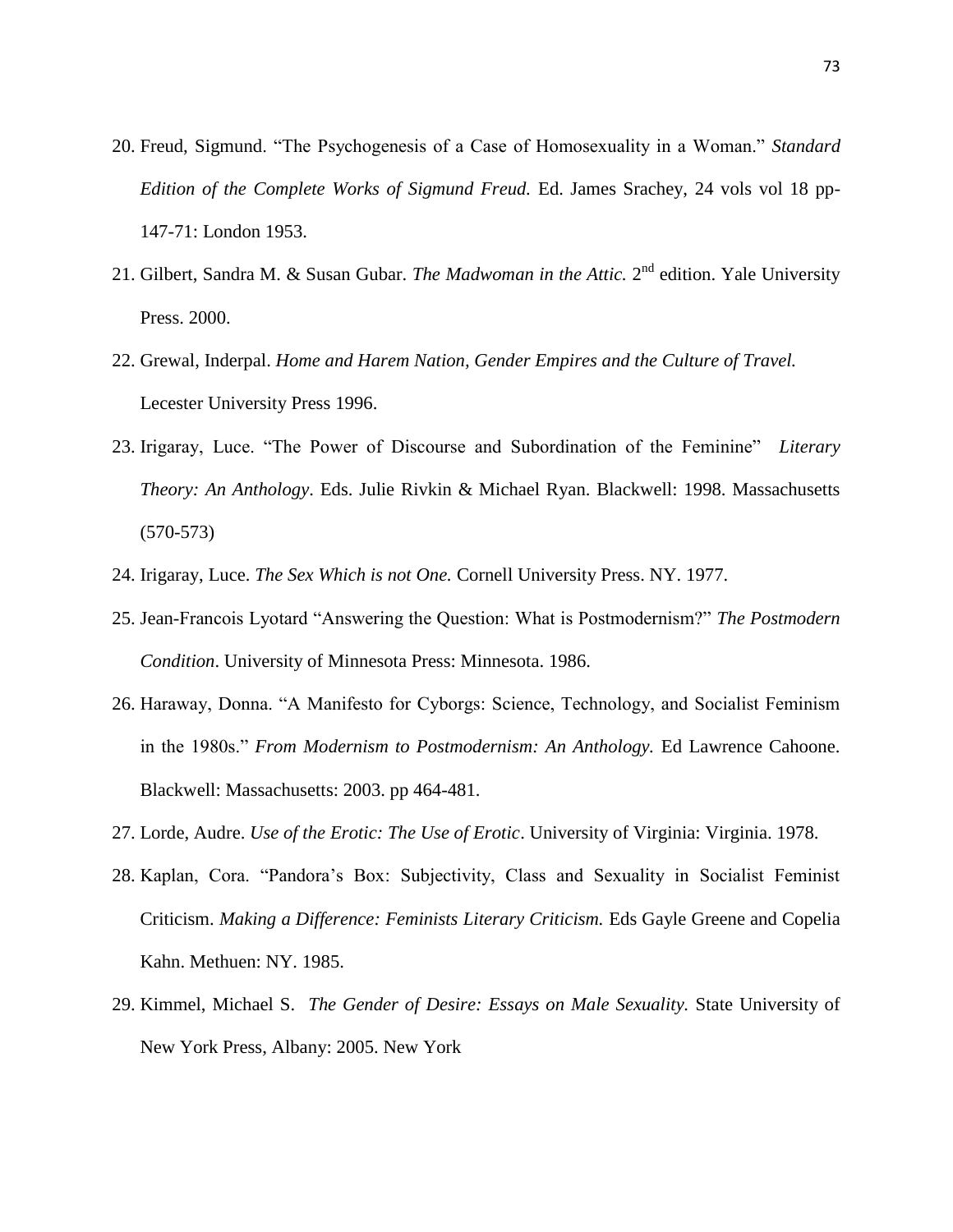- 30. Klein, Yvonne M. "Myth and Community in Recent Lesbian Autobiographical Fiction" *Lesbian Texts and And Contexts: Radical Revisions.* Eds Karla Jay & Joanne Glasgow. New York University Press: New York. 1990. p 91-103.
- 31. Kristeva, Julia. *Powers of Horror: An Essay on Abjection.* Trns: Leon S. Roudiez. Columbia University Press: New York. 1982.
- 32. Kristeva, Julia. Revolution in *Poetic Language.* Columbia University Press. 1984.
- 33. Kristeva, Julia. "Women"s Time" Trns: Alice Jardine & Harry Blake. *Signs* Vol 7. (No 1).1981; pp 13-35
- 34. Lacan, Jacques. *Feminine Sexuality.* Eds Juliet Mitchell and Jacqueline Rose. Trns Jacqueline Rose. Macmillan Press:1982 London.
- 35. Malinowski, Bronislaw. *Sex, Culture, and Myth.* New York: Harcourt, 1962.
- 36. Millet. Kate. *Sexual Politics.* University of Illinois Press: Illinois. 1970.
- 37. Moi, Toril. "I am not a woman writer" <hhtp://fty.sagepub.com>
- 38. Morrison, Toni. *Playing in the Dark.* Vintage: NY. 1992.
- 39. O"Thiongo, Ngugi. *Decolonising Mind.* J Currey: Scaffolk. 1986.
- 40. Rhys, Jean. *Wide Sargasso Sea.* Ed Judith L. Raisin. Norton: NY. 1999.
- 41. Rich, Adrienne. "Notes Toward a politics of Location" *Literary Theory: An Anthology*. Eds. Julie Rivkin & Michael Ryan. Blackwell: 1998. Massachusetts pp 637-649.
- 42. Rubin, Gayle. The Traffic in Women. <*https://genderstudiesgroupdu.files.wordpress.com/2014/08/the-rraffic-in-women.pdf>*
- 43. Said, Edward. *Orientalism.*Penguin: London. 1978.
- 44. Showalter, Elaine. *A Literature of Their Own: British Women Novelists from Brontë to Lessing.* Virago: 1982.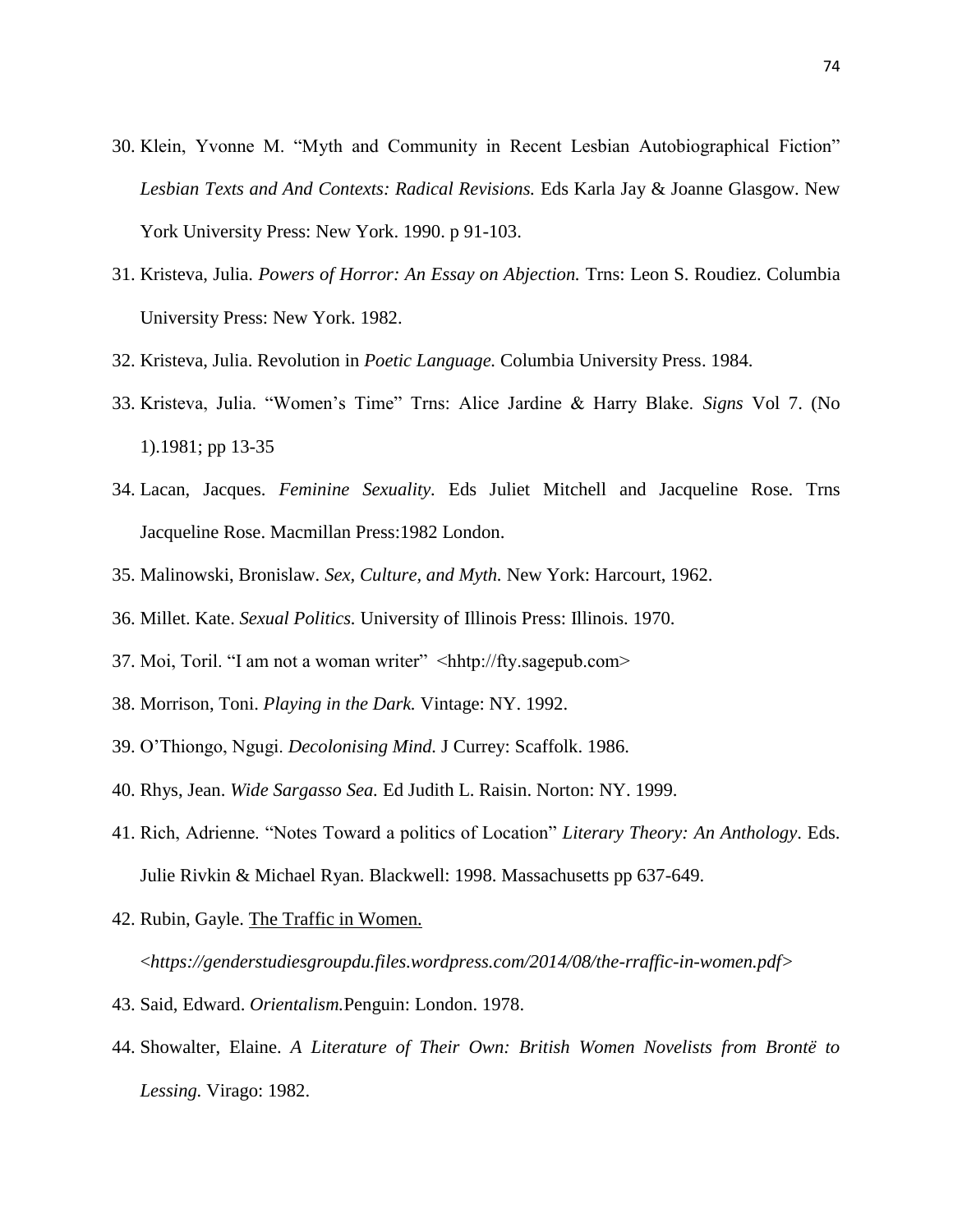- 45. Showalter, Elaine. "Women and the Literary Curriculum," *College English* 32 (1971). P.855
- 46. Stenson, Linnea A. "From Isolation to Diversity in Lesbian Novels." *Sexual Practice Testual Theory: Lesbian Cultural Criticism.* Eds. Susan J. Wolfe and Julia Penelope. Publication: Blakwell:1993 Masachusetts 208-225
- 47. Walcott, Derek "The Muse of History" in Orde Coombes (ed) *Is Massa Day Dead? Black Moods in the Carribean New York: Doubleday, 1974 Anzaldua*
- 48. Walker, Alice "In Search of Our Mother"s Gardens" The Norton Anthology of African American Second editionLiterature 2430-2437.
- 49. Walker, Alice. *The Colour Purple.* Women"s Press: 1983.
- 50. Walker, Alice. An Interview with Guardian. <http://www.theguardian.com/books/2007/jun/23/featuresreviews.guardianreview23>
- 51. Waugh, Patricia "Postmodernism and Feminism?". *Contemporary Feminist Theories*. S. Jackson and J. Jones eds, (1998)
- 52. White, Hayden. "The Value of Narrativity in the Representation of Reality." *Critical Inquiry* (1987) Vol 7 (no 1). pp 255-276
- 53. Winterson, Jeanette. *Oranges are not the Only Fruit.*Vintage: London. 1985.
- 54. Wittig,Monique "The Point of View: Universal or Particular?" *Feminist Issues* 3 (2) (Fall 1983): 68.
- 55. Wittig, Monique. "One is not Born a Woman." *The Straight Mind.* Beacon Press: Boston. 1992.
- 56. Wittig, Monique. *The Lesbian Body.* Beacon Press: Boston. 1973.
- 57. Woolf, Virginia. *A Room of One's Own.* Cambridge University Press.
- 58. Wollstonecraft, Mary. *A Vindication of the Rights of Woman.* Norton: NY. 1792.